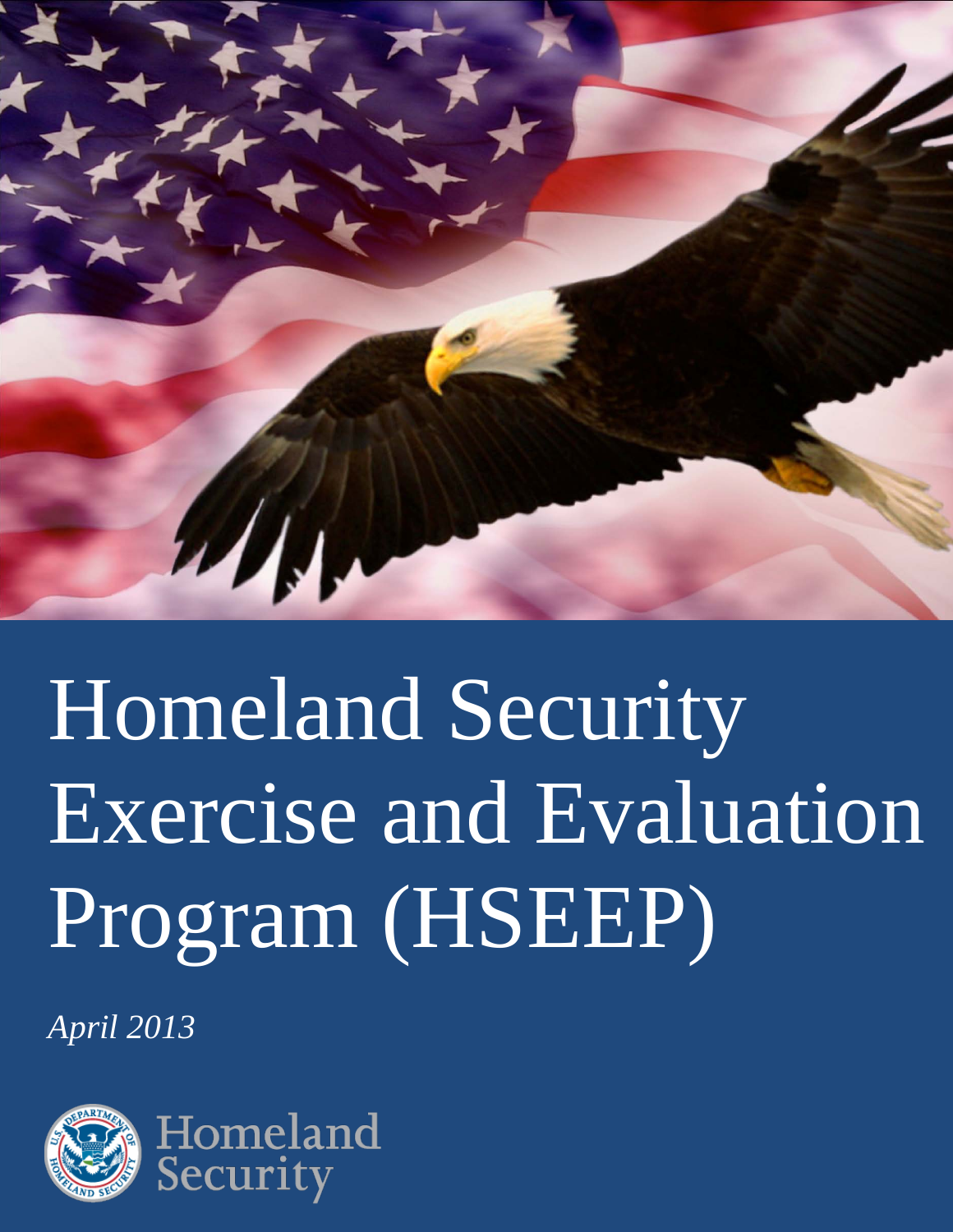# Contents

| 1. |  |
|----|--|
|    |  |
|    |  |
|    |  |
|    |  |
|    |  |
|    |  |
|    |  |
|    |  |
| 2. |  |
|    |  |
|    |  |
|    |  |
|    |  |
|    |  |
|    |  |
|    |  |
|    |  |
|    |  |
|    |  |
|    |  |
|    |  |
|    |  |
| 3. |  |
|    |  |
|    |  |
|    |  |
|    |  |
|    |  |
|    |  |
|    |  |
|    |  |
|    |  |
|    |  |
|    |  |
|    |  |
|    |  |
|    |  |
|    |  |
|    |  |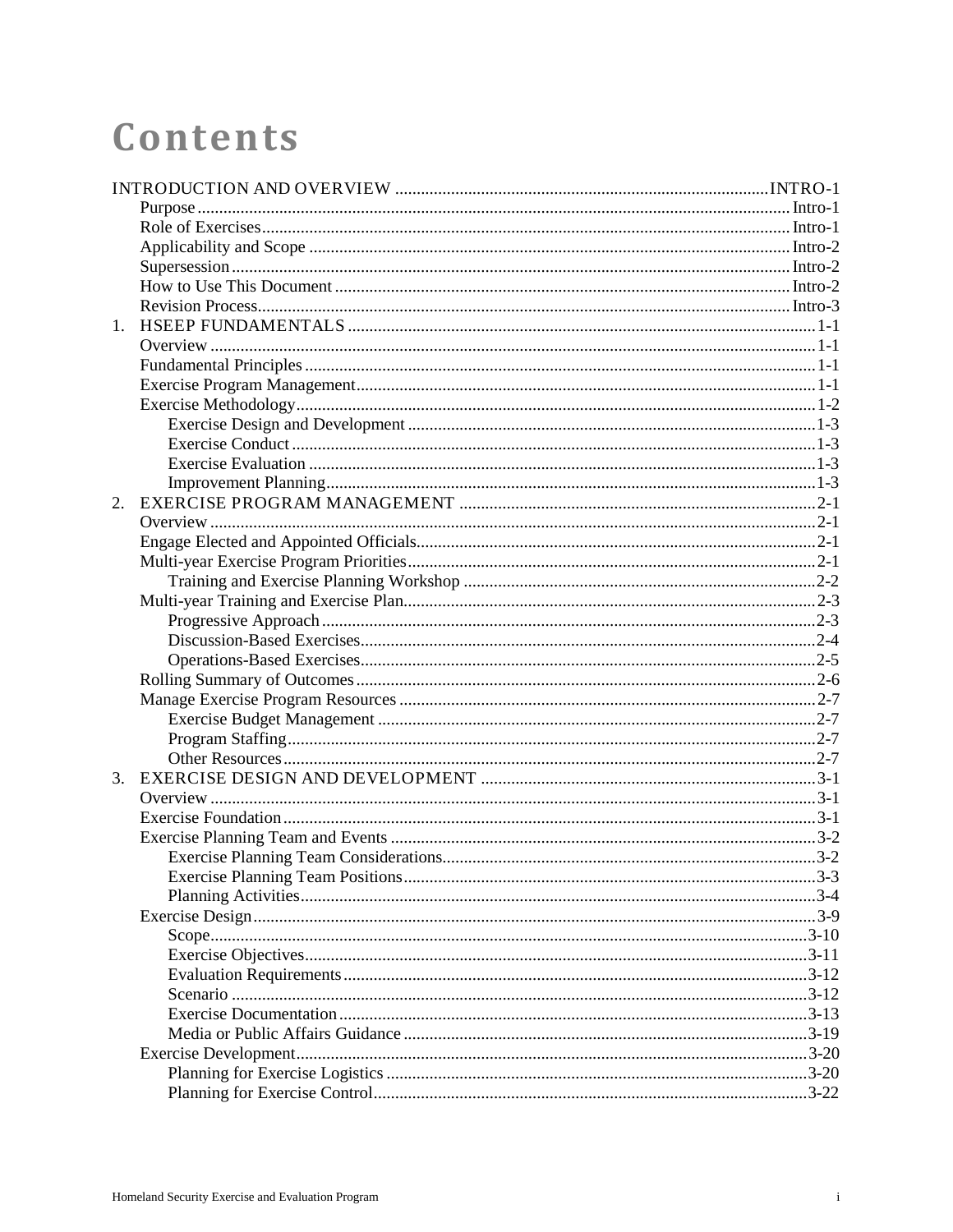| 5. |  |
|----|--|
|    |  |
|    |  |
|    |  |
|    |  |
|    |  |
|    |  |
|    |  |
|    |  |
|    |  |
|    |  |
|    |  |
|    |  |
| 6. |  |
|    |  |
|    |  |
|    |  |
|    |  |
|    |  |
|    |  |
|    |  |
|    |  |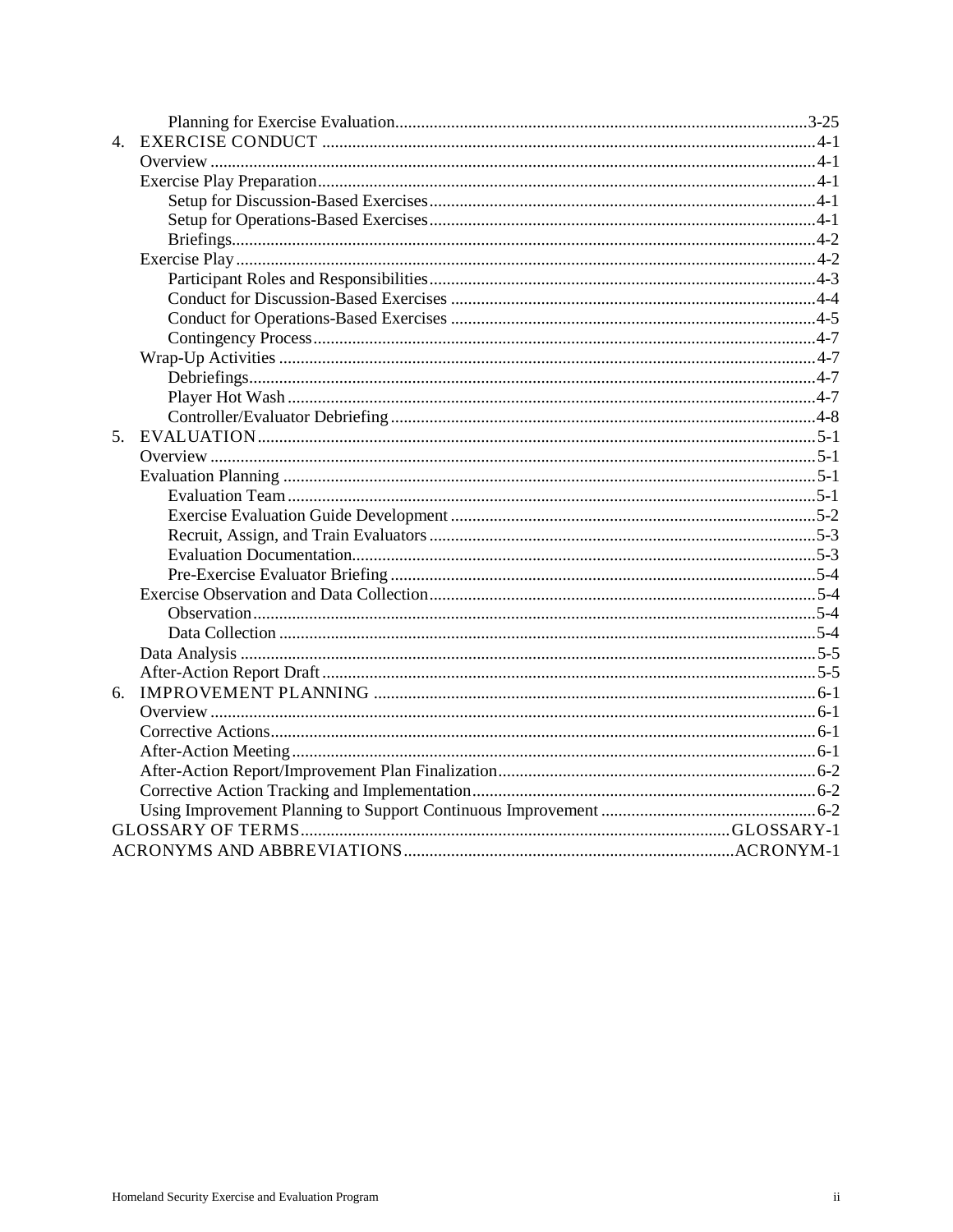# <span id="page-3-0"></span>**Introduction and Overview**

# <span id="page-3-1"></span>Purpose

The Homeland Security Exercise and Evaluation Program (HSEEP) provides a set of guiding principles for exercise programs, as well as a common approach to exercise program management, design and development, conduct, evaluation, and improvement planning. Exercises are a key component of national preparedness—they provide elected and appointed officials and stakeholders from across the whole community with the opportunity to shape planning, assess and validate capabilities, and address areas for improvement.

Through the use of HSEEP, exercise program managers can develop, execute, and evaluate exercises that address the priorities established by an organization's leaders. These priorities are based on the National Preparedness Goal, strategy documents, threat and hazard identification/risk assessment processes, capability assessments, and the results from previous exercises and real-world events. These priorities guide the overall direction of a progressive exercise program, where individual exercises are anchored to a common set of priorities or objectives and build toward an increasing level of complexity over time. Accordingly, these priorities guide the design and development of individual exercises, as planners identify exercise objectives and align them to core capabilities<sup>[1](#page-3-3)</sup> for evaluation during the exercise. Exercise evaluation assesses the ability to meet exercise objectives and capabilities by documenting strengths, areas for improvement, core capability performance, and corrective actions in an After-Action Report/Improvement Plan (AAR/IP). Through improvement planning, organizations take the corrective actions needed to improve plans, build and sustain capabilities, and maintain readiness.

In this way, the use of HSEEP—in line with the National Preparedness Goal and the National Preparedness System—supports efforts across the whole community that improve our national capacity to build, sustain, and deliver core capabilities.

# <span id="page-3-2"></span>Role of Exercises

Exercises play a vital role in national preparedness by enabling whole community stakeholders to test and validate plans and capabilities, and identify both capability gaps and areas for improvement. A well-designed exercise provides a low-risk environment to test capabilities, familiarize personnel with roles and responsibilities, and foster meaningful interaction and communication across organizations. Exercises bring together and strengthen the whole community in its efforts to prevent, protect against, mitigate, respond to, and recover from all hazards. Overall, exercises are cost-effective and useful tools that help the nation practice and refine our collective capacity to achieve the core capabilities in the National Preparedness Goal.

<span id="page-3-3"></span> $1^{\circ}$  Core Capabilities are distinct critical elements necessary to achieve the specific mission areas of prevention, protection, mitigation, response, and recovery. Capabilities provide a common vocabulary describing the significant functions required to deal with threats and hazards that must be developed and executed across the whole community to ensure national preparedness.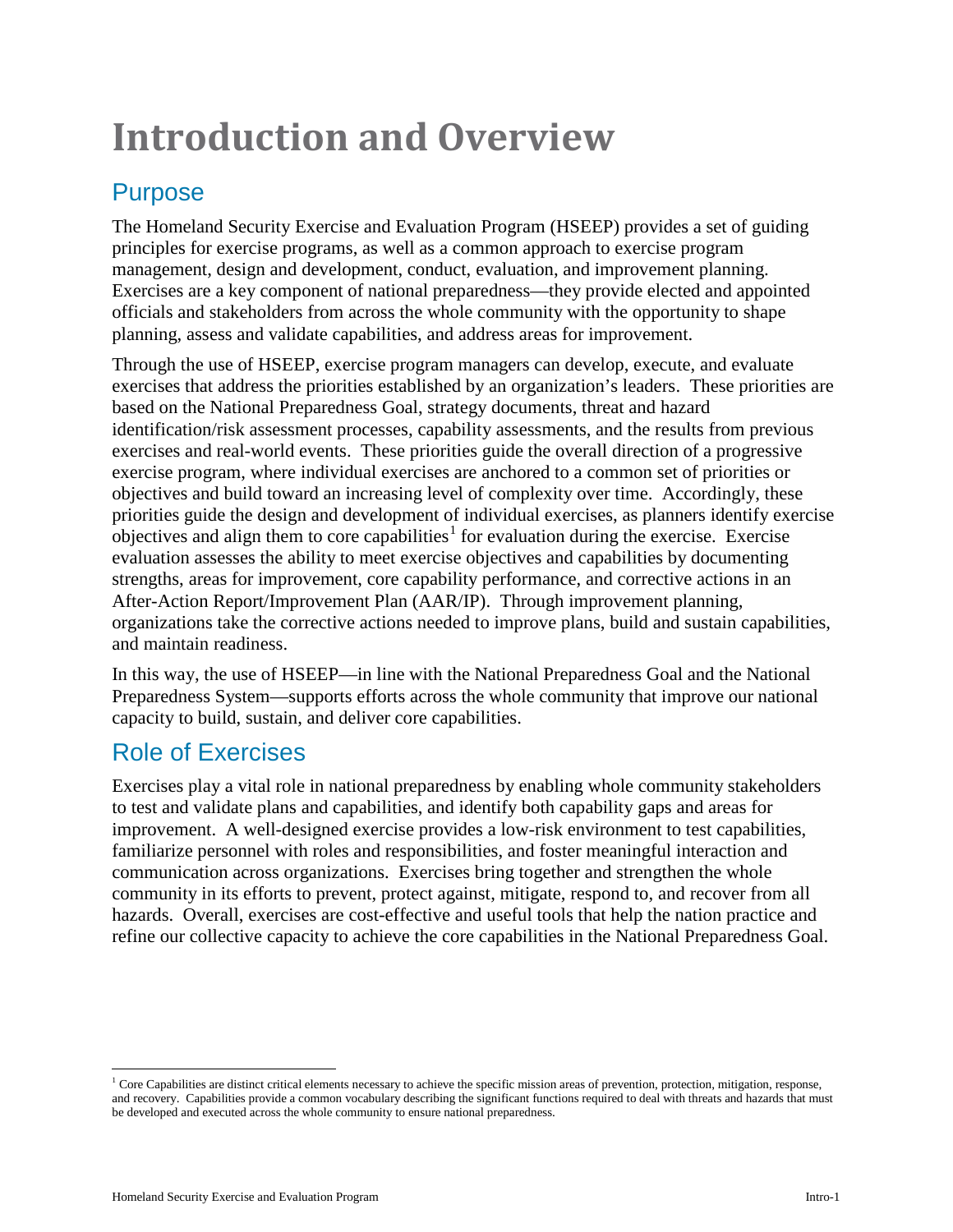# <span id="page-4-0"></span>Applicability and Scope

HSEEP exercise and evaluation doctrine is flexible, scalable, adaptable, and is for use by stakeholders across the whole community.<sup>[2](#page-4-3)</sup> HSEEP doctrine is applicable for exercises across all mission areas—prevention, protection, mitigation, response, and recovery. Using HSEEP supports the National Preparedness System<sup>[3](#page-4-4)</sup> by providing a consistent approach to exercises and measuring progress toward building, sustaining, and delivering core capabilities.

HSEEP doctrine is based on national best practices and is supported by training, technology systems, tools, and technical assistance. The National Exercise Program (NEP) is consistent with the HSEEP methodology. Exercise practitioners are encouraged to apply and adapt HSEEP doctrine to meet their specific needs.

### <span id="page-4-1"></span>**Supersession**

This 2013 iteration of HSEEP supersedes the 2007 HSEEP Volumes. The current version reflects the feedback, lessons learned, and best practices of the exercise community, as well as current policies and plans.

### <span id="page-4-2"></span>How to Use This Document

This document serves as a description of HSEEP doctrine. It includes an overview of HSEEP fundamentals that describes core HSEEP principles and overall methodology. This overview is followed by several chapters that provide exercise practitioners with more detailed guidance on putting the program's principles and methodology into practice.

The doctrine is organized as follows:

- **Chapter 1:** *HSEEP [Fundamentals](#page-6-0)* describes the basic principles and methodology of HSEEP.
- **Chapter 2:** *[Exercise Program Management](#page-9-0)* provides guidance for conducting a Training and Exercise Planning Workshop (TEPW) and developing a Multi-year Training and Exercise Plan (TEP).
- **Chapter 3:** *[Exercise Design and Development](#page-16-0)* describes the methodology for developing exercise objectives, conducting planning meetings, developing exercise documentation, and planning for exercise logistics, control, and evaluation.
- **Chapter 4:** *[Exercise Conduct](#page-41-0)* provides guidance on setup, exercise play, and wrap-up activities.
- **Chapter 5:** *[Evaluation](#page-49-0)* provides the approach to exercise evaluation planning and conduct through data collection, analysis, and development of an AAR.
- **Chapter 6:** *[Improvement Planning](#page-55-0)* addresses corrective actions identified in the exercise IP and the process of tracking corrective actions to resolution.

<span id="page-4-3"></span> $2$  The whole community includes individuals, families, communities, the private and nonprofit sectors, faith-based organizations, and Federal, State, local, tribal, and territorial governments.

<span id="page-4-4"></span> $3$  The National Preparedness System includes identifying and assessing risks; estimating the level of capabilities needed to address those risks; building or sustaining the required levels of capability; developing and implementing plans to deliver those capabilities; validating and monitoring progress; and reviewing and updating efforts to promote continuous improvement.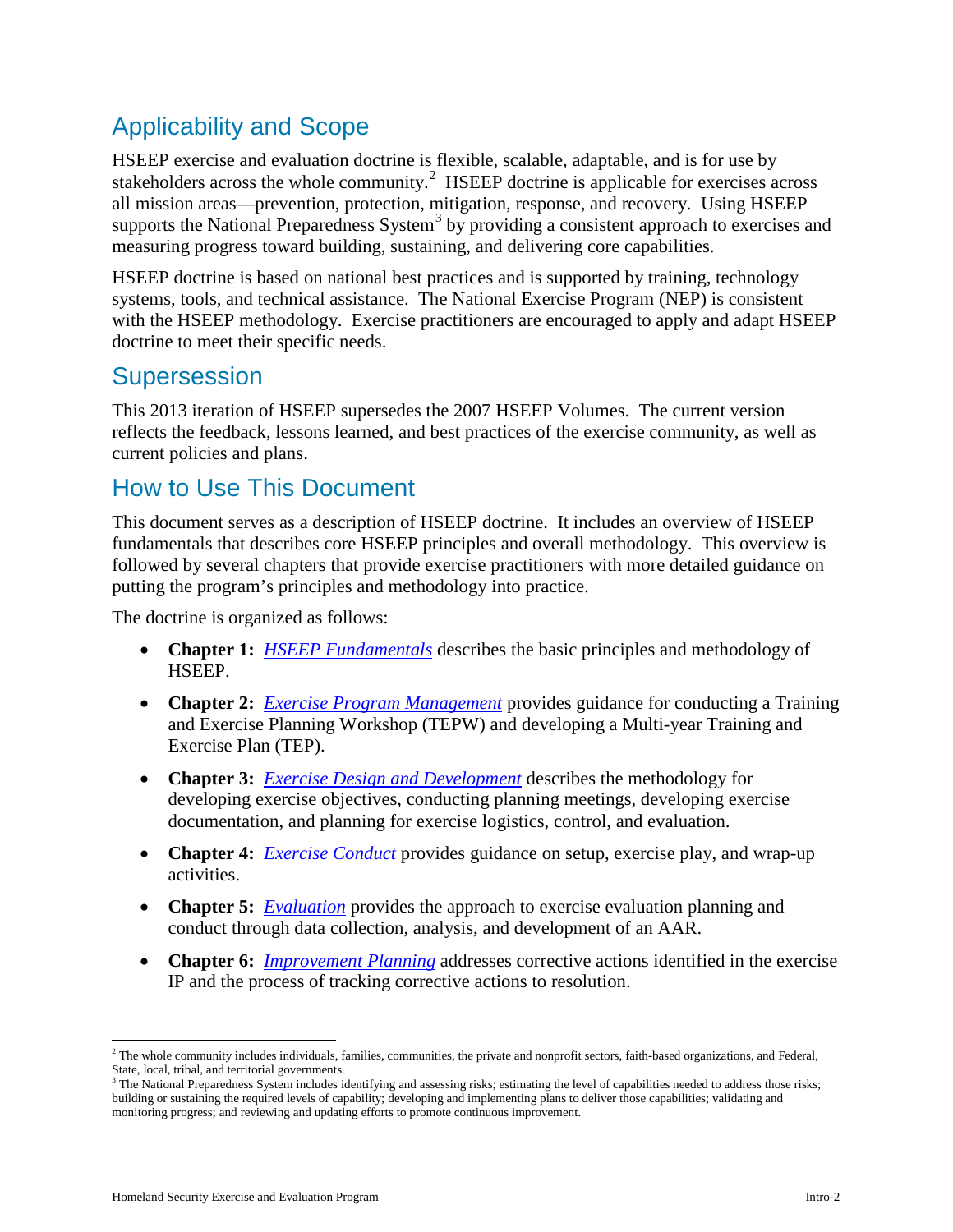# <span id="page-5-0"></span>Revision Process

The Department of Homeland Security (DHS) Federal Emergency Management Agency (FEMA) will review HSEEP doctrine and methodology on a biennial basis, or as otherwise needed, to make necessary modifications and incorporate lessons learned.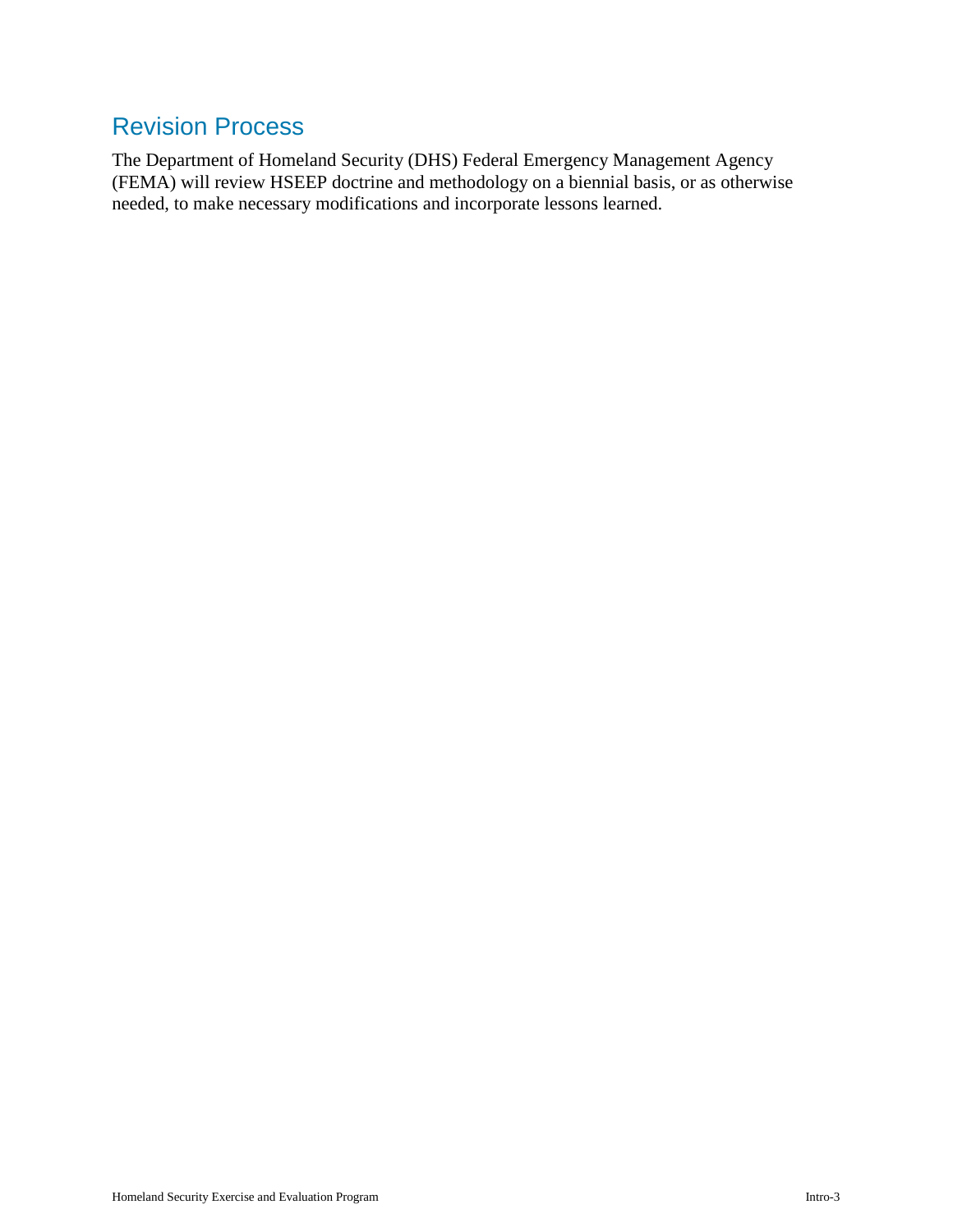# <span id="page-6-0"></span>**1. HSEEP Fundamentals**

# <span id="page-6-1"></span>**Overview**

HSEEP doctrine consists of fundamental principles that frame a common approach to exercises. This doctrine is supported by training, technology systems, tools, and technical assistance, and is based on national best practices. It is intended to enhance consistency in exercise conduct and evaluation while ensuring exercises remain a flexible, accessible way to improve our preparedness across the nation.

# <span id="page-6-2"></span>Fundamental Principles

Applying the following principles to both the management of an exercise program and the execution of individual exercises is critical to the effective examination of capabilities:

- **Guided by Elected and Appointed Officials.** The early and frequent engagement of elected and appointed officials is the key to the success of any exercise program. They provide the overarching guidance and direction for the exercise and evaluation program as well as specific intent for individual exercises.
- **Capability-based, Objective Driven.** The National Preparedness Goal identifies a series of core capabilities and associated capability targets across the prevention, protection, mitigation, response, and recovery mission areas. Through HSEEP, organizations can use exercises to examine current and required core capability levels and identify gaps. Exercises focus on assessing performance against capability-based objectives.
- **Progressive Planning Approach.** A progressive approach includes the use of various exercises aligned to a common set of exercise program priorities and objectives with an increasing level of complexity over time. Progressive exercise planning does not imply a linear progression of exercise types.
- **Whole Community Integration.** The use of HSEEP encourages exercise planners, where appropriate, to engage the whole community throughout exercise program management, design and development, conduct, evaluation, and improvement planning.
- **Informed by Risk.** Identifying and assessing risks and associated impacts helps organizations identify priorities, objectives, and core capabilities to be evaluated through exercises.
- **Common Methodology.** HSEEP includes a common methodology for exercises that is applicable to all mission areas—prevention, protection, mitigation, response, and recovery. This methodology enables organizations of divergent sizes, geographies, and capabilities to have a shared understanding of exercise program management, design and development, conduct, evaluation, and improvement planning; and fosters exerciserelated interoperability and collaboration.

# <span id="page-6-3"></span>Exercise Program Management

Exercise program management involves a collaborative approach that integrates resources, organizations, and individuals in order to identify and achieve program priorities. Through the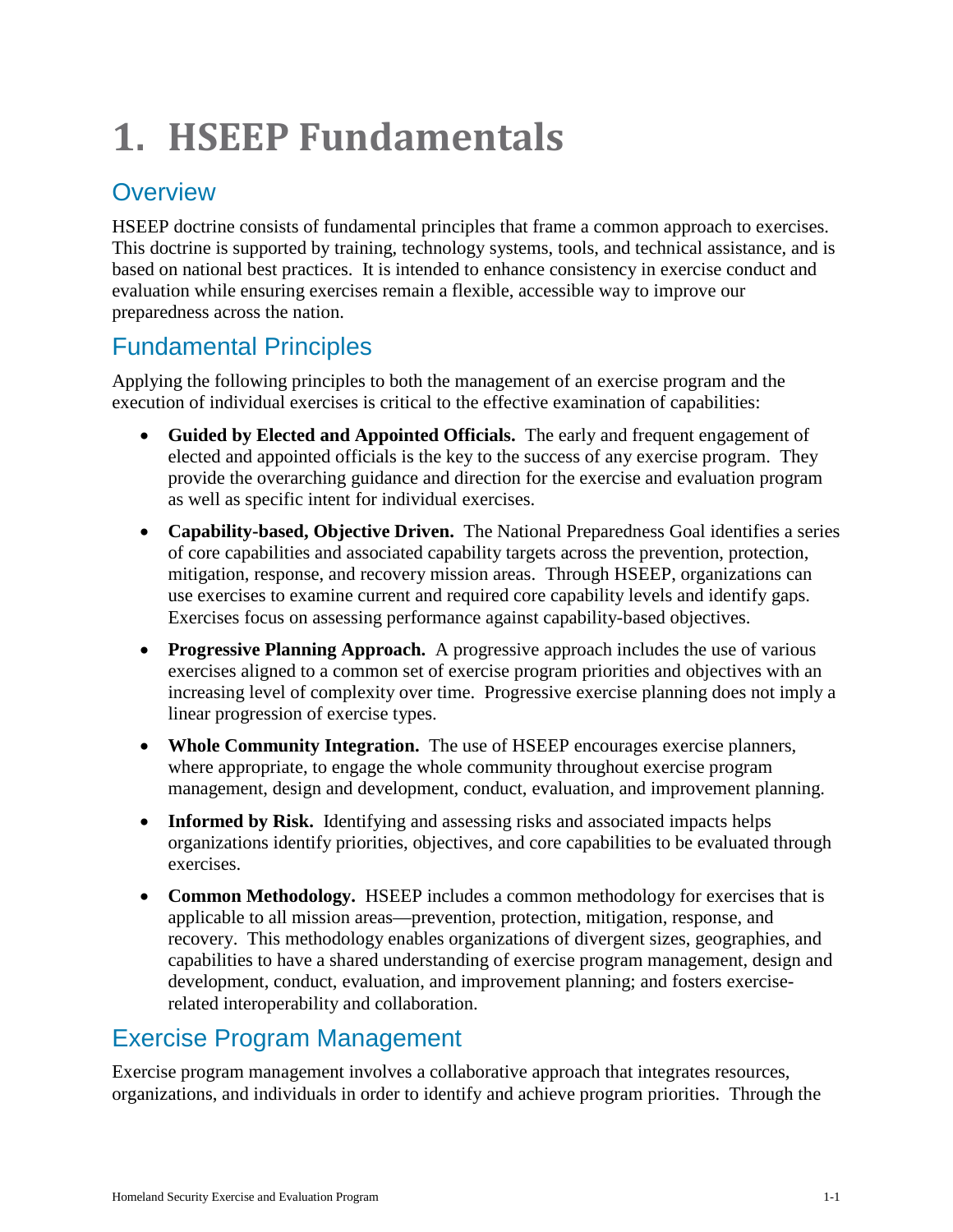management of an exercise program, stakeholders provide oversight to specific training and exercise activities sustained over time. An effective exercise program maximizes efficiency, resources, time, and funding by ensuring that exercises are part of a coordinated and integrated approach to building, sustaining, and delivering core capabilities.

Key elements of HSEEP's approach to exercise program management include:

- **Engaging Elected and Appointed Officials to Provide Intent and Direction.** Elected and appointed officials must be engaged early and often in an exercise program. They provide both the strategic direction for the program as well as specific guidance for individual exercises. Routine engagement with elected and appointed officials ensures that exercises have the support necessary for success.
- **Establishing Multi-year Exercise Program Priorities.** These overarching priorities inform the development of exercise objectives, ensuring that individual exercises evaluate and assess core capabilities in a coordinated and integrated fashion.
- **Using a Progressive Approach.** A progressive exercise program management approach includes exercises anchored to a common set of objectives, built toward an increasing level of complexity over time, and involves the participation of multiple entities.
- **Developing a Multi-year Training and Exercise Plan.** A TEP, developed through a TEPW, aligns exercise activities and supporting training to exercise program priorities.
- **Maintaining a Rolling Summary of Exercise Outcomes.** A rolling summary report provides elected and appointed officials and other stakeholders with an analysis of issues, trends, and key outcomes from all exercises conducted as part of the exercise program.
- **Managing Exercise Program Resources.** An effective exercise program utilizes the full range of available resources for exercise budgets, program staffing, and other resources.

# <span id="page-7-0"></span>Exercise Methodology

HSEEP uses a common methodology for planning and conducting individual exercises. This methodology applies to exercises in support of all national preparedness mission areas. A common methodology ensures a consistent and interoperable approach to exercise design and development, conduct, evaluation, and improvement planning, as depicted in **Figure 1.1**. The following chapters contain more detailed descriptions of each phase.



**Figure 1.1: HSEEP Exercise Cycle**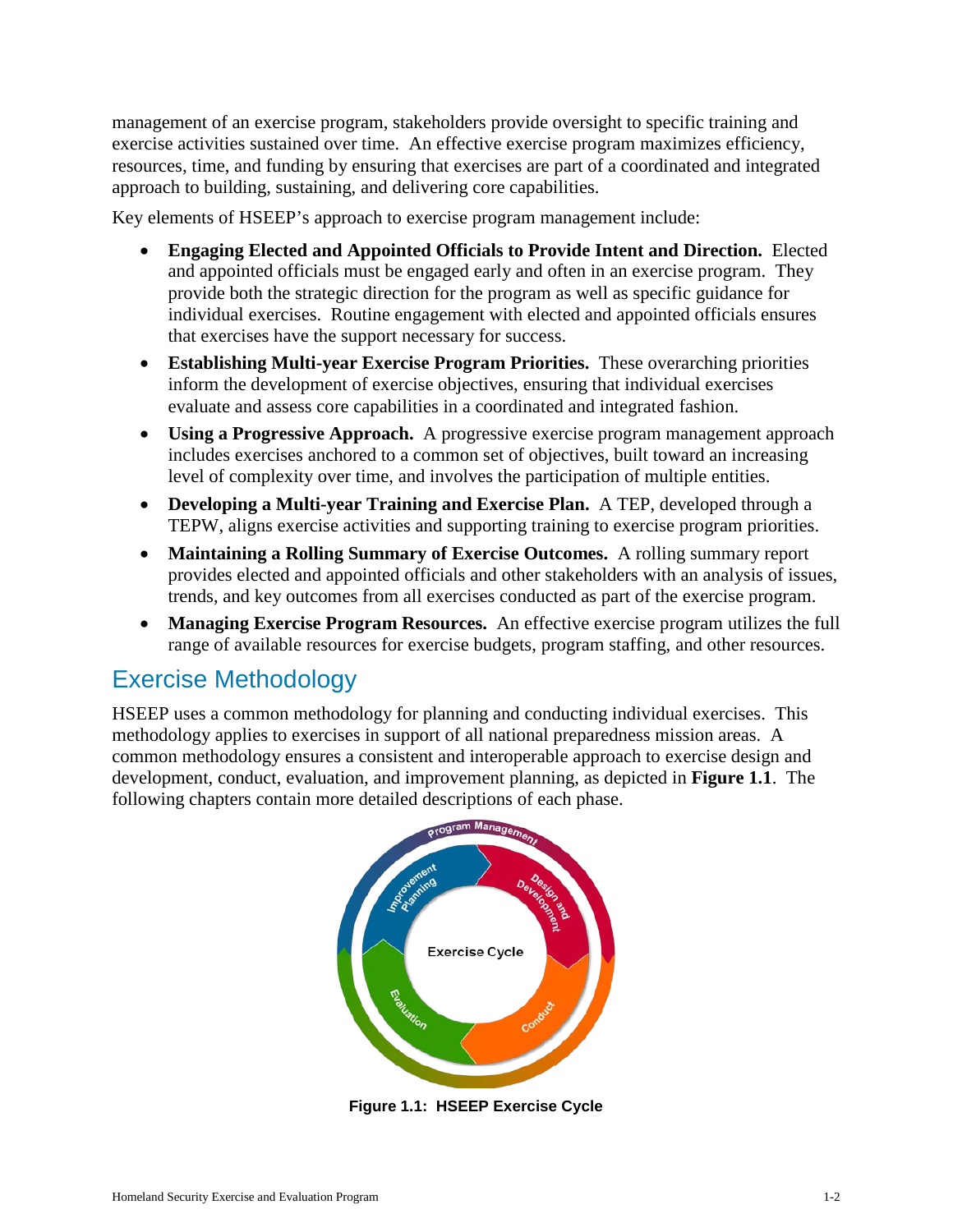#### <span id="page-8-0"></span>**Exercise Design and Development**

In designing and developing individual exercises, exercise planning team members are identified to schedule planning meetings, identify and develop exercise objectives, design the scenario, create documentation, plan exercise conduct and evaluation, and coordinate logistics. At key points in this process, the exercise planning team engages elected and appointed officials to ensure their intent is captured and that the officials are prepared to support the exercise as necessary.

#### <span id="page-8-1"></span>**Exercise Conduct**

After design and development activities are complete, the exercise is ready to occur. Activities essential to conducting individual exercises include preparing for exercise play, managing exercise play, and conducting immediate exercise wrap-up activities.

#### <span id="page-8-2"></span>**Exercise Evaluation**

Evaluation is the cornerstone of an exercise and must be considered throughout all phases of the exercise planning cycle, beginning when the exercise planning team meets to establish objectives and initiate exercise design. Effective evaluation assesses performance against exercise objectives, and identifies and documents strengths and areas for improvement relative to core capabilities.

#### <span id="page-8-3"></span>**Improvement Planning**

During improvement planning, the corrective actions identified during individual exercises are tracked to completion, ensuring that exercises yield tangible preparedness improvements. An effective corrective action program develops IPs that are dynamic documents, which are continually monitored and implemented as part of the larger system of improving preparedness.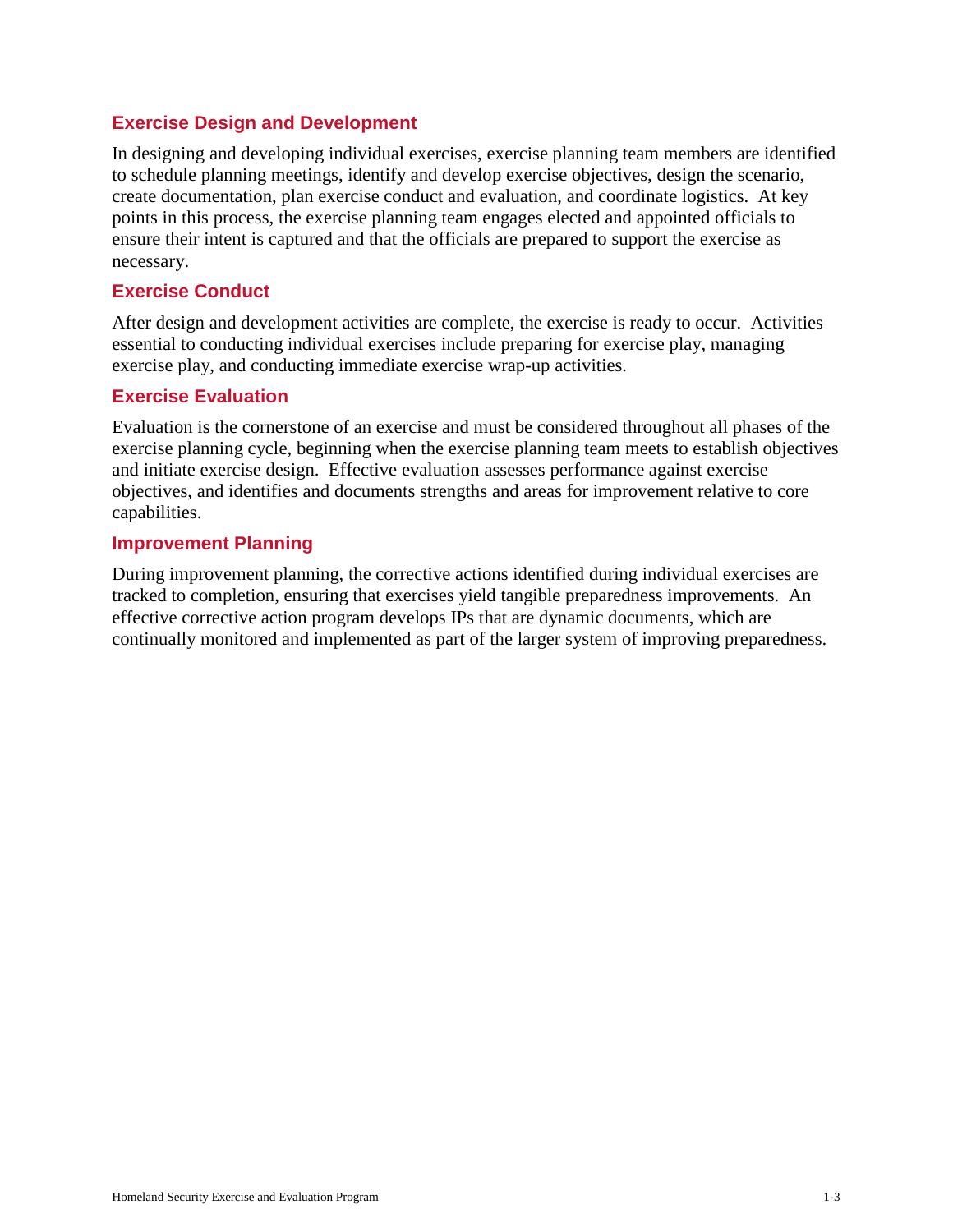# <span id="page-9-0"></span>**2. Exercise Program Management**

### <span id="page-9-1"></span>**Overview**

Exercise program management is the process of overseeing and integrating a variety of exercises over time. An effective exercise program helps organizations maximize efficiency, resources, time, and funding by ensuring that exercises are part of a coordinated, integrated approach to building, sustaining, and delivering core capabilities. This approach—called multi-year planning—begins when elected and appointed officials, working with whole community stakeholders, identify and develop a set of multi-year exercise priorities informed by existing assessments, strategies, and plans. These long-term priorities help exercise planners design and develop a progressive program of individual exercises to build, sustain, and deliver core capabilities.

Effective exercise program management promotes a multi-year approach to:

- Engaging elected and appointed officials
- Establishing multi-year exercise program priorities
- Developing a multi-year TEP
- Maintaining a rolling summary of exercise outcomes
- Managing exercise program resources

Through effective exercise program management, each exercise becomes a supporting component of a larger exercise program with overarching priorities. Exercise practitioners are encouraged to apply and adapt HSEEP doctrine on exercise program management to meet their specific needs.

# <span id="page-9-2"></span>Engage Elected and Appointed Officials

Engaging elected and appointed officials in the exercise process is critical because they provide both the strategic direction for the exercise program, as well as specific guidance for individual exercises. As representatives of the public, elected and appointed officials ensure that exercise program priorities are supported at the highest level and align to whole community needs and priorities. Elected and appointed officials should be engaged early and often in an exercise program, starting with the development of exercise program priorities at the TEPW. In developing individual exercises, the exercise planning team should continue to engage their appropriate elected and appointed officials throughout the exercise planning cycle in order to ensure the leaders' vision for the exercise is achieved.

# <span id="page-9-3"></span>Multi-year Exercise Program Priorities

An exercise program should be based on a set of strategic, high-level priorities selected by an organization's elected and appointed officials. These priorities guide the development of exercise objectives, ensuring that individual exercises build and sustain preparedness in a progressive and coordinated fashion. Exercise program priorities are developed at the TEPW, as described in the following sections.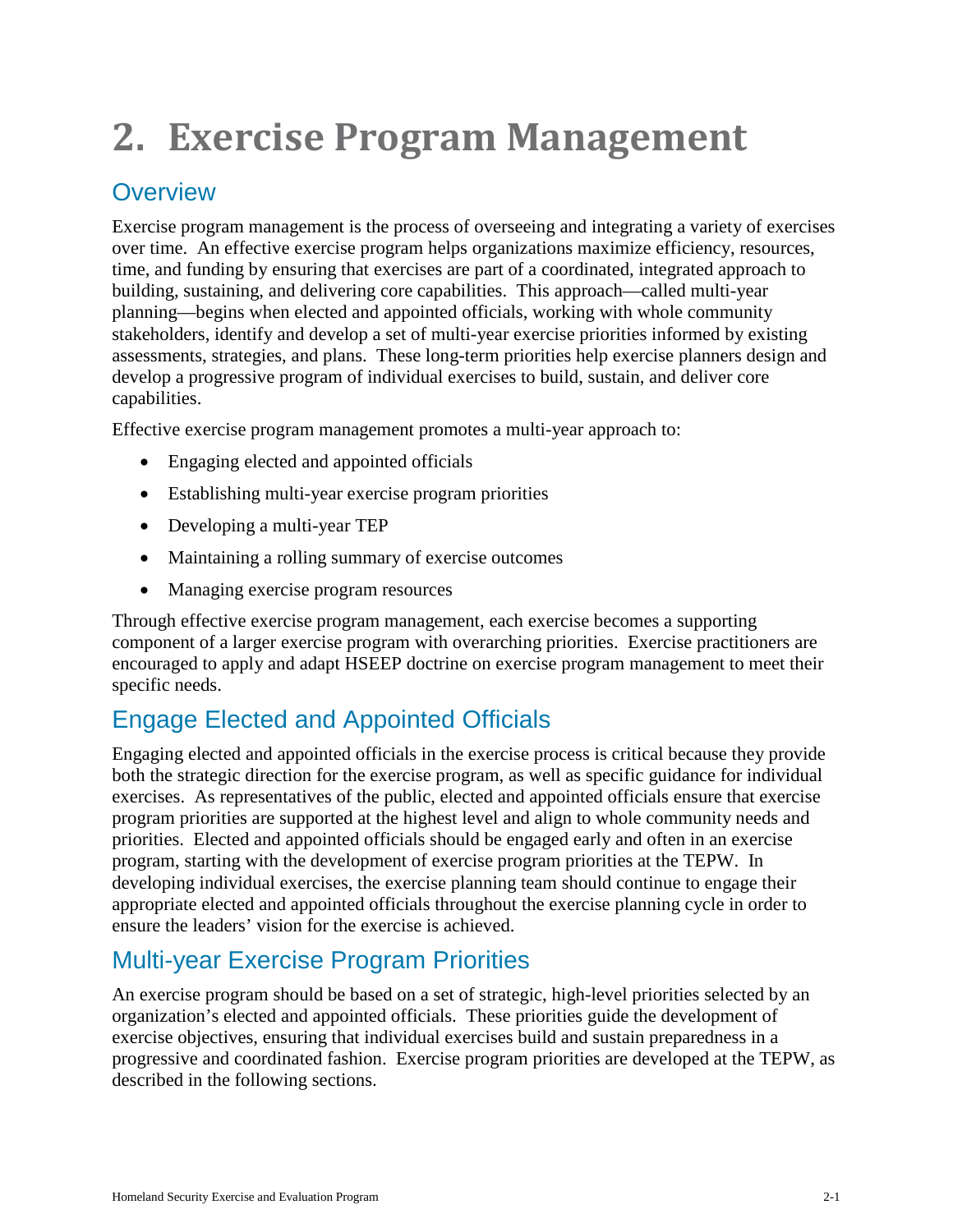#### <span id="page-10-0"></span>**Training and Exercise Planning Workshop**

#### *Purpose*

The TEPW establishes the strategy and structure for an exercise program. In addition, it sets the foundation for the planning, conduct, and evaluation of individual exercises. The purpose of the TEPW is to use the guidance provided by elected and appointed officials to identify and set exercise program priorities and develop a multi-year schedule of exercise events and supporting training activities to meet those priorities. This process ensures whole community exercise initiatives are coordinated, prevents duplication of effort, promotes the efficient use of resources, avoids overextending key agencies and personnel, and maximizes the efficacy of training and exercise appropriations. TEPWs are held on a periodic basis (e.g., annual or biennial) depending on the needs of the program and any grant or cooperative agreement requirements.

#### *Participation*

When identifying stakeholders, exercise program managers should consider individuals from organizations throughout the whole community, including but not limited to:

- Elected and appointed officials responsible for providing direction and guidance for exercise program priorities and those responsible for providing resources to support exercises;
- Representatives from relevant disciplines that would be part of the exercises or any realworld events, including appropriate regional or local Federal department/agency representatives;
- Individuals with administrative responsibility relevant to exercise conduct; and
- Representatives from volunteer, nongovernmental, nonprofit, or social support organizations, including advocates for children, seniors, individuals with disabilities, those with access and functional needs, racially and ethnically diverse communities, people with limited English proficiency, and animals.

Once a comprehensive set of stakeholders has been identified, exercise program managers can include them in the exercise program by having them regularly participate in TEPWs.

#### *Conduct of the TEPW*

When developing exercise program priorities and the multi-year schedule at the TEPW, stakeholders should engage organizational elected and appointed officials early in the process to obtain their intent and guidance. TEPW participants also review and consider various factors such as:

- Jurisdiction-specific threats and hazards (e.g., Threat and Hazard Identification and Risk Assessment [THIRA], local risk assessments);
- Areas for improvement identified from real-world events and exercises;
- External requirements such as State or national preparedness reports, homeland security policy (e.g., the National Preparedness Goal), and industry reports; and
- Accreditation standards (e.g., hospital accreditation requirements), regulations, or legislative requirements.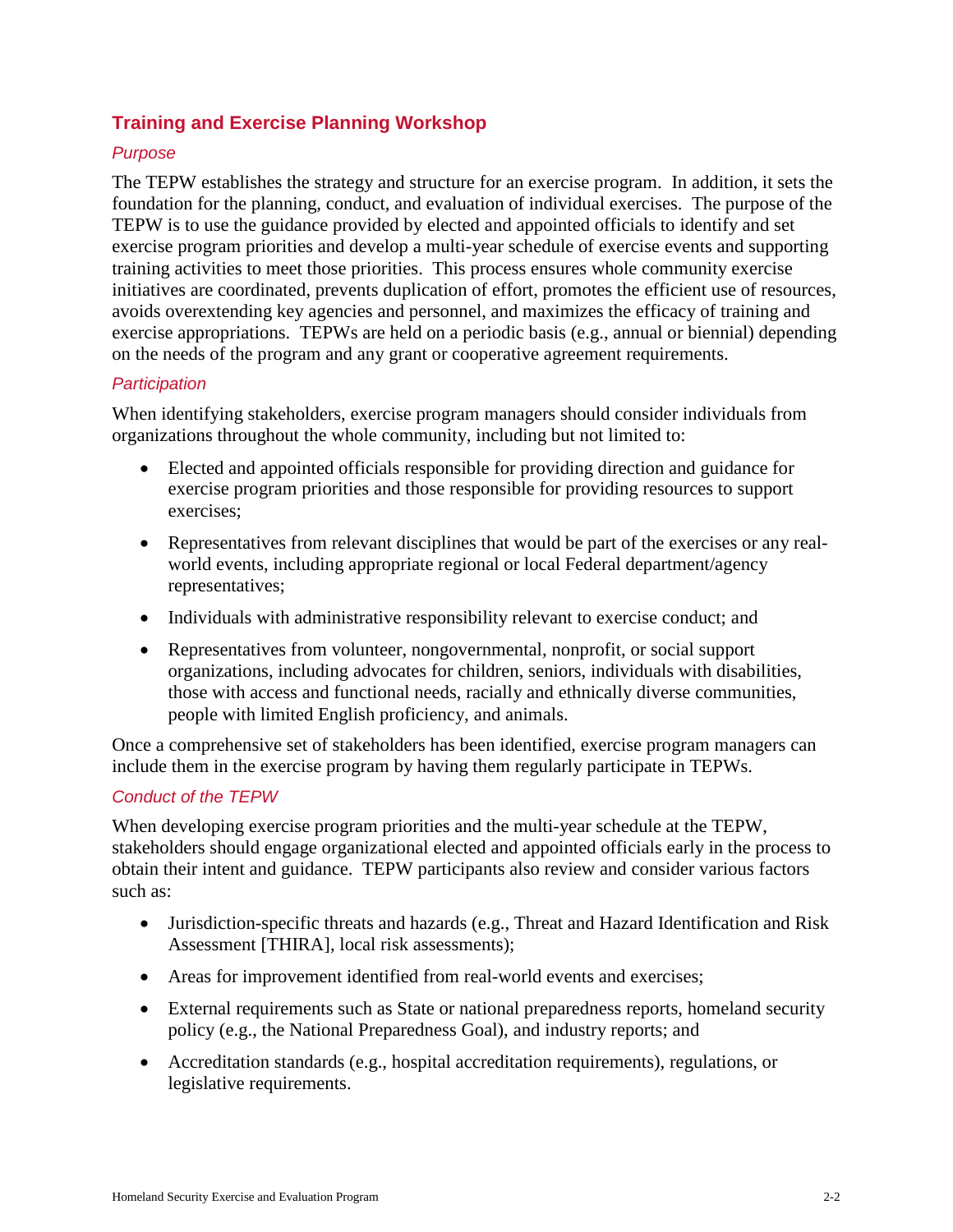**Figure 2.1** illustrates some of the specific factors for consideration in developing exercise program priorities.

| <b>Threats and</b><br><b>Hazards</b>                           | . National threats and hazards<br>. Jurisdictional threats and hazards<br>• Hazard vulnerability analysis                                                    |
|----------------------------------------------------------------|--------------------------------------------------------------------------------------------------------------------------------------------------------------|
| <b>Areas for</b><br><b>Improvement/</b><br><b>Capabilities</b> | · Real-world incident corrective actions<br>· Exercise corrective actions<br>· Identified and/or perceived areas for<br>improvement                          |
| <b>External</b><br><b>Sources</b><br><b>Requirements</b>       | • Industry reports<br>· State or national preparedness reports<br>• Homeland security strategies                                                             |
| <b>Accreditation</b><br>Standards/<br><b>Regulations</b>       | • Accreditation standards and/or requirements<br>• Grants or funding-specific requirements<br>• Occupational Safety and Health<br>Administration regulations |

**Figure 2.1: Factors for Consideration in Developing Exercise Program Priorities**

Drawing on the above factors and core capabilities, the workshop facilitator leads a group stakeholder discussion to review exercise program priorities and outline training and exercise priorities shared across multiple organizations. The group should also develop a multi-year schedule of training and exercise activities designed to meet those priorities.

At the conclusion of the TEPW, program managers will have a clear understanding of specific multi-year training and exercise program priorities, and any available information on previously planned training and exercises that align to those priorities. This combined set of information is used to develop a multi-year TEP.

# <span id="page-11-0"></span>Multi-year Training and Exercise Plan

Once the training and exercise program priorities have been outlined, stakeholders develop the multi-year TEP. The TEP identifies a combination of exercises—along with associated training requirements—that address the priorities identified in the TEPW.

#### <span id="page-11-1"></span>**Progressive Approach**

A progressive, multi-year exercise program enables organizations to participate in a series of increasingly complex exercises, with each successive exercise building upon the previous one until mastery is achieved. Regardless of exercise type, each exercise within the progressive series is linked to a set of common program priorities and designed to test associated capabilities.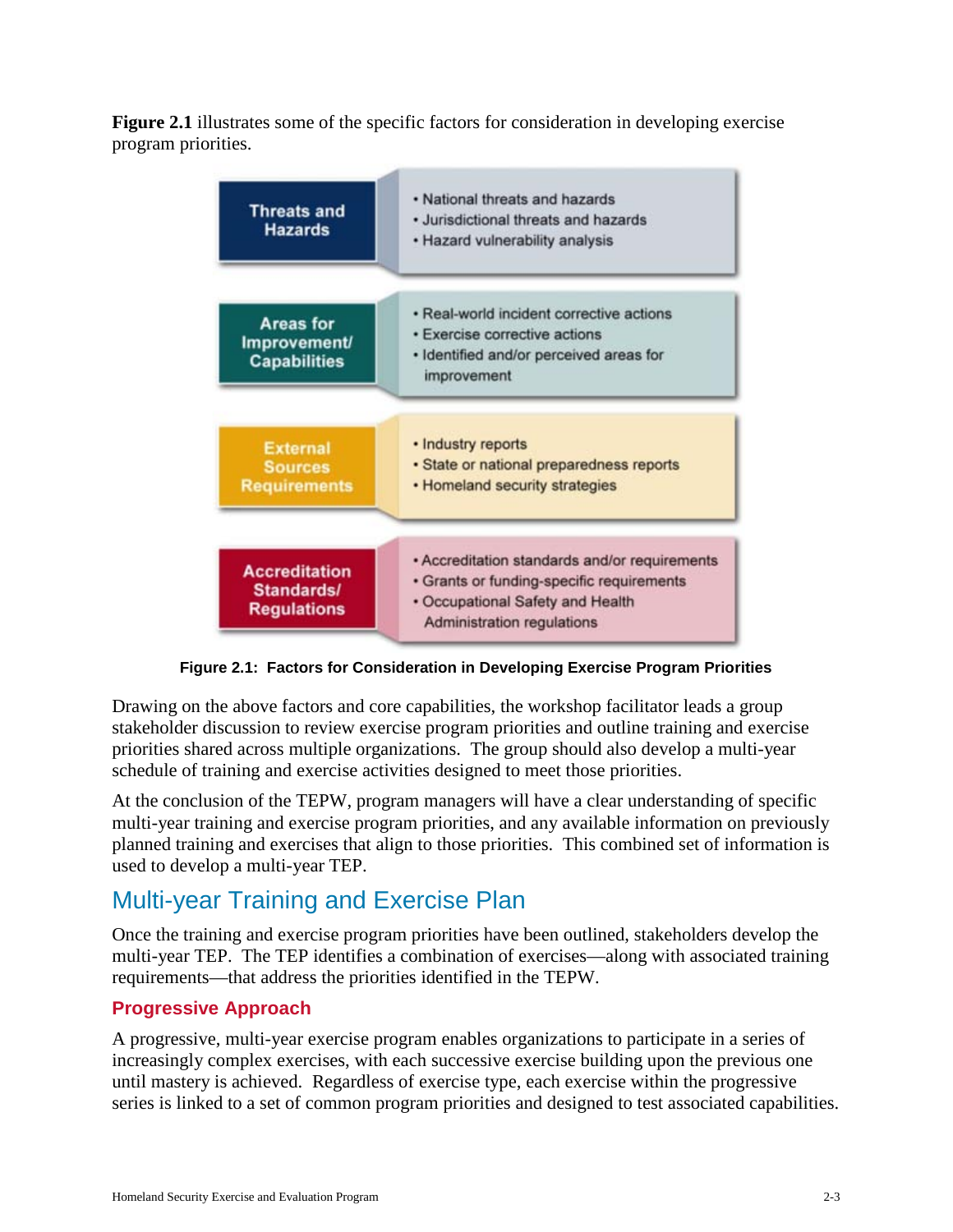Further, by defining training requirements in the planning process, organizations can address known shortfalls prior to exercising capabilities.

This progressive approach, with exercises that build upon each other and are supported at each step with training resources, will ensure that organizations do not rush into a full-scale exercise too quickly. Effective planning of exercises and integration of the necessary training will reduce the waste of limited exercise resources and serve to address known shortfalls prior to the conduct of the exercise. The different types of exercises that may be included in the multi-year plan are described in the following sections.

A progressive exercise program is a series of exercises tied to a set of common program priorities. Each exercise builds on previous exercises using more sophisticated simulation techniques or requiring more preparation time, personnel, and planning.

#### <span id="page-12-0"></span>**Discussion-Based Exercises**

Discussion-based exercises include seminars, workshops, tabletop exercises (TTXs), and games. These types of exercises can be used to familiarize players with, or develop new, plans, policies, agreements, and procedures. Discussion-based exercises focus on strategic, policy-oriented issues. Facilitators and/or presenters usually lead the discussion, keeping participants on track towards meeting exercise objectives.

#### *Seminars*

Seminars generally orient participants to, or provide an overview of, authorities, strategies, plans, policies, procedures, protocols, resources, concepts, and ideas. As a discussion-based exercise, seminars can be valuable for entities that are developing or making major changes to existing plans or procedures. Seminars can be similarly helpful when attempting to assess or gain awareness of the capabilities of interagency or inter-jurisdictional operations.

#### *Workshops*

Although similar to seminars, workshops differ in two important aspects: participant interaction is increased, and the focus is placed on achieving or building a product. Effective workshops entail the broadest attendance by relevant stakeholders.

Products produced from a workshop can include new standard operating procedures (SOPs), emergency operations plans, continuity of operations plans, or mutual aid agreements. To be effective, workshops should have clearly defined objectives, products, or goals, and should focus on a specific issue.

#### *Tabletop Exercises*

A TTX is intended to generate discussion of various issues regarding a hypothetical, simulated emergency. TTXs can be used to enhance general awareness, validate plans and procedures, rehearse concepts, and/or assess the types of systems needed to guide the prevention of, protection from, mitigation of, response to, and recovery from a defined incident. Generally, TTXs are aimed at facilitating conceptual understanding, identifying strengths and areas for improvement, and/or achieving changes in perceptions.

During a TTX, players are encouraged to discuss issues in depth, collaboratively examining areas of concern and solving problems. The effectiveness of a TTX is derived from the energetic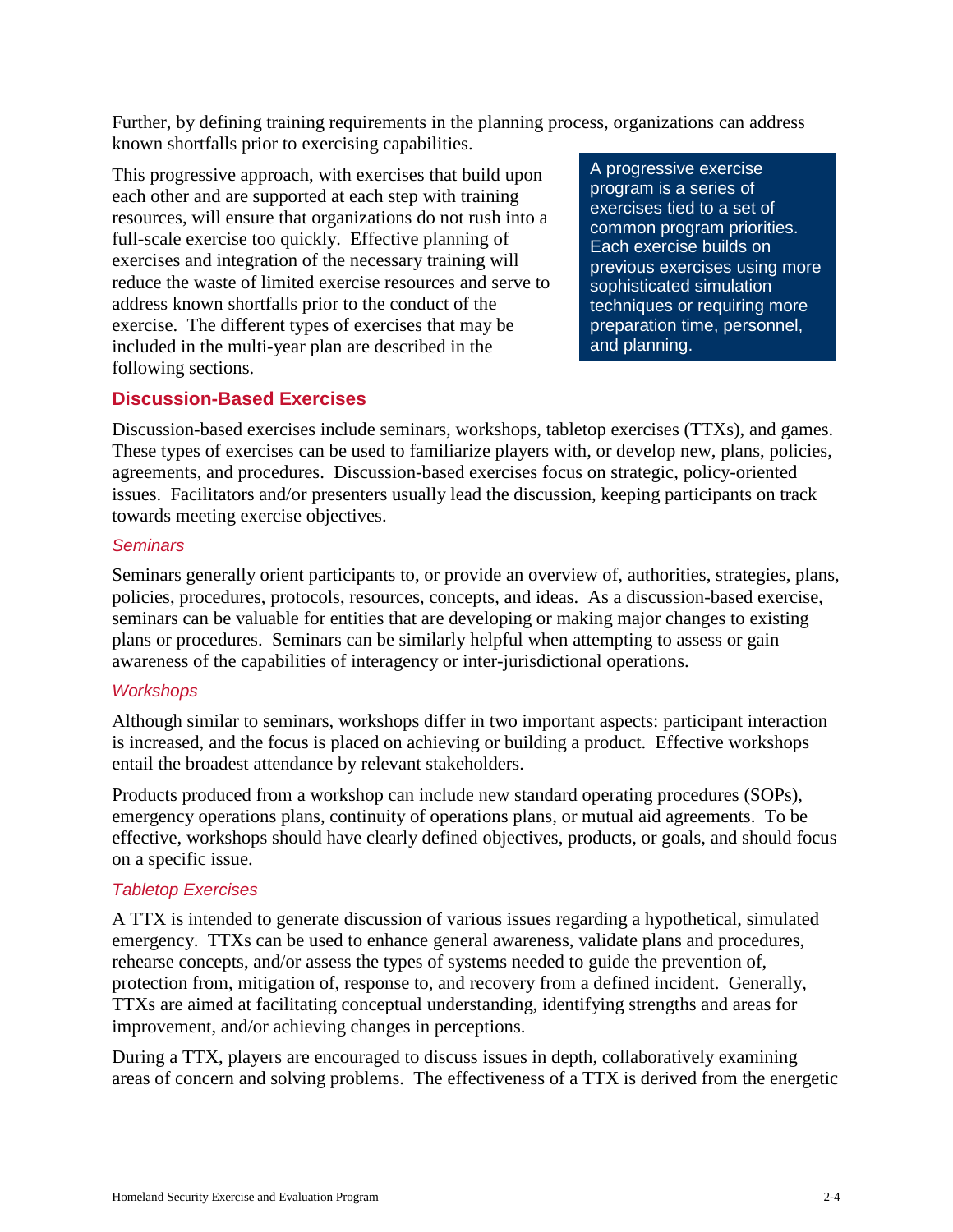involvement of participants and their assessment of recommended revisions to current policies, procedures, and plans.

TTXs can range from basic to complex. In a basic TTX (such as a Facilitated Discussion), the scenario is presented and remains constant—it describes an emergency and brings discussion participants up to the simulated present time. Players apply their knowledge and skills to a list of problems presented by the facilitator; problems are discussed as a group; and resolution is reached and documented for later analysis.

In a more advanced TTX, play advances as players receive pre-scripted messages that alter the original scenario. A facilitator usually introduces problems one at a time in the form of a written message, simulated telephone call, videotape, or other means. Players discuss the issues raised by each problem, referencing established authorities, plans, and procedures for guidance. Player decisions are incorporated as the scenario continues to unfold.

During a TTX, all participants should be encouraged to contribute to the discussion and be reminded that they are making decisions in a no-fault environment. Effective TTX facilitation is critical to keeping participants focused on exercise objectives and associated capability targets.

#### *Games*

A game is a simulation of operations that often involves two or more teams, usually in a competitive environment, using rules, data, and procedures designed to depict an actual or hypothetical situation. Games explore the consequences of player decisions and actions. They are useful tools for validating plans and procedures or evaluating resource requirements.

During game play, decision-making may be either slow and deliberate or rapid and more stressful, depending on the exercise design and objectives. The open, decision-based format of a game can incorporate "what if" questions that expand exercise benefits. Depending on the game's design, the consequences of player actions can be either pre-scripted or decided dynamically. Identifying critical decision-making points is a major factor in the success of evaluating a game.

#### <span id="page-13-0"></span>**Operations-Based Exercises**

Operations-based exercises include drills, functional exercises (FEs), and full-scale exercises (FSEs). These exercises can be used to validate plans, policies, agreements, and procedures; clarify roles and responsibilities; and identify resource gaps. Operations-based exercises are characterized by actual reaction to an exercise scenario, such as initiating communications or mobilizing personnel and resources.

#### *Drills*

A drill is a coordinated, supervised activity usually employed to validate a specific function or capability in a single agency or organization. Drills are commonly used to provide training on new equipment, validate procedures, or practice and maintain current skills. For example, drills may be appropriate for establishing a community-designated disaster receiving center or shelter. Drills can also be used to determine if plans can be executed as designed, to assess whether more training is required, or to reinforce best practices. A drill is useful as a stand-alone tool, but a series of drills can be used to prepare several organizations to collaborate in an FSE.

For every drill, clearly defined plans, procedures, and protocols need to be in place. Personnel need to be familiar with those plans and trained in the processes and procedures to be drilled.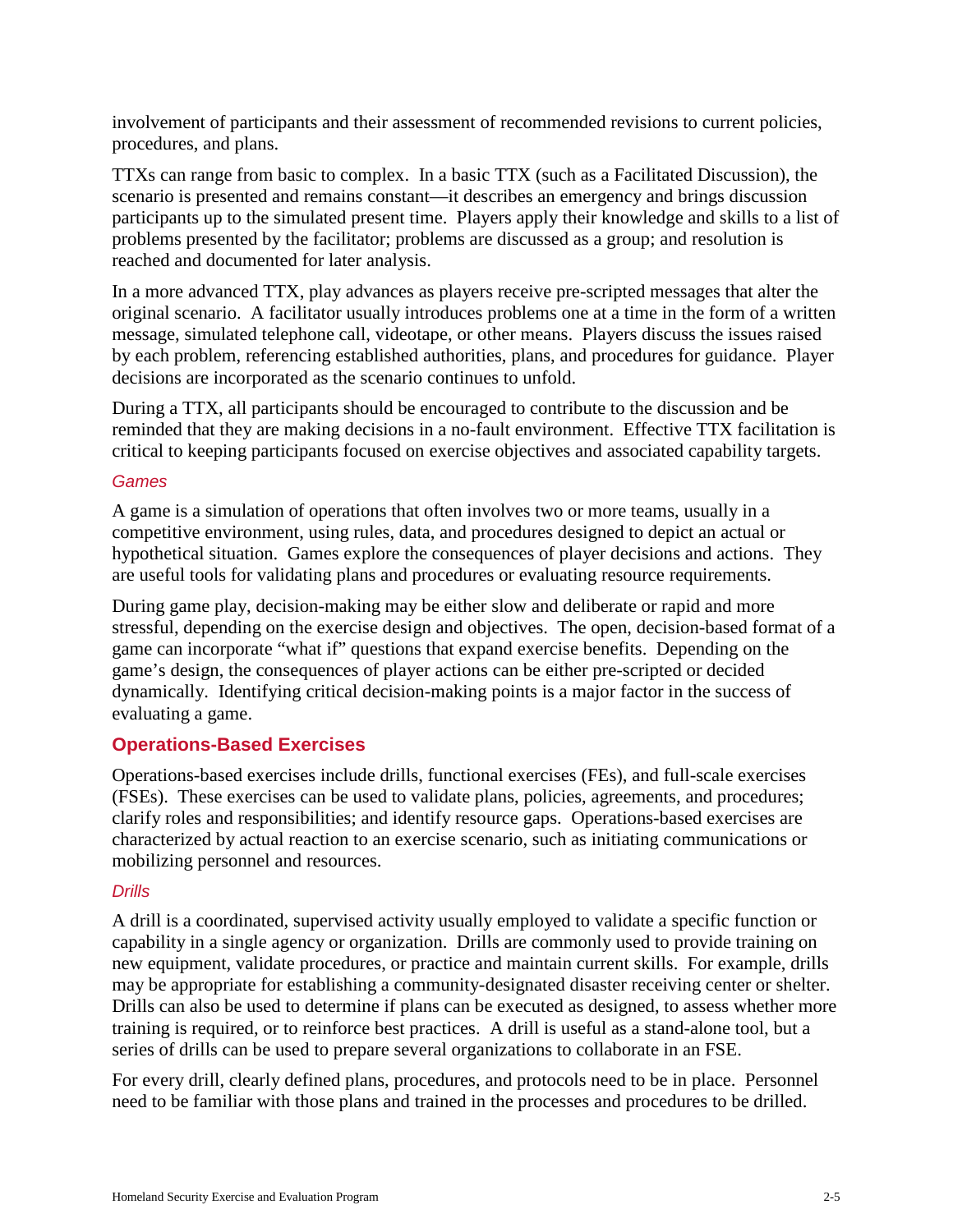#### *Functional Exercises*

FEs are designed to validate and evaluate capabilities, multiple functions and/or sub-functions, or interdependent groups of functions. FEs are typically focused on exercising plans, policies, procedures, and staff members involved in management, direction, command, and control functions. In FEs, events are projected through an exercise scenario with event updates that drive activity typically at the management level. An FE is conducted in a realistic, real-time environment; however, movement of personnel and equipment is usually simulated.

FE controllers typically use a Master Scenario Events List (MSEL) to ensure participant activity remains within predefined boundaries and ensure exercise objectives are accomplished. Simulators in a Simulation Cell (SimCell) can inject scenario elements to simulate real events.

#### *Full-Scale Exercises*

FSEs are typically the most complex and resource-intensive type of exercise. They involve multiple agencies, organizations, and jurisdictions and validate many facets of preparedness. FSEs often include many players operating under cooperative systems such as the Incident Command System (ICS) or Unified Command.

In an FSE, events are projected through an exercise scenario with event updates that drive activity at the operational level. FSEs are usually conducted in a real-time, stressful environment that is intended to mirror a real incident. Personnel and resources may be mobilized and deployed to the scene, where actions are performed as if a real incident had occurred. The FSE simulates reality by presenting complex and realistic problems that require critical thinking, rapid problem solving, and effective responses by trained personnel.

The level of support needed to conduct an FSE is greater than that needed for other types of exercises. The exercise site for an FSE is usually large, and site logistics require close monitoring. Safety issues, particularly regarding the use of props and special effects, must be monitored. Throughout the duration of the exercise, many activities occur simultaneously.

### <span id="page-14-0"></span>Rolling Summary of Outcomes

To help ensure that exercise program priorities are adequately addressed, exercise program managers should periodically develop and distribute a rolling summary of exercise outcomes, or rolling summary report. A rolling summary report provides stakeholders with an analysis of issues, trends, and key outcomes from all exercises conducted as part of the exercise program. This report is designed to:

The rolling summary report is an analysis of exercise trends, which guides the development of future exercises.

- Inform elected and appointed officials on the progress of the exercise program;
- Provide data to support preparedness assessments and reporting requirements; and
- Enable exercise planners to modify objectives and the exercise schedule to reflect knowledge gathered from the exercises.

The rolling summary report is not a collection of AARs, but rather an analysis of trends across exercises. It is developed periodically throughout the series of exercises covered in a multi-year TEP (e.g., quarterly or biennially, depending how many exercises are conducted). This report is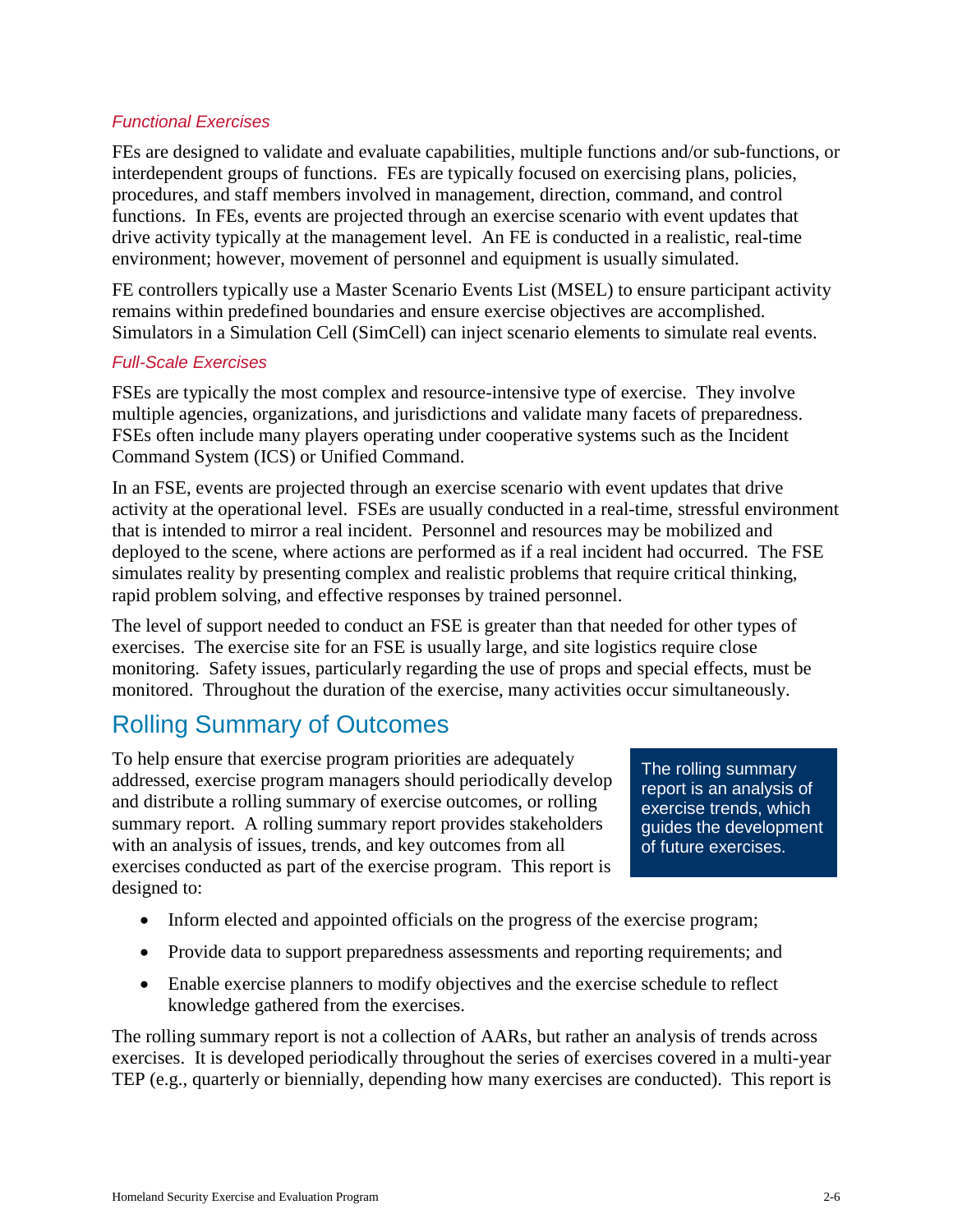intended to serve as an exercise program management and communications tool, which informs stakeholders and guides the development of future exercises.

### <span id="page-15-0"></span>Manage Exercise Program Resources

An effective exercise program should utilize the full range of available resources. Program managers should ensure that they have planned for an exercise budget, program staffing, and other resources.

#### <span id="page-15-1"></span>**Exercise Budget Management**

Effective budget management is essential to the success of an exercise program, and it is important for exercise managers to maintain awareness of their available resources and expected expenditures. In developing and maintaining an exercise program budget, program managers should work with the full range of stakeholders to identify financial resources and define monitoring and reporting requirements as required by individual exercises.

#### <span id="page-15-2"></span>**Program Staffing**

Program managers should identify the administrative and operational staff needed to oversee the exercise program. The TEP can be one basis for determining exercise program staffing needs in addition to grant funds or other programmatic considerations. Program managers should also identify gaps between staffing availability and staffing needs. Exercise program managers can consider alternative means of procuring staff members, such as adding volunteers, students from universities (e.g., student nurses or emergency management students), or interns.

#### <span id="page-15-3"></span>**Other Resources**

Exercise program managers should also consider other resources that can support exercises. Such resources can include:

- Information technology (e.g., modeling and simulation capabilities)
- Exercise tools and resources (e.g., document templates)
- Materials from previous exercises
- Training courses
- Mutual aid agreements, memoranda of understanding, and memoranda of agreement
- Technical assistance
- Equipment or props (e.g., smoke machines)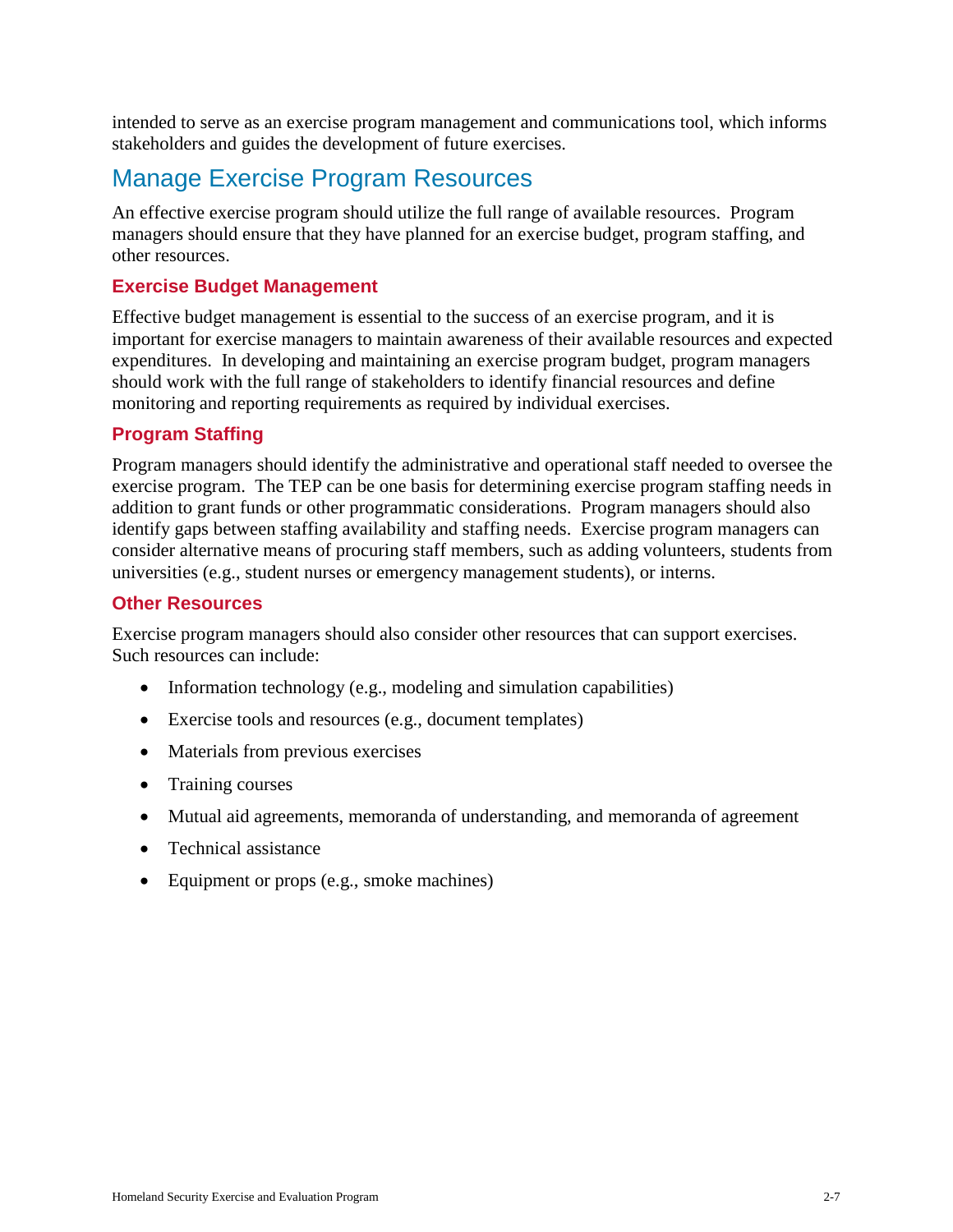# <span id="page-16-0"></span>**3. Exercise Design and Development**

# <span id="page-16-1"></span>**Overview**

In the design and development phase, exercise practitioners use the intent and guidance of their elected and appointed officials and the exercise program priorities developed in Program Management to plan individual exercises. Exercise planning teams apply this guidance to shape the key concepts and planning considerations for an individual exercise or series of exercises. The eight key steps of exercise design and development include:

- Setting the exercise foundation by reviewing elected and appointed officials' guidance, the TEP, and other factors;
- Selecting participants for an exercise planning team and developing an exercise planning timeline with milestones;
- Developing exercise-specific objectives and identifying core capabilities based on the guidance of elected and appointed officials;
- Identifying evaluation requirements;
- Developing the exercise scenario:
- Creating documentation;
- Coordinating logistics; and
- Planning for exercise control and evaluation.

Exercise practitioners are encouraged to apply and adapt HSEEP doctrine on exercise design and development to meet their specific needs.

### <span id="page-16-2"></span>Exercise Foundation

The exercise foundation is a set of key factors that drive the exercise design and development process. Prior to the beginning of its design, exercise program managers should review and consider the following items:

- Elected and appointed officials' intent and guidance
- Multi-year TEP
- Relevant AAR/IPs from real-world events and exercises
- THIRA or other risk, threat, and hazard assessments
- Organizational plans and procedures
- Grant or cooperative agreement requirements.

By reviewing these elements, exercise program managers adhere to the progressive approach to exercises, and ensure the exercise builds and sustains a jurisdiction's capabilities while taking prior lessons learned into account during the exercise design process.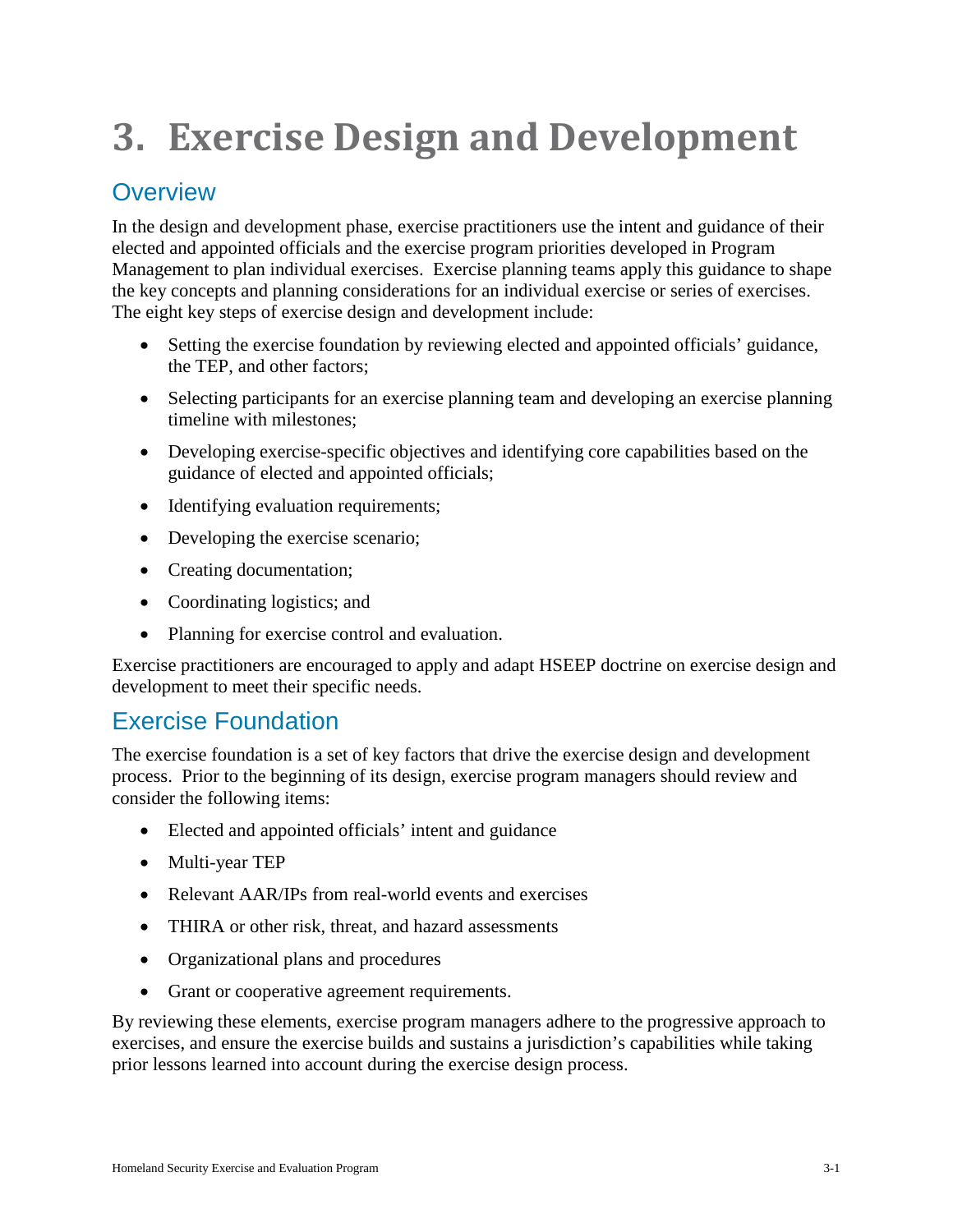# <span id="page-17-0"></span>Exercise Planning Team and Events

#### <span id="page-17-1"></span>**Exercise Planning Team Considerations**

The exercise planning team manages, and is ultimately responsible for, exercise design, development, conduct, and evaluation. Using the exercise program priorities and guidance from elected and appointed officials, the team determines exercise objectives and core capabilities to be assessed; creates a realistic scenario to assess them; and develops supporting documentation, processes, and systems that are used in evaluation, control, and simulation. Planning team members also help with developing and distributing pre-exercise materials,

#### Whole community stakeholders include:

- $\sqrt{ }$  All levels of government
- $\checkmark$  Volunteer organizations
- $\checkmark$  Community groups
- $\checkmark$  Private entities
- $\checkmark$  Nonprofit organizations
- $\checkmark$  Faith-based groups
- $\checkmark$  Groups working with individuals with disabilities or access and functional needs

and conducting exercise planning meetings, briefings, and training sessions. An Exercise Director with authority to make decisions for the sponsoring organization provides direction to, and oversight of, the exercise planning team.

The exercise planning team should be of manageable size yet represent the full range of participating organizations as well as other relevant stakeholders. For multi-jurisdictional exercises, planning team members should include representatives from each jurisdiction and participating functional areas or relevant disciplines. The membership of an exercise planning team should be modified to fit the type or scope of an exercise, which varies depending on exercise type and complexity. Usually the exercise planning team is managed by a designated team leader. To design and develop exercises most effectively, exercise planning teams should:

- Adhere to a clear organizational structure, with a distinct chain of command, roles and responsibilities, and accountability to the exercise planning team leader;
- Use proven management practices, processes, and tools, such as project plans and timelines, status reports, and other communications;
- Identify and understand the desired objectives and associated core capabilities for the exercise, and design and develop the exercise accordingly;
- Incorporate evaluation planning from the start of exercise design and development; and
- Use subject-matter experts (SMEs) to develop a realistic and challenging scenario.

Support agencies/organizations including advocates for children, seniors, individuals with disabilities, those with access and functional needs, diverse communities, and people with limited English proficiency should also be included throughout the planning process. In doing so, exercise planners can better understand their perspectives and promote early understanding of roles, responsibilities, and planning assumptions.

Generally, planning team members are not exercise players. When resources are limited, exercise planning team members who act as both planners and players should be especially careful not to divulge sensitive exercise information to other players.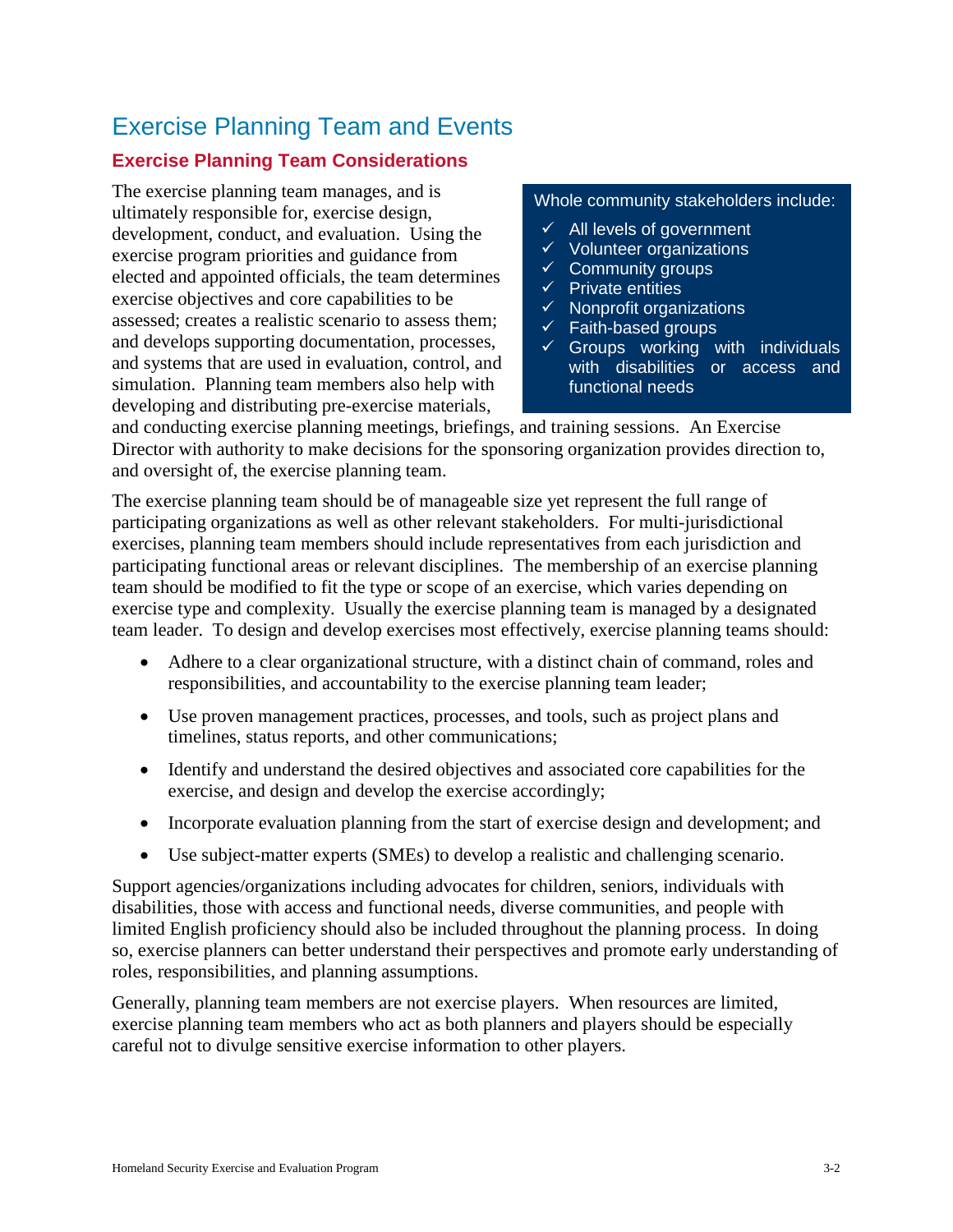#### <span id="page-18-0"></span>**Exercise Planning Team Positions**

Regardless of the scale and complexity of an exercise, the exercise planning team can be most effective if it adheres to a coherent organizational structure that clearly delineates roles and responsibilities. In developing a structure for the planning team, exercise planners may use ICS principles, as established in the National Incident Management System (NIMS). This structure can expand or contract to reflect the scope of the exercise and the available resources and personnel of the participating organizations; depending on available resources, the same personnel can be used to execute multiple functions. This structure may include the following, which is illustrated in **Figure 3.1**:



**Figure 3.1: Sample Exercise Planning Team**

- **Command Section.** The Command Section coordinates all exercise planning activities. The Command Section includes the exercise planning team leader, who assigns exercise activities and responsibilities, provides guidance, establishes timelines, and monitors the development process.
- **Operations Section.** The Operations Section provides most of the technical or functional expertise for scenario development and evaluation. This includes development of the Master Scenario Events List (MSEL).
- **Planning Section.** The Planning Section is responsible for compiling and developing all exercise documentation. The Planning Section collects and reviews policies, plans, and procedures that will be assessed in the exercise. This group is also responsible for planning exercise evaluation. During the exercise, the Planning Section may be responsible for developing simulated actions by agencies not participating in the exercise and for setting up a SimCell as required.
- **Logistics Section.** The Logistics Section provides the supplies, materials, facilities, and services that enable the exercise to function smoothly without outside interference or disruption. This section consists of two subsections: service and support. The service subsection provides transportation, barricading, signage, food and drinks, real-life medical capability, and exercise security. The support subsection provides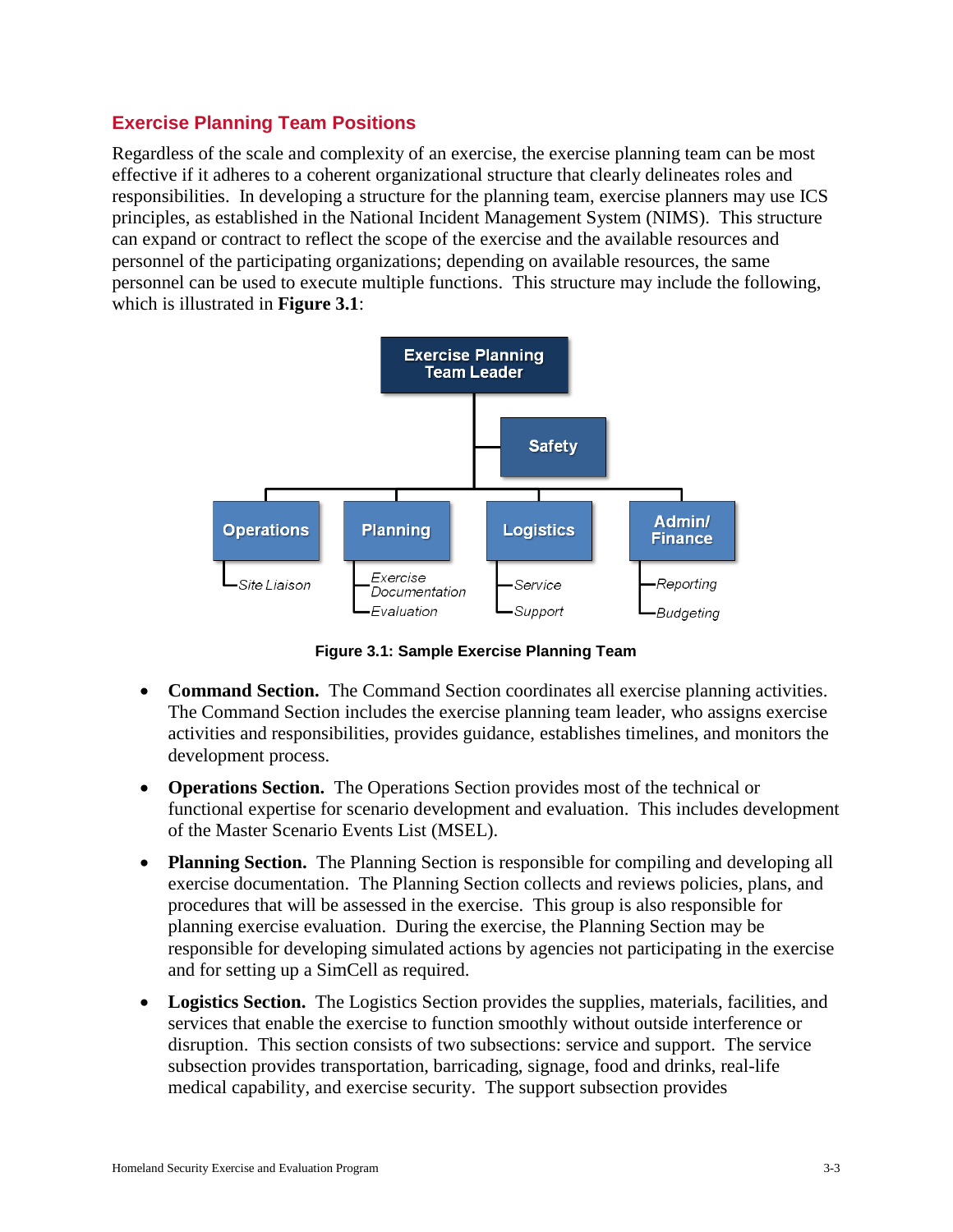communications, purchasing, general supplies, management of very important persons (VIPs) and observer processing, and recruitment and management of actors.

• **Administration/Finance Section.** The Administration/Finance Section provides financial management and administrative support throughout exercise development, including exercise registration support and scheduling.

#### <span id="page-19-0"></span>**Planning Activities**

This section describes the types of planning activities—often in the form of planning meetings<sup>[4](#page-19-1)</sup>—most useful in exercise design and development. The exercise planning team members decide the type and number of planning activities needed to successfully plan a given exercise, based on its scope and complexity. When arranging meeting and exercise site locations, the planning team should take into consideration those individuals who require assistance or accommodations during attendance.

#### *Concept and Objectives Meeting*

#### *Primary Focus*

A Concept and Objectives (C&O) Meeting is the formal beginning of the planning process. It is held to identify the scope and objectives of the exercise. For less complex exercises and for organizations with limited resources, the C&O Meeting can be conducted in conjunction with the Initial Planning Meeting (IPM).

Elected and appointed officials, representatives from the sponsoring organization, participating organizations, and the exercise planning team leader typically attend the C&O Meeting. The C&O Meeting helps planners determine the exercise program priorities to be addressed based on elected and appointed officials' guidance, design objectives based on those priorities, align exercise objectives to core capabilities, and identify exercise planning team members.

#### *Discussion Points*

Topics or issues generally covered during a C&O Meeting include the following:

- Exercise scope
- Proposed exercise objectives and their aligned core capabilities
- Proposed exercise location, date, and duration
- Participants and anticipated extent of play for exercise participants
- Exercise planning team
- Exercise assumptions and artificialities
- Exercise control and evaluation concepts
- Exercise security organization and structure
- Available exercise resources
- Exercise logistics

<span id="page-19-1"></span><sup>&</sup>lt;sup>4</sup> HSEEP uses the term "meetings" to indicate smaller events focused on a specific topic (exercise planning), rather than "conferences," which are generally larger gatherings with broader agendas.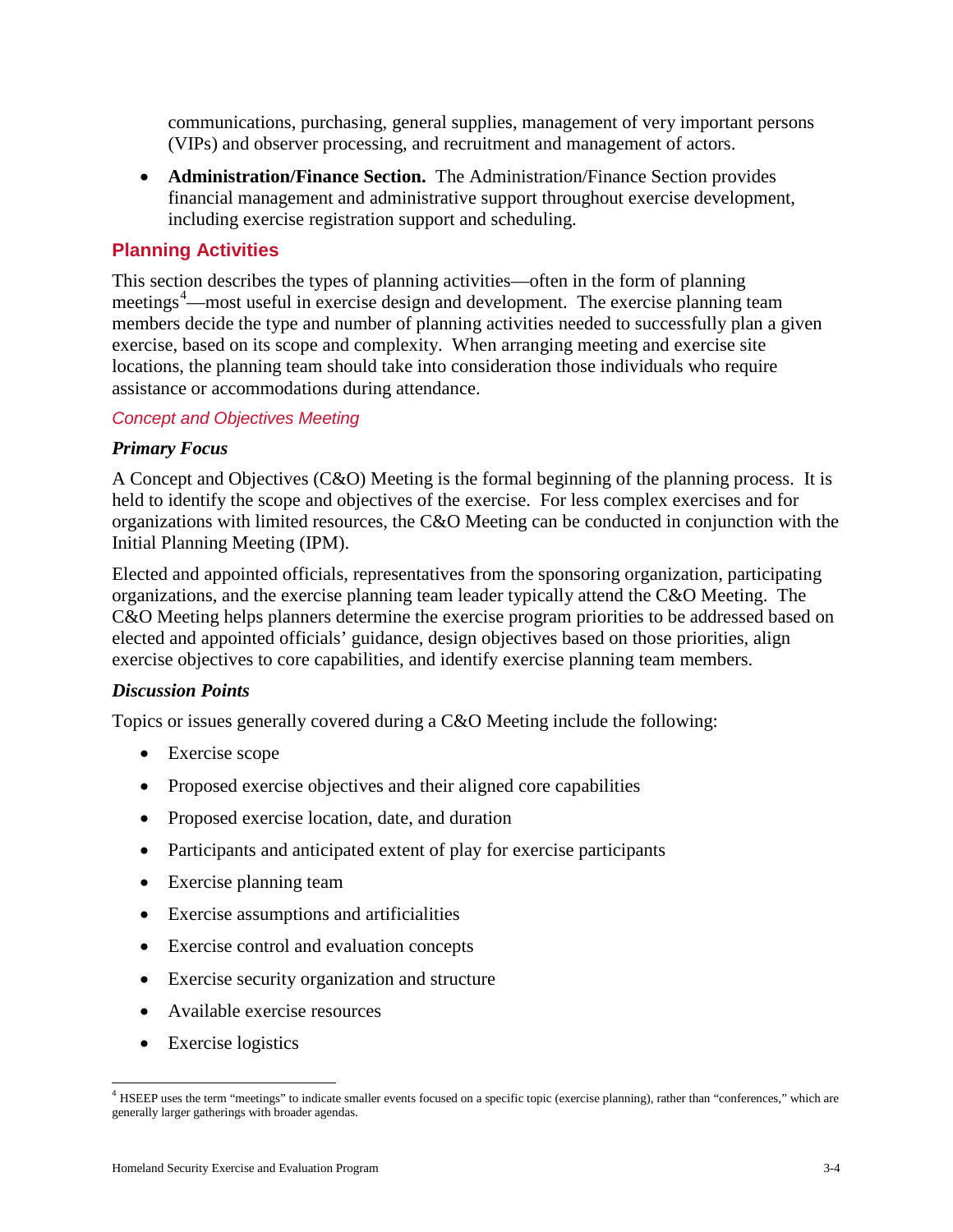- Exercise planning timeline and milestones
- Local issues, concerns, and sensitivities

#### *Tools*

The primary tools for the C&O Meeting are an agenda and the background and rationale for conducting the exercise. A briefing is useful for presenting the exercise background and rationale, as well as exercise methodology for persons unfamiliar with HSEEP.

#### *Outcomes*

The following outcomes are expected from the C&O Meeting:

- Agreement regarding exercise concept (scope, type, mission area[s], exercise program priorities to be addressed), exercise objectives, and aligned core capabilities;
- Consensus on the target exercise timeframe;
- Anticipated extent of participation;
- Identification of exercise planning team members; and
- Exercise planning timeline with milestones, including the date of the next planning meeting.

#### *Initial Planning Meeting*

#### *Primary Focus*

The IPM marks the beginning of the exercise development phase. Regardless of whether a C&O Meeting is held, an IPM should be conducted for all exercises. Its purpose is to determine exercise scope by getting intent and direction from elected and appointed officials, and gathering input from the exercise planning team; and to identify exercise design requirements and conditions (e.g., assumptions and artificialities), exercise objectives, participant extent of play, and scenario variables (e.g., time, location, hazard selection). The IPM is also used to develop exercise documentation by obtaining the planning team's input on exercise location, schedule, duration, and other relevant details.

During the IPM, exercise planning team members are assigned responsibility for activities associated with designing and developing exercise documents, such as the Exercise Plan (ExPlan) and the Situation Manual (SitMan), and coordinating exercise logistics.

#### *Discussion Points*

Topics or issues generally covered during an IPM include the following:

- Clearly defined exercise objectives and aligned core capabilities;
- Evaluation requirements, including EEG capability targets and critical tasks;
- Relevant plans, policies, and procedures to be tested in the exercise;
- Exercise scenario;
- Modeling and simulation planning;
- Extent of play for each participating organization;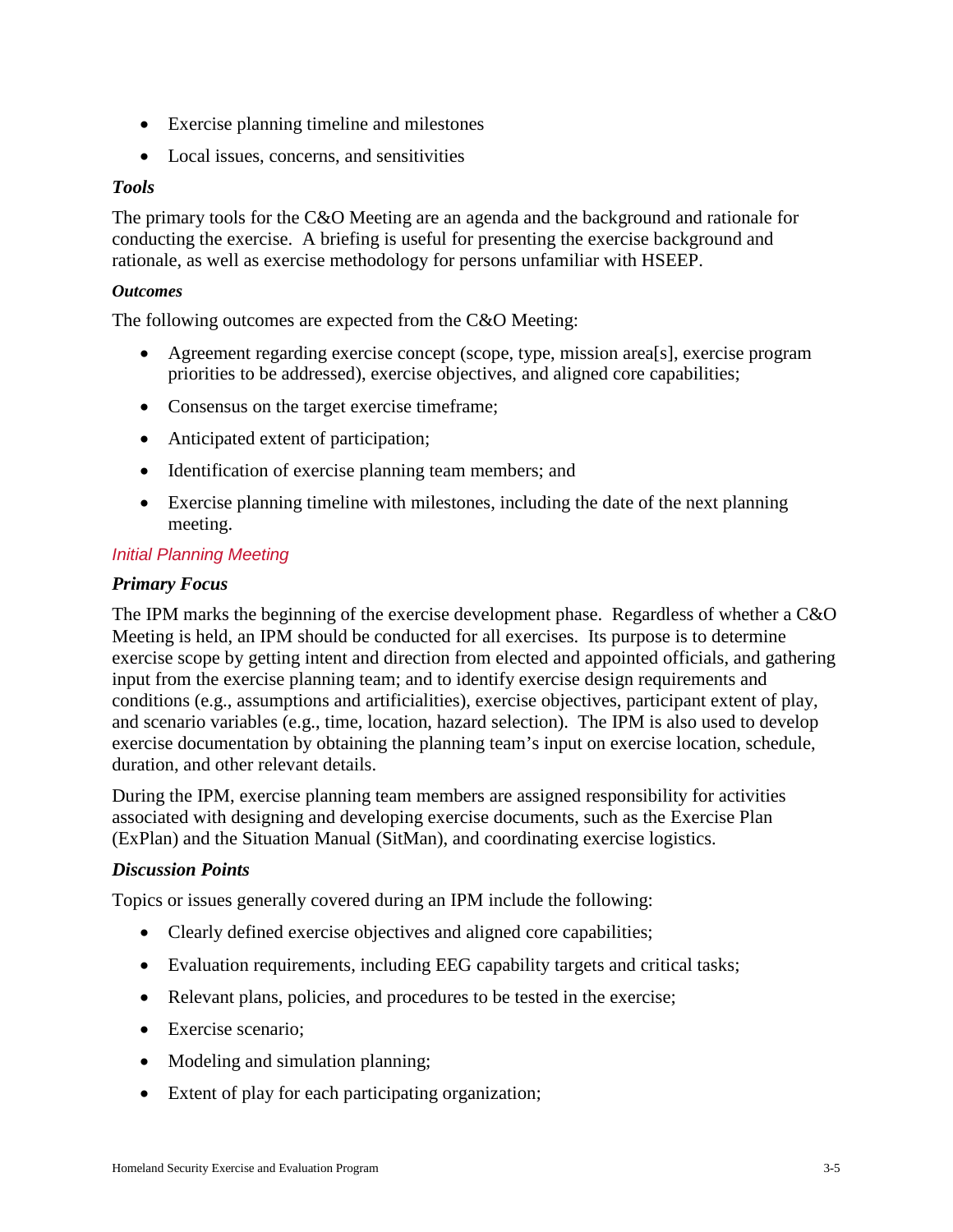- Optimum duration of the exercise;
- Exercise planners' roles and responsibilities;
- Decision to record exercise proceedings (audio or video);
- Local issues, concerns, or sensitivities;
- Any discussion points typically covered during a C&O Meeting if a C&O Meeting was not conducted; and
- Consensus regarding the date, time, and location for the next meeting.

#### *Tools*

The primary tools for the IPM are the read-ahead packet, agenda, core capabilities, threat and hazard information (if applicable), a proposed room layout (if applicable), and the exercise planning timeline with milestones. A briefing is useful for presenting an overview of the exercise and meeting discussion points.

#### *Outcomes*

The IPM results in desired outcomes, such as:

- Any outcomes listed in the C&O Meeting section above if a C&O Meeting was not conducted;
- Clearly defined exercise objectives and aligned core capabilities;
- Initial capability targets and critical tasks, which will be reviewed and confirmed prior to the next planning meeting;
- Identified exercise scenario variables (e.g., threat scenario, scope of hazard, venue, conditions);
- A list of participating exercise organizations and anticipated organizational extent of play;
- Draft SitMan or ExPlan;
- Identification and availability of all source documents (e.g., policies, plans, procedures) needed to draft exercise documents and presentations;
- A refined exercise planning timeline with milestones;
- Identification and availability of SMEs, as necessary, for scenario vetting and/or expert evaluation;
- Determination of preferred communication methods among the exercise planning team;
- Clearly identified and assigned responsibility for exercise logistical issues;
- A list of tasks to be accomplished by the next planning meeting with established dates for completion and responsible planning team members identified; and
- An agreed-upon date, time, and location for the next planning meeting and the actual exercise.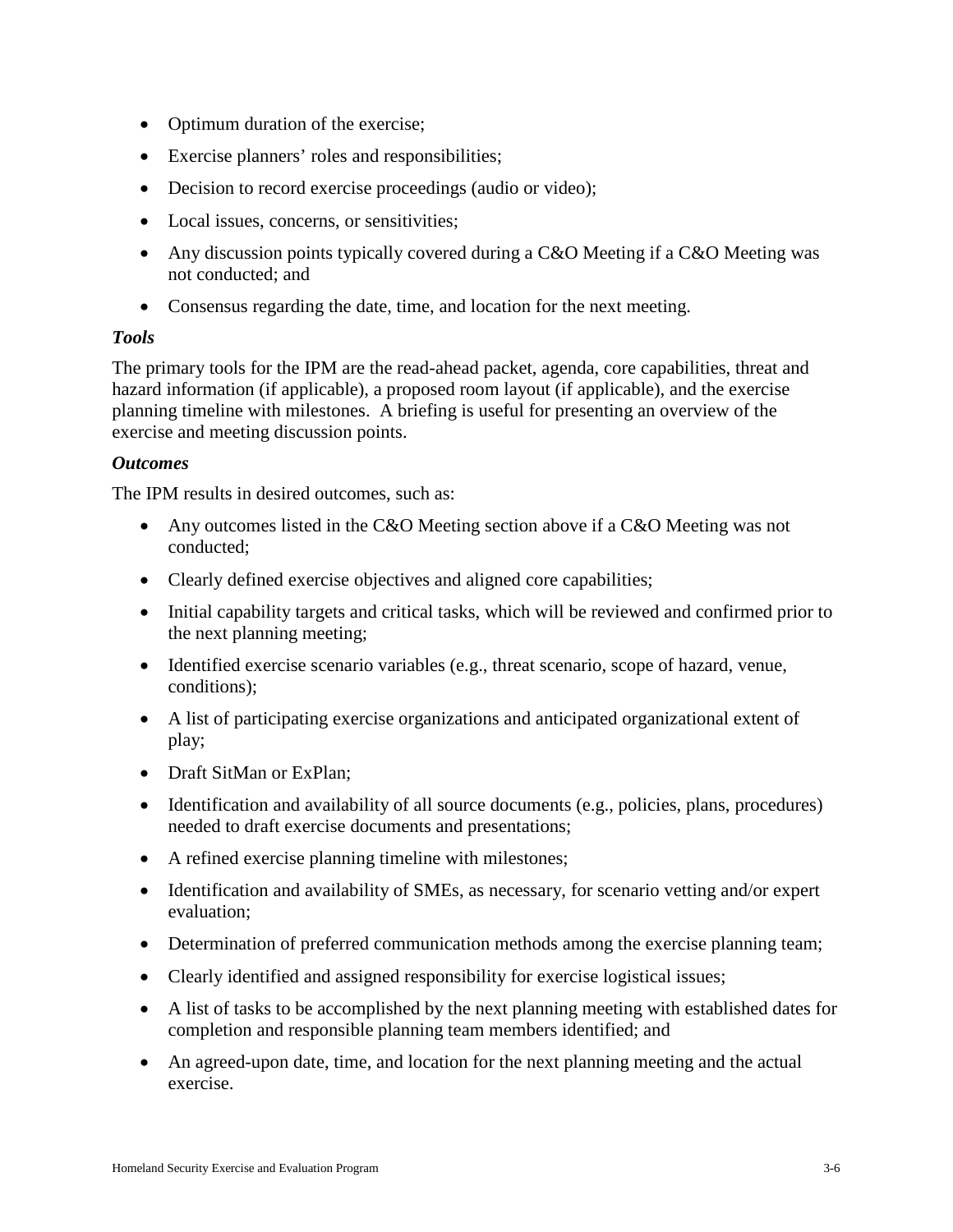#### *Midterm Planning Meeting*

Midterm Planning Meetings (MPMs) provide additional opportunities to engage elected and appointed officials and to settle logistical and organizational issues that may arise during exercise planning.

#### *Primary Focus*

The MPM is a meeting to discuss exercise organization and staffing concepts, scenario and timeline development, scheduling, logistics, and administrative requirements. It is also held to review draft documentation. If only three planning meetings are scheduled (i.e., IPM, MPM, and Final Planning Meeting [FPM]), a portion of the MPM should be devoted to developing the MSEL, as needed. See the next section, MSEL Meeting, for more information.

Prior to the MPM, the exercise team leader should engage elected and appointed officials to provide awareness of the planning process, address any questions, and ensure alignment with guidance and intent.

#### *Discussion Points*

Possible topics or issues for an MPM include the following:

- Comments on draft exercise documentation
- Construction of the scenario timeline—usually the MSEL—if an additional MSEL Planning Meeting will not be held
- Identification of exercise venue artificialities and/or limitations
- Agreement on final logistical items
- Assignment of additional responsibilities

#### *Tools*

MPM tools include, but are not limited to, an agenda, IPM minutes, draft scenario timeline, draft documentation (e.g., ExPlan, Controller/Evaluator [C/E] Handbook), and other selected documentation needed to illustrate exercise concepts and provide planning guidance*.*

#### *Outcomes*

The following outcomes are expected from the MPM:

- Fully reviewed SitMan or ExPlan;
- Draft Facilitator Guide or C/E Handbook, including EEGs;
- A fully reviewed exercise scenario timeline, which is typically the MSEL (if an additional MSEL Meeting will not be held);
- Well-developed scenario injects (imperative if an additional MSEL Planning Meeting is not scheduled);
- Agreement on the exercise site; and
- Finalization of date, time, and location of the MSEL Planning Meeting and/or FPM.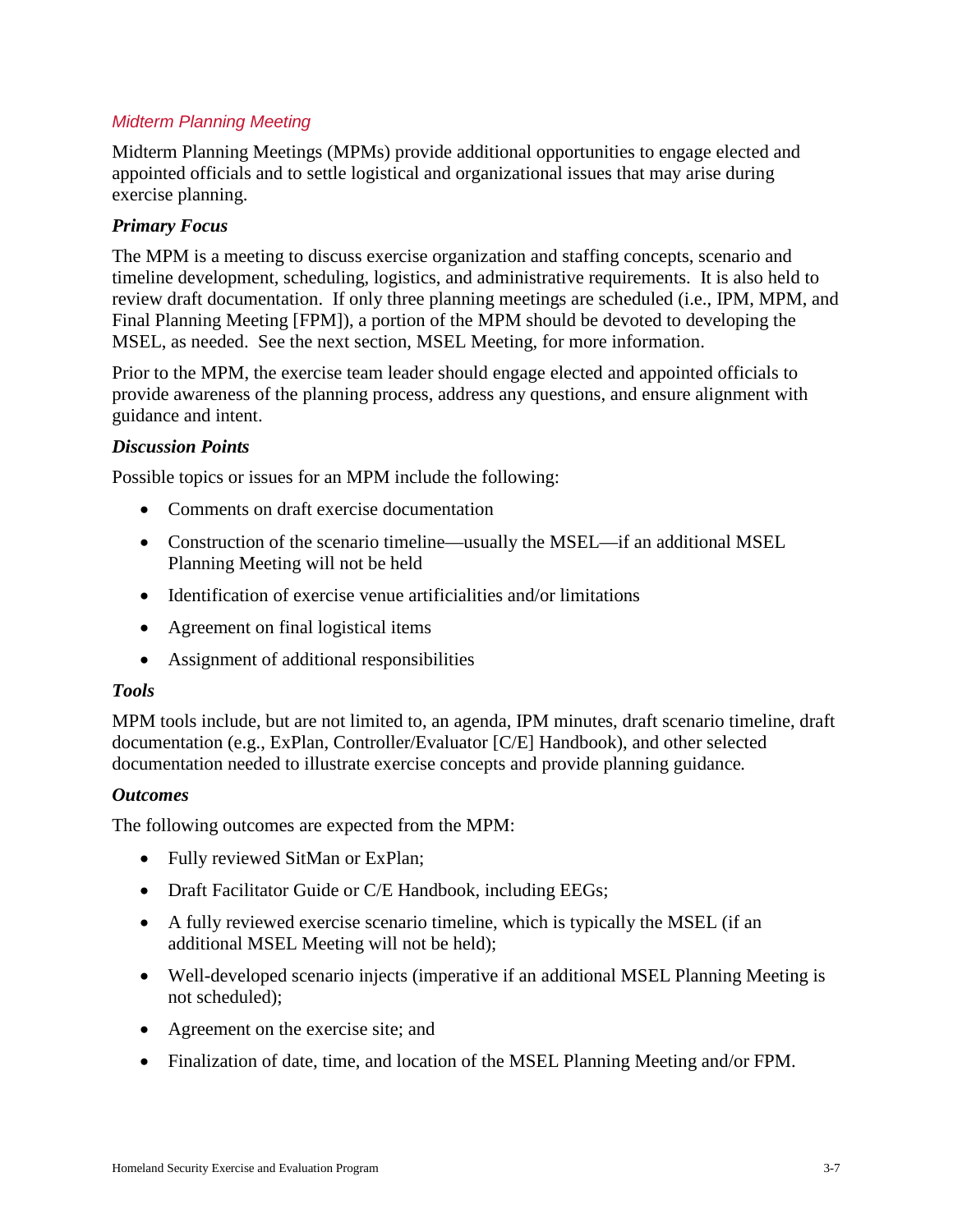#### *Master Scenario Events List Meeting*

For more complex exercises, one or more additional planning meetings—or MSEL Meetings may be held to review the scenario timeline. If not held separately, topics typically covered in a separate MSEL Meeting can be incorporated into the MPM and FPM.

#### *Primary Focus*

The MSEL Meeting focuses on developing the MSEL, which is a chronological list that supplements the exercise scenario with event synopses, expected participant responses, objectives and core capability targets to be addressed, and responsible personnel. It includes specific scenario events (or *injects*) that prompt players to implement the plans, policies, procedures, and protocols that require testing during the exercise, as identified in the capabilitiesbased planning process. It also records the methods that will be used to provide injects (e.g., phone call, radio call, e-mail).

#### *Discussion Points*

In developing a MSEL, the exercise planning team should first consider the critical tasks, conditions, and standards set forth by each exercise objective. A *condition* is the environment in which a task is performed; it can be provided by the scenario or through the MSEL.

If scenario conditions do not trigger performance of the appropriate critical task, the exercise planning team should develop a MSEL entry to simulate the desired situation. A wellwritten entry considers the following questions:

MSEL entries are tied to the Exercise Evaluation Guide critical tasks to ensure the critical tasks and core capabilities can be demonstrated during the exercise.

- Is the event key (i.e., is it directly related to meeting an exercise objective)?
- What is the desired critical task? Who will demonstrate the critical task?
- What will stimulate the behavior (e.g., course of play, phone call, actor, video)?
- Who originates the stimulant? Who receives it and how?
- What action is the player expected to complete?
- Should a contingency entry be developed for injection into the exercise in case the players fail to demonstrate the critical task?

#### *Tools*

MSEL Meeting tools include, but are not limited to, previous planning meeting minutes, draft exercise documentation, and an agreed-upon MSEL template*.*

#### *Outcomes*

Following a MSEL Meeting, the level of MSEL completion may vary. At a minimum, key events and the time of their delivery are identified, and responsibility for constructing the remaining events is assigned.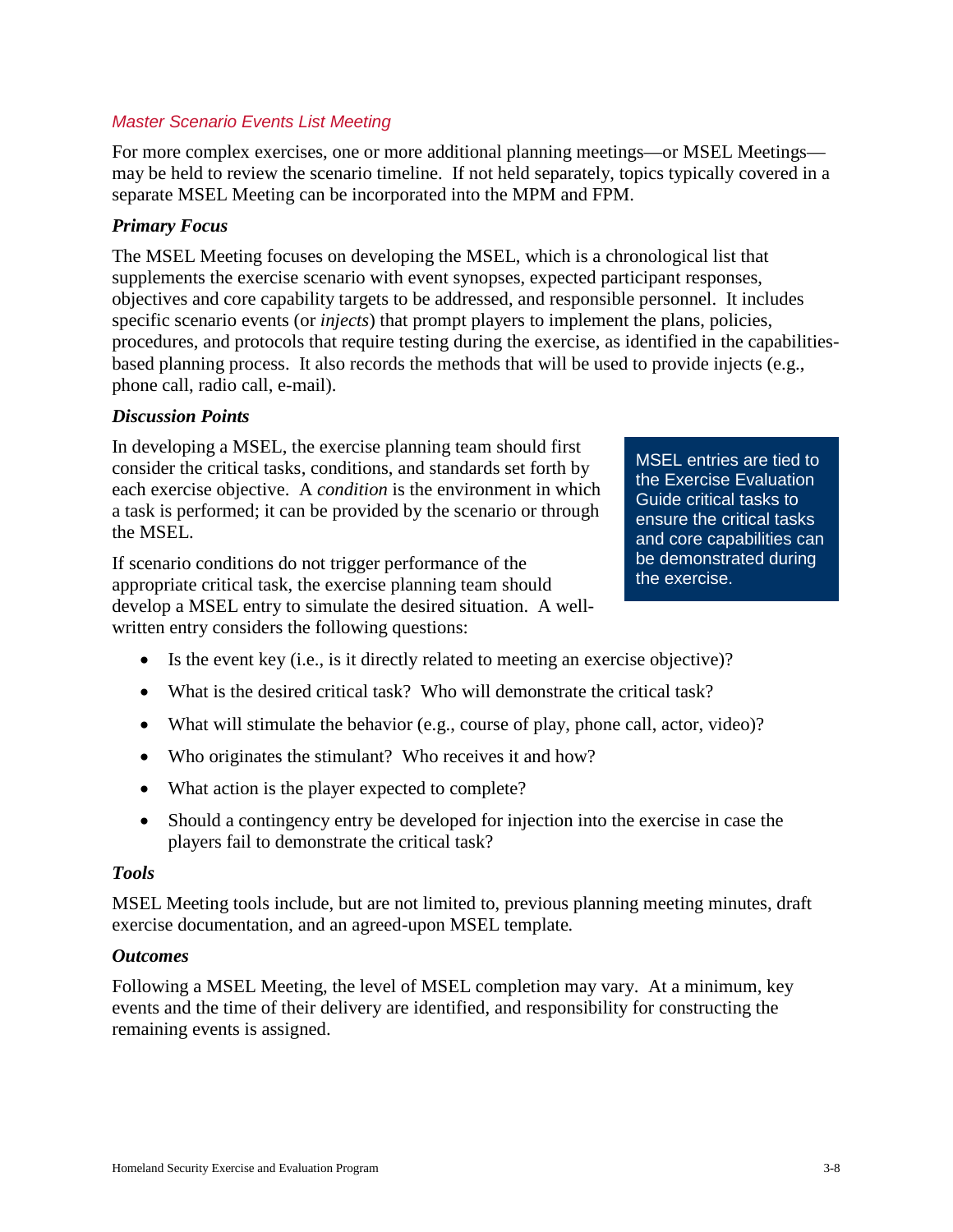#### *Final Planning Meeting*

The FPM is the final forum for reviewing exercise processes and procedures. Both before and after the FPM, the exercise team leader should engage elected and appointed officials to ensure that the exercise is aligning with their intent, address any questions, and receive any last-minute guidance.

#### *Primary Focus*

An FPM should be conducted for all exercises to ensure that all elements of the exercise are ready for conduct. Prior to the FPM, the exercise planning team receives final drafts of all exercise materials. No major changes to the exercise's design, scope, or supporting documentation should take place at or following the FPM. The FPM ensures that all logistical requirements have been met, outstanding issues have been identified and resolved, and exercise products are ready for printing.

#### *Discussion Points*

The following items are addressed during the FPM:

- Conduct a comprehensive, final review and approve all remaining draft exercise documents (e.g., SitMan, MSEL, C/E Handbook, EEGs) and presentation materials;
- Resolve any open exercise planning issues and identify last-minute concerns; and
- Review all exercise logistical activities (e.g., schedule, registration, attire, special needs).

#### *Tools*

The primary tools for the FPM include IPM and/or MPM minutes, an agenda, and previously finalized and/or drafted exercise documents.

#### *Outcomes*

The FPM should not generate any significant changes. The following outcomes are expected:

- Exercise documents and materials for production are approved;
- Attendees understand and approve exercise processes and procedures;
- Last-minute issues are identified and resolved; and
- Logistical elements, including equipment, facilities, and schedule, are confirmed.

#### *Follow-Up*

The exercise planning team finalizes all publications, prepares all supporting materials, rehearses presentations and briefings, and prepares to conduct the exercise. Prior to the exercise, documentation and any additional instructions should be disseminated to the appropriate personnel (e.g., presenters, facilitators, controllers, evaluators, simulators).

### <span id="page-24-0"></span>Exercise Design

The exercise planning meetings serve as the principal mechanism for executing the major steps of exercise design. The core components of design include establishing the scope of the exercise, setting exercise objectives, creating an exercise scenario, developing exercise documentation, and determining media and public relations guidance.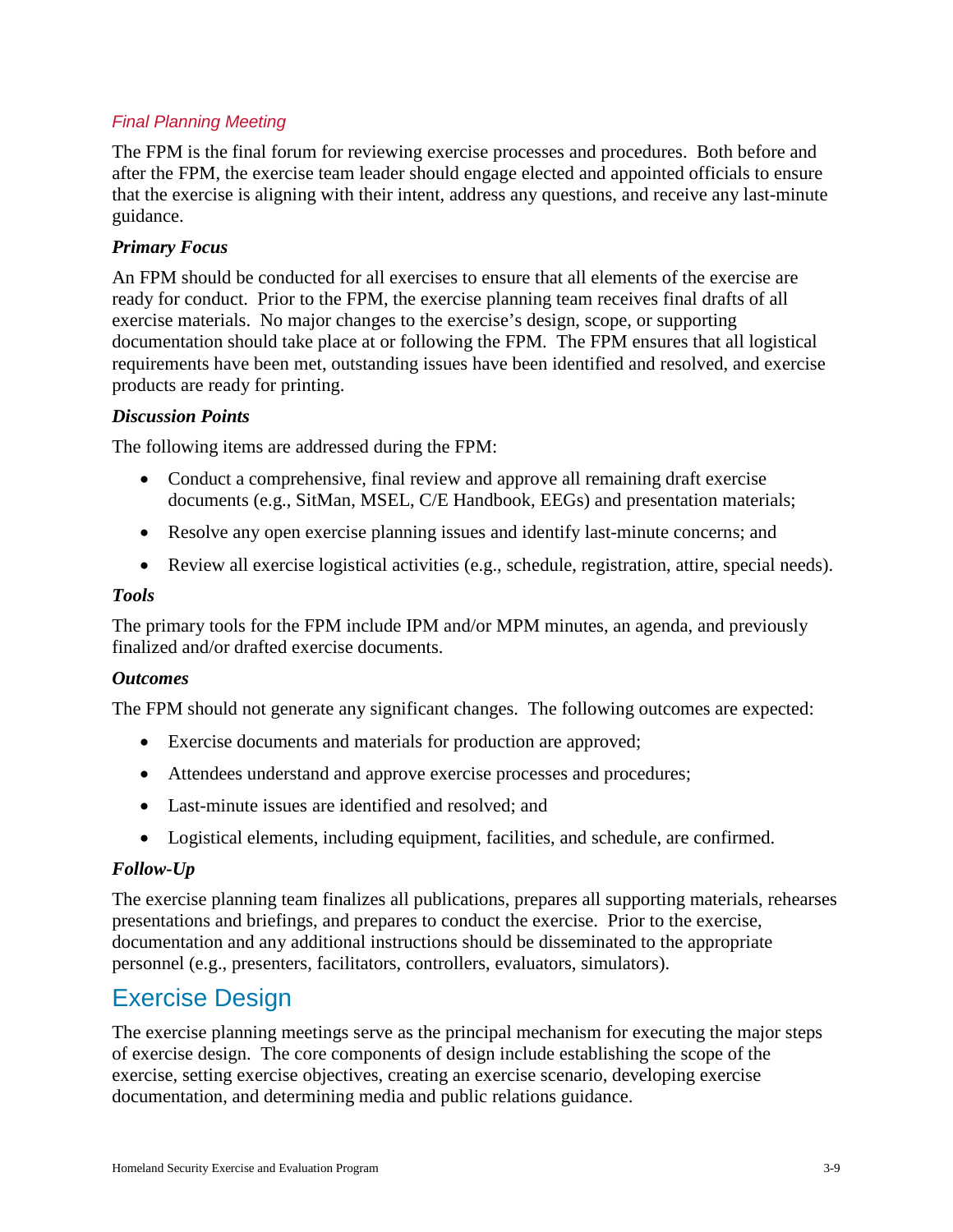#### <span id="page-25-0"></span>**Scope**

Determining exercise scope enables planners to "right-size" an exercise to meet the objectives while staying within the resource and personnel constraints of the exercising organizations. Key elements in defining exercise scope include exercise type, participation level, exercise duration, exercise location, and exercise parameters. Some of these elements are determined, or initially discussed, through program management activities or grant requirements. However, the exercise planning team finalizes the scope based on the exercise objectives. Alterations to the scope are reviewed with the exercise objectives in mind; planners must consider whether a change in the scope will improve or impede the ability of players to meet the objectives.

#### *Exercise Type*

A first step in defining exercise scope is determining what exercise type to conduct. The exercise type is selected based on the purpose of the exercise. If the intent is to review and discuss a new policy, plan, or set of procedures, a discussion-based exercise may be appropriate. If the intent is to assess the responders' knowledge of a plan, policy, or set of procedures, an operations-based exercise may be appropriate.

#### *Participation Level*

Active participation by appropriate entities and key leaders is paramount to meeting the exercise objectives successfully. Participation level refers to the organizations and level of personnel (e.g., tactical operators, line supervisors, agency directors) participating in the exercise, as well as the general number of personnel who will participate in the exercise.

At times, scheduling conflicts, real-world events, or other competing requirements will limit an organization's or key players' ability to participate in an exercise. In this case, exercise designers will need to simulate the decisions and actions of those participants through an exercise SimCell. An Extent of Play Agreement (XPA) defines the level of participation.

#### *Exercise Duration*

When selecting the exercise duration, the planning team should determine how long it will take to address the exercise objectives effectively. Discussion-based exercises and some drills are generally shorter, ranging from a couple of hours to a full day. FEs and FSEs may take longer. Prevention-focused FEs that exercise the intelligence and information sharing core capability may last up to 30 days with limited duration of play each day. Resource constraints, including the opportunity cost of having employees away from their primary roles, should be factored into determining duration.

#### *Exercise Parameters*

Exercise parameters clearly outline what should be included in an exercise scenario based on the objectives and scope, and what should not be exercised. Often there is a desire to add exercise activities that fall outside of the scope of the exercise in order to meet diverse planning and training requirements. While these activities may be useful to an organization, they may impact the ability of players to meet exercise objectives or may reduce the benefit of the exercise by diluting its focus. Clearly defining the exercise scope early in the design process will help exercise planners keep the exercise to a manageable and realistic level.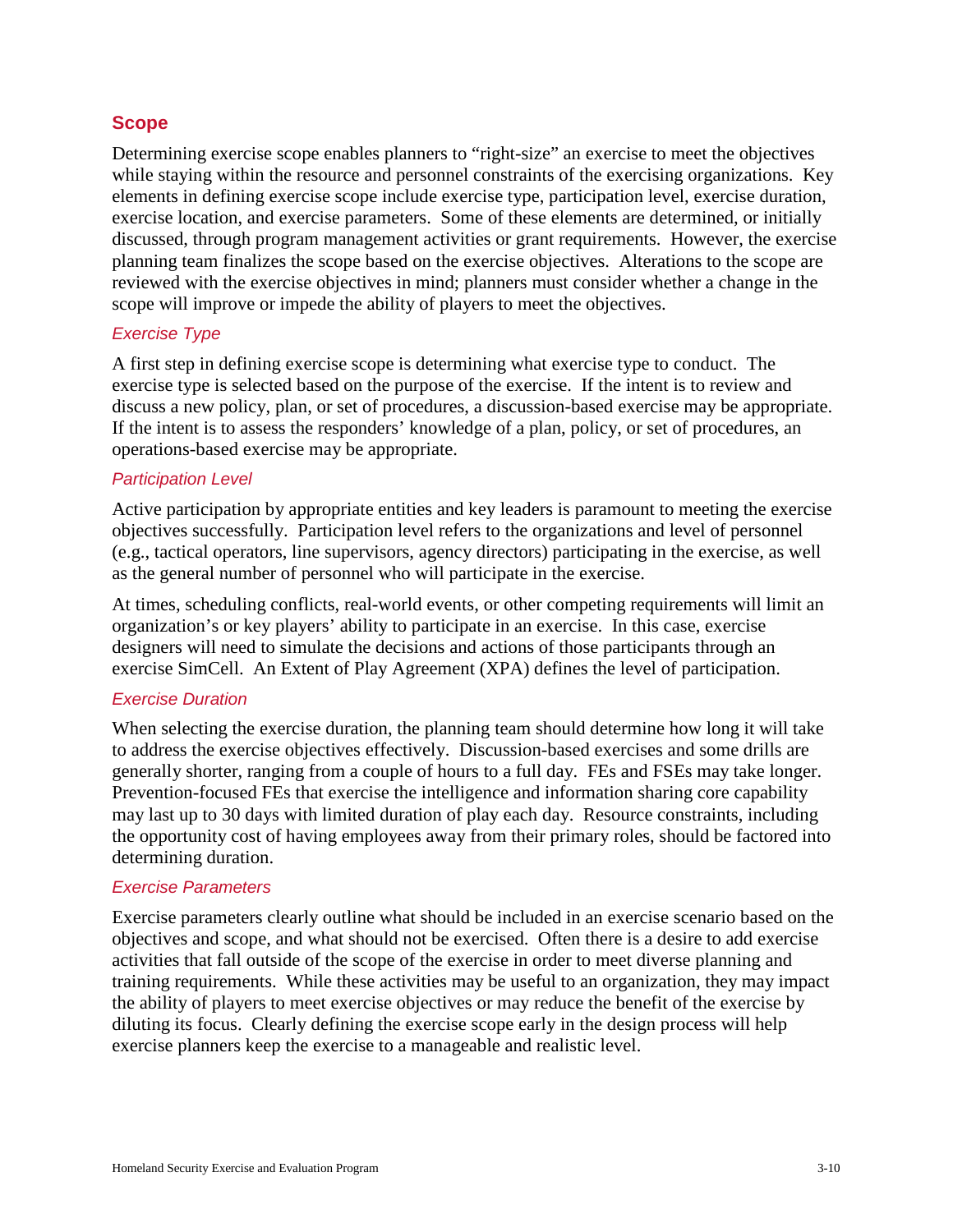#### <span id="page-26-0"></span>**Exercise Objectives**

Based on direction from elected and appointed officials, the exercise planning team selects one or more exercise program priorities on which to focus an individual exercise. These priorities drive the development of exercise objectives, which are distinct outcomes that an organization wishes to achieve during an exercise. Exercise objectives should incorporate elected and appointed officials' intent and guidance, and exercise participants' plans and procedures, operating environment, and desired outcomes. Generally, planners should select a reasonable number of specific, measurable, achievable, relevant, and time-bound (SMART) exercise objectives to facilitate effective scenario design, exercise conduct, and evaluation. **Table 3.1** depicts guidelines for developing SMART objectives.

|                   | <b>SMART Guidelines for Exercise Objectives</b>                                                                                                                  |
|-------------------|------------------------------------------------------------------------------------------------------------------------------------------------------------------|
| <b>Specific</b>   | Objectives should address the five Ws- who, what, when, where, and why. The<br>objective specifies what needs to be done with a timeline for completion.         |
| <b>Measurable</b> | Objectives should include numeric or descriptive measures that define quantity,<br>quality, cost, etc. Their focus should be on observable actions and outcomes. |
| Achievable        | Objectives should be within the control, influence, and resources of exercise play<br>and participant actions.                                                   |
| <b>Relevant</b>   | Objectives should be instrumental to the mission of the organization and link to its<br>goals or strategic intent.                                               |
| Time-bound        | A specified and reasonable timeframe should be incorporated into all objectives.                                                                                 |

**Table 3.1: SMART Guidelines for Exercise Objectives**

The exercise planning team aligns each exercise objective to one or more core capabilities. **Figure 3.2** shows the relationship between exercise program priorities, exercise objectives, and core capabilities.



**Figure 3.2: Priorities, Objectives, and Core Capabilities**

Aligning objectives to a common set of capabilities enables:

- Systematic tracking of progress over the course of exercise programs and/or cycles;
- Standardized exercise data collection to inform preparedness assessments; and
- Fulfillment of grant or funding-specific reporting requirements.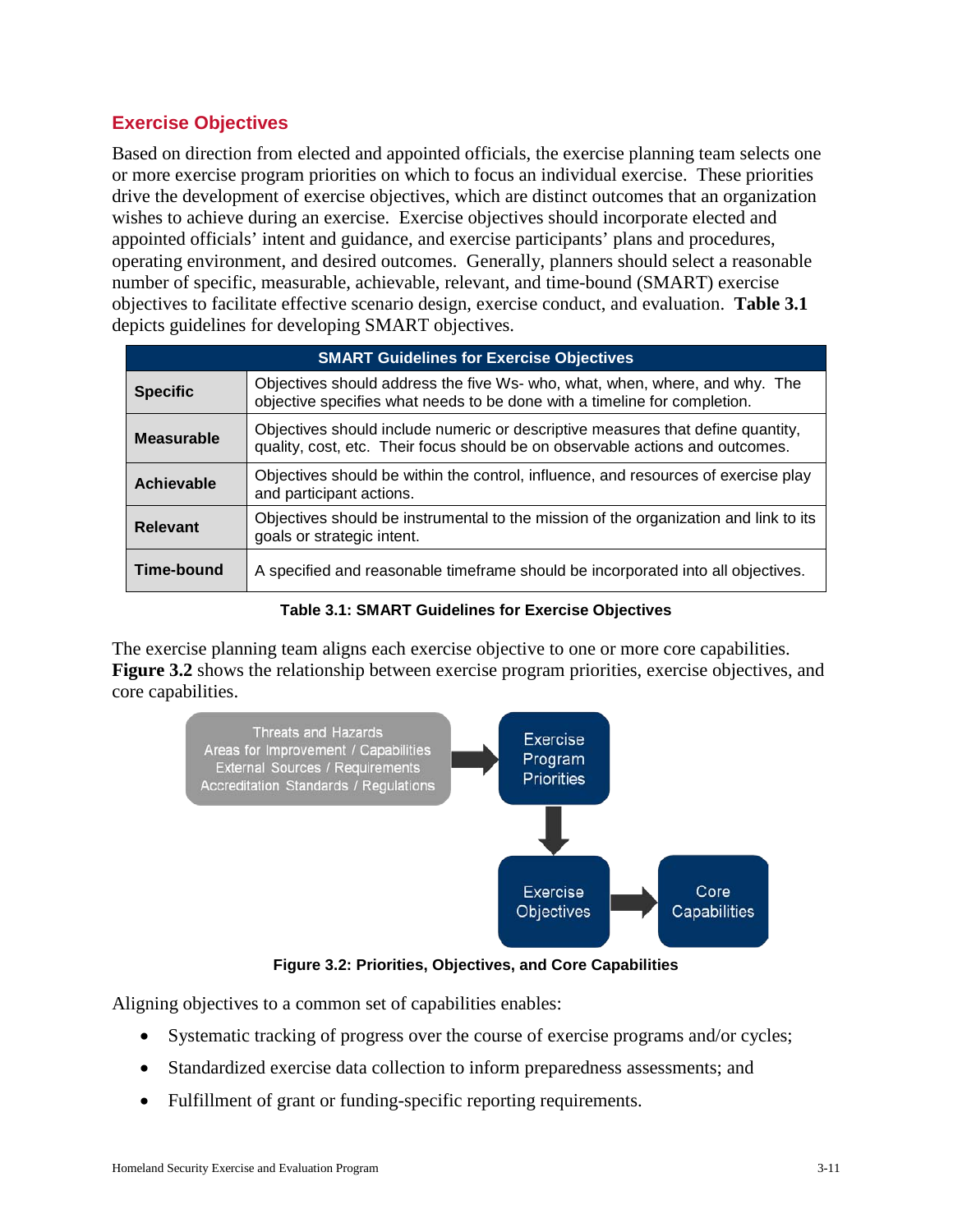#### <span id="page-27-0"></span>**Evaluation Requirements**

It is important to develop exercise evaluation requirements early in the design process, as they will guide development of the exercise scenario, discussion questions, and/or MSEL. Evaluation requirements clearly articulate what will be evaluated during the exercise and how exercise play will be assessed. This information is documented in the EEGs.

Once the exercise planning team aligns objectives to core capabilities, it identifies which capability targets and critical tasks for each core capability are being addressed by the exercise. *Capability targets* are the performance thresholds for each core capability; they state the exact amount of capability that players aim to achieve. Generally, these targets are based on targets identified as part of an organization's or jurisdiction's THIRA or other threat and hazard identification or risk assessment process. *Critical tasks* are the distinct elements required to perform a core capability. Critical tasks may be derived from Mission Area Frameworks, organizational operations plans or SOPs, or discipline-specific standards.

#### <span id="page-27-1"></span>**Scenario**

A scenario is an outline or model of the simulated sequence of events for the exercise. It can be written as a narrative or depicted by an event timeline. For discussion-based exercises, a scenario provides the backdrop that drives participant discussion, and is contained in a SitMan. For operations-based exercises, a scenario provides background information about the incident catalyst(s) of the exercise. The overall scenario is provided in the C/E Handbook, and specific scenario events are contained in the MSEL.

Exercise planners should select and develop scenarios that enable an exercise to assess objectives and core capabilities. All scenarios should be realistic, plausible, and challenging; however, designers must ensure the scenario is not so complicated that it overwhelms players.

A scenario consists of three basic elements: (1) the general context or comprehensive story; (2) the required conditions that will allow players to demonstrate proficiency and competency in conducting critical tasks, demonstrating core capabilities, and meeting objectives; and (3) the technical details necessary to accurately depict scenario conditions and events. The exercise planning team ensures that the design effort is not characterized by a fixation on scenario development; rather, the scenario facilitates assessment of exercise objectives and core capabilities. Because of this, exercise planners should refrain from developing the scenario until after the scope and objectives of the exercise have been clearly defined. Furthermore, scenarios should avoid any sensitivity that may arise, such as the use of real names of terrorist groups or sensitive venues.

#### *Threat or Hazard*

The first step in designing a scenario is determining the type of threat or hazard on which the exercise will focus. Each type of emergency has its own strengths and weaknesses when it comes to evaluating different aspects of prevention, protection, mitigation, response, and recovery. The exercise planning team should choose a threat or hazard that best assesses the objectives and core capabilities on which the exercise will focus. The identification of this threat or hazard scenario should also be based on the organization's threat/hazard identification and risk assessment.<sup>[5](#page-27-2)</sup> Developing and maintaining these risk analyses is an essential component of

<span id="page-27-2"></span> <sup>5</sup> For further guidance on identifying and assessing risks and associated impacts, please refer to the DHS *Comprehensive Preparedness Guide 201: Threat and Hazard Identification and Risk Assessment Guide,* First Edition, April 2012.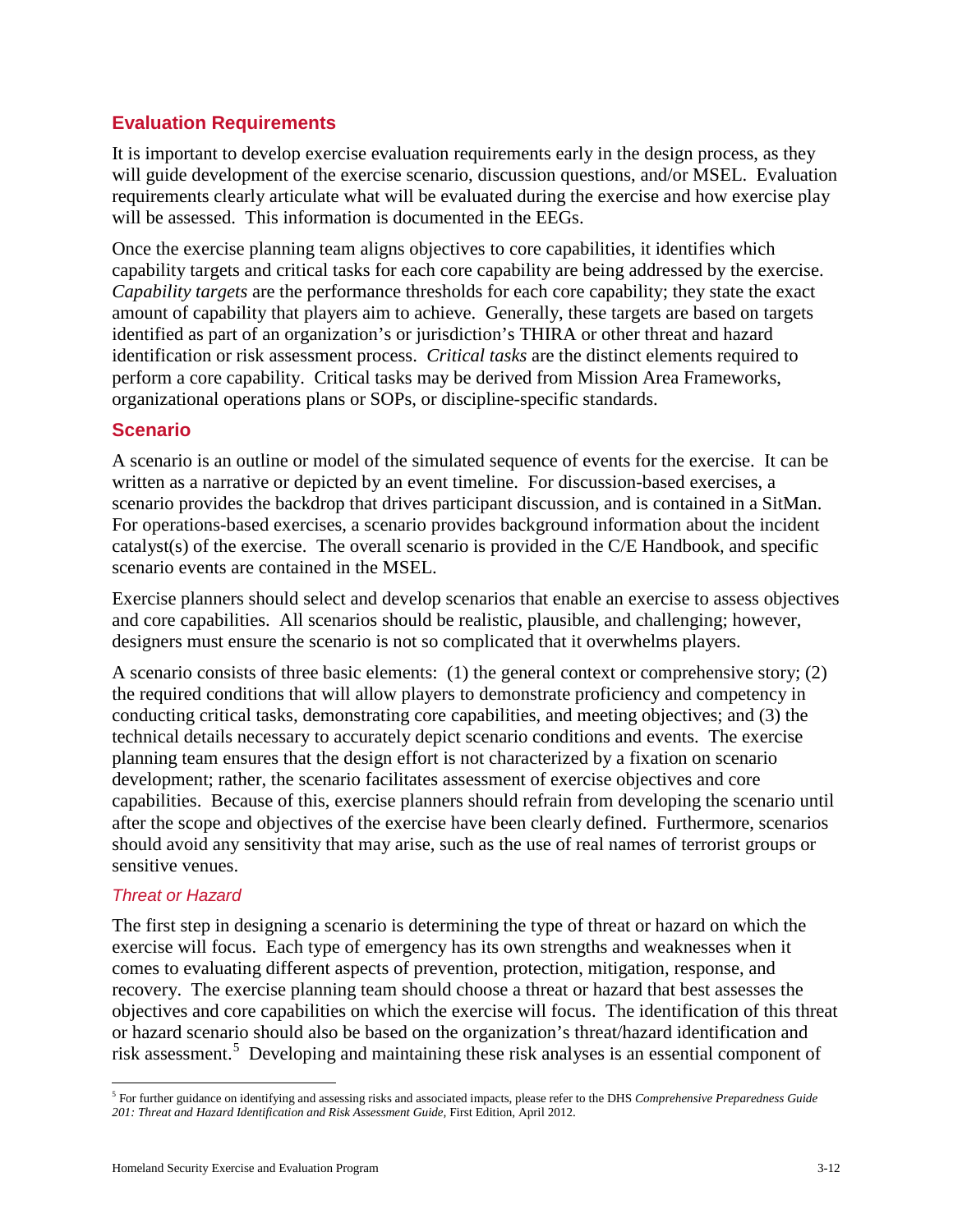the National Preparedness System, as they enable organizations to identify potential events that would stress their core preparedness capabilities.

#### *Modeling and Simulation*

When incorporated into the development of the scenario and overall exercise design, modeling and simulation can bring versatility, cost savings, and fidelity to exercises. A model is a representation of a system at a point in time or space intended to expand an understanding of the real system. Simulation is a method of implementing the performance of a model, or combination of models, over time. Modeling and simulation supports decisionmaking processes by providing human and/or computer

Benefits of using modeling and simulation in exercises include:

- $\checkmark$  Enhanced realism
- $\checkmark$  Efficiency
- $\checkmark$  Ability to exercise situations that cannot be safely or realistically replicated

feedback to players during exercise play, thus dynamically representing the impact of their decisions. For example, human-based simulation during exercises is often manifested through the SimCell, which represents nonparticipating entities. An example of a computer-based simulation could include wind damage and storm surge forecasting models developed by the National Oceanic and Atmospheric Administration, which enable simulation of a hurricane's effects on coastal communities.

Modeling and simulation can also be applied in situations where reality cannot be achieved. For example, for safety reasons a bioterrorism exercise cannot be conducted by releasing a deadly virus into the environment. However, it is still important to exercise the capabilities necessary to respond to this type of scenario. The use of modeling and simulation can realistically replicate variables such as disease propagation, radiation, and chemical attacks.

#### <span id="page-28-0"></span>**Exercise Documentation**

Comprehensive, organized exercise documentation is critical to ensure an accurate account of the exercise is preserved. This in turn allows organizations to leverage past documentation to support future exercises and, more importantly, ensures that all critical issues, lessons learned, and corrective actions are appropriately captured to support improvement efforts.

While most exercise materials are not sensitive or classified, some materials (e.g., scenario details) may necessitate restrictions on distribution. It is important for the exercise sponsor(s) to understand the specific requirements for security marking rules and requirements, access and dissemination, storage, disposal, and incident reporting of sensitive documents.

Consideration should also be given to the accessibility of presentations and documents, such as making information available in alternative formats (e.g., large print, compact disc, Braille), closed captioning or another form of text display, or the provision of sign language interpreters.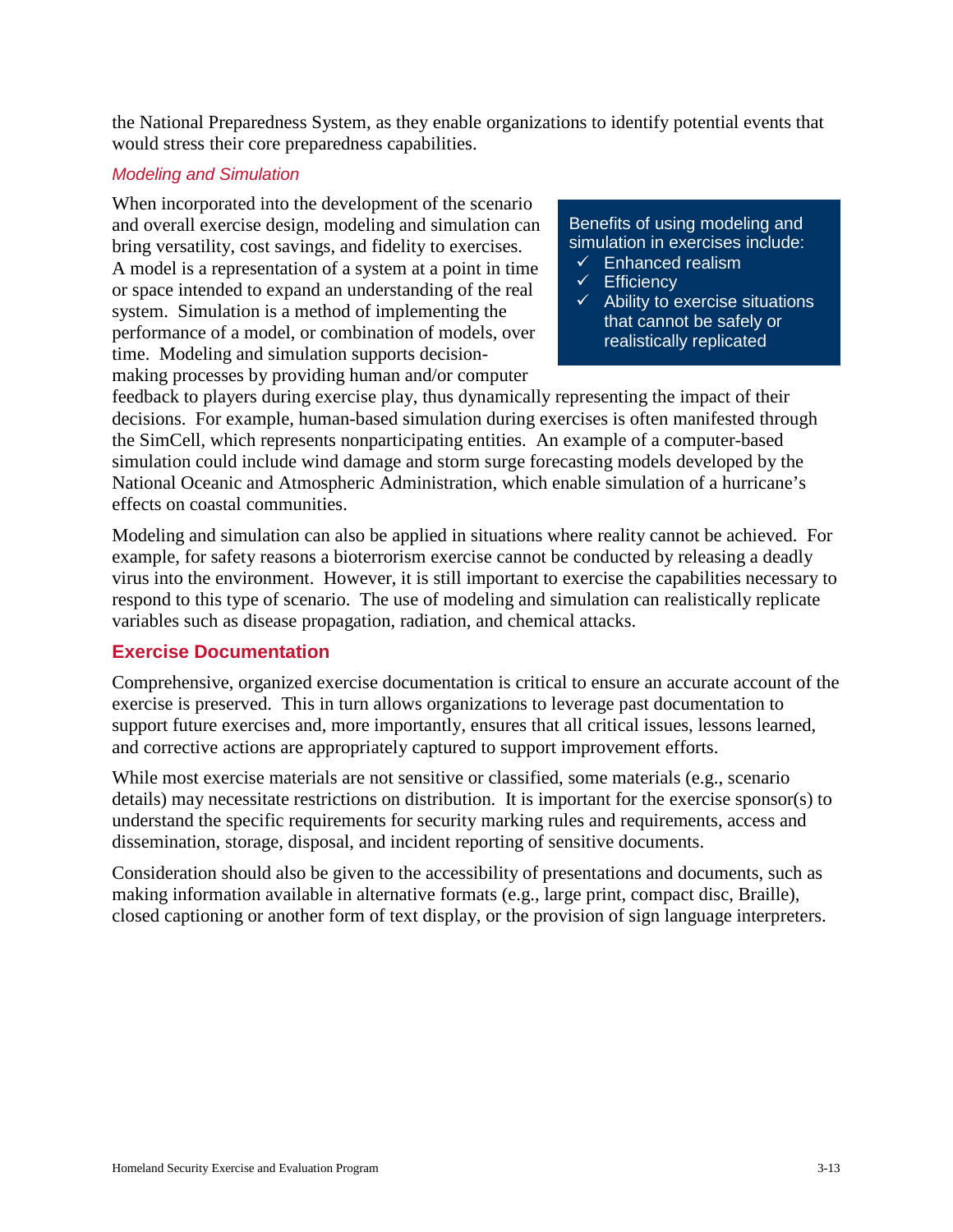**Table 3.2** lists the key exercise design and development documents identified by the exercise type and relevant audience.

| <b>Document Title</b>                      | <b>Exercise Type</b>                                       | <b>Distribution Audience</b>               |
|--------------------------------------------|------------------------------------------------------------|--------------------------------------------|
| Situation Manual (SitMan)                  | Seminar (Optional), Workshop<br>(Optional), TTX, Game      | All Participants                           |
| <b>Facilitator Guide</b>                   | Seminar (Optional), Workshop<br>(Optional), TTX, Game      | Facilitators                               |
| Multimedia Presentation                    | Seminar (Optional), Workshop<br>(Optional), TTX, Game      | All Participants                           |
| Exercise Plan (ExPlan)                     | Drill, FE, FSE                                             | <b>Players and Observers</b>               |
| Controller and Evaluator (C/E)<br>Handbook | Drill, FE, FSE                                             | <b>Controllers and Evaluators</b>          |
| Master Scenario Events List (MSEL)         | Drill, FE, FSE, Complex TTX<br>(Optional), Game (Optional) | Controllers, Evaluators,<br>and Simulators |
| Extent of Play Agreement (XPA)             | FE, FSE                                                    | <b>Exercise Planning Team</b>              |
| Exercise Evaluation Guides (EEGs)          | TTX, Game, Drill, FE, FSE                                  | Evaluators                                 |
| Participant Feedback Form                  | <b>All Exercises</b>                                       | <b>All Participants</b>                    |



#### *Situation Manual*

SitMans are provided for discussion-based exercises as the core documentation that provides the textual background for a facilitated exercise. The SitMan supports the scenario narrative and serves as the primary reference material for all participants during conduct.

The introduction provides an overview of the exercise—including scope, objectives and core capabilities, structure, rules, and conduct—as well as an exercise agenda. The next section of the SitMan is the scenario, which may be divided up into distinct, chronologically sequenced modules. Each module represents a specific time segment of the overall scenario, based on exercise objectives and scenario requirements.

Each module is followed by discussion questions, usually divided by organization or discipline. Responses to the modules' discussion questions are the focus of the exercise, and reviewing them provides the basis for evaluating exercise results. These discussion questions should be derived from the exercise objectives and associated core capabilities, capability targets, and critical tasks documented in each EEG.

The SitMan generally includes the following information:

- Exercise scope, objectives, and core capabilities
- Exercise assumptions and artificialities
- Instructions for exercise participants
- Exercise structure (i.e., order of the modules)
- Exercise scenario background (including scenario location information)
- Discussion questions and key issues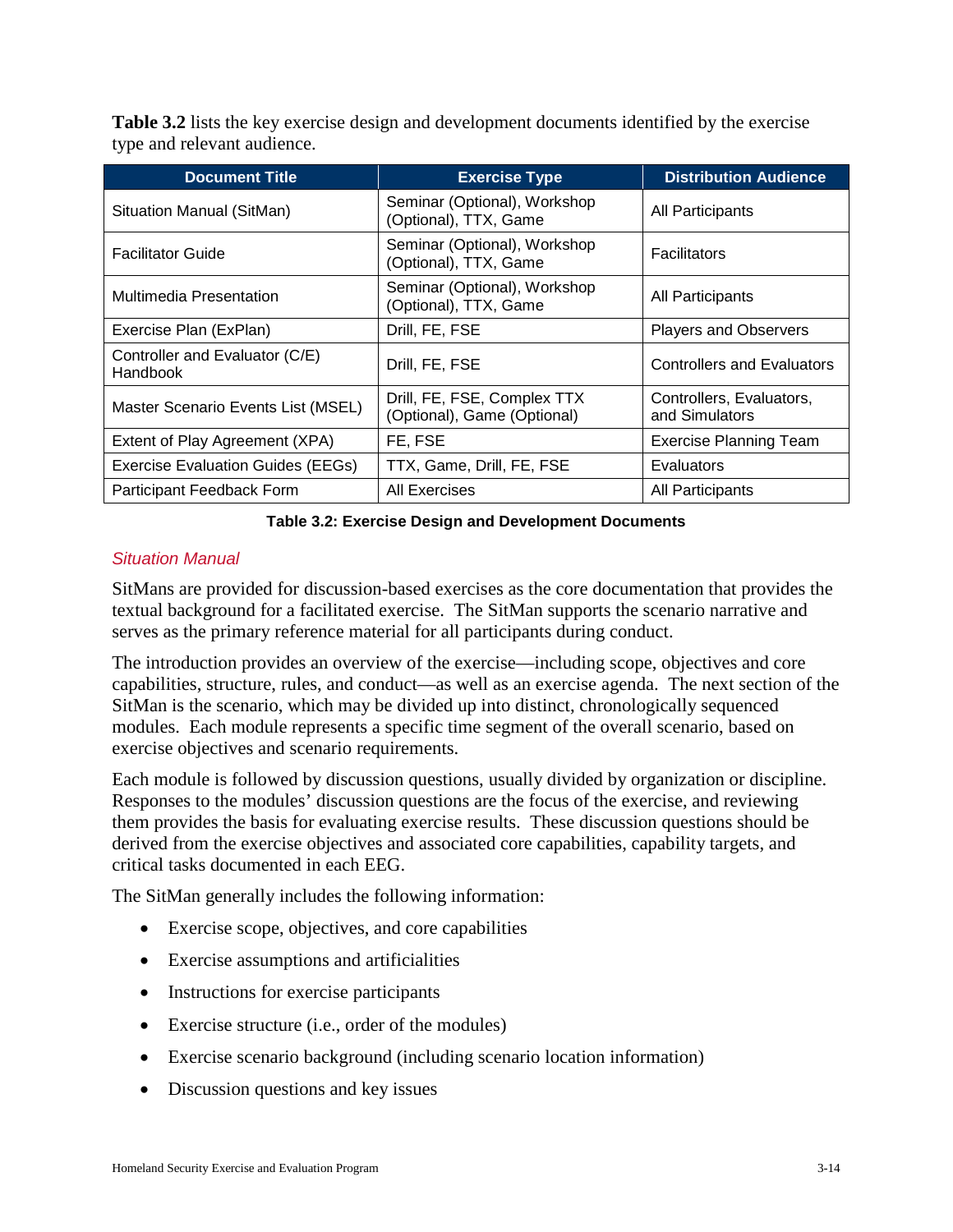• Schedule of events

SitMan reference appendices may include, but are not limited to:

- Relevant documents regarding plans, SOPs, etc.
- Jurisdiction- or organization-specific threat information
- Material Safety Data Sheet<sup>[6](#page-30-0)</sup> or agent fact sheet, when applicable
- A list of reference terms

#### *Facilitator Guide*

A Facilitator Guide is designed to help facilitators manage a discussion-based exercise. It usually outlines instructions and key issues for discussion during the event and provides background information to help the facilitator answer questions from participants or players. This guide may also include an evaluation section that provides evaluation staff members with guidance and instructions on evaluation or observation methodology to be used as well as essential materials required to execute their specific functions.

#### *Multimedia Presentation*

Multimedia presentations are often used to illustrate the general scenario for participants. They are given at the Start of Exercise (StartEx) and support the SitMan. The presentation should concisely summarize information contained in the written documentation. Like the SitMan, the multimedia presentation is also divided into distinct, chronologically segmented modules that, when combined, create the entire scenario.

This presentation typically contains, at a minimum, the following information:

- Introduction
- Exercise scope, objectives, and core capabilities
- Exercise play rules and administrative information
- Modules that describe the scenario

The presentations are intended to help focus and drive the exercise as well as add realism. A/V enhancements to a presentation include video or sounds that convey information to participants.

#### *Exercise Plan*

ExPlans are general information documents that help operations-based exercises run smoothly by providing participants with a synopsis of the exercise. They are published and distributed to the participating organizations following development of most of the critical elements of the exercise. In addition to addressing exercise objectives and scope, ExPlans assign activities and responsibilities for exercise planning, conduct, and evaluation. The ExPlan is intended to be seen by the exercise players and observers—therefore, it does not contain detailed scenario information that may reduce the realism of the exercise. Players and observers should review all elements of the ExPlan prior to exercise participation.

<span id="page-30-0"></span> <sup>6</sup> Material Safety Data Sheet (MSDS) or Product Safety Data Sheet (PSDS) is intended to provide emergency personnel with procedures for handling or working with a substance in a safe manner and includes information such as toxicity, health effects, first aid, storage, disposal, protective equipment, and handling procedures.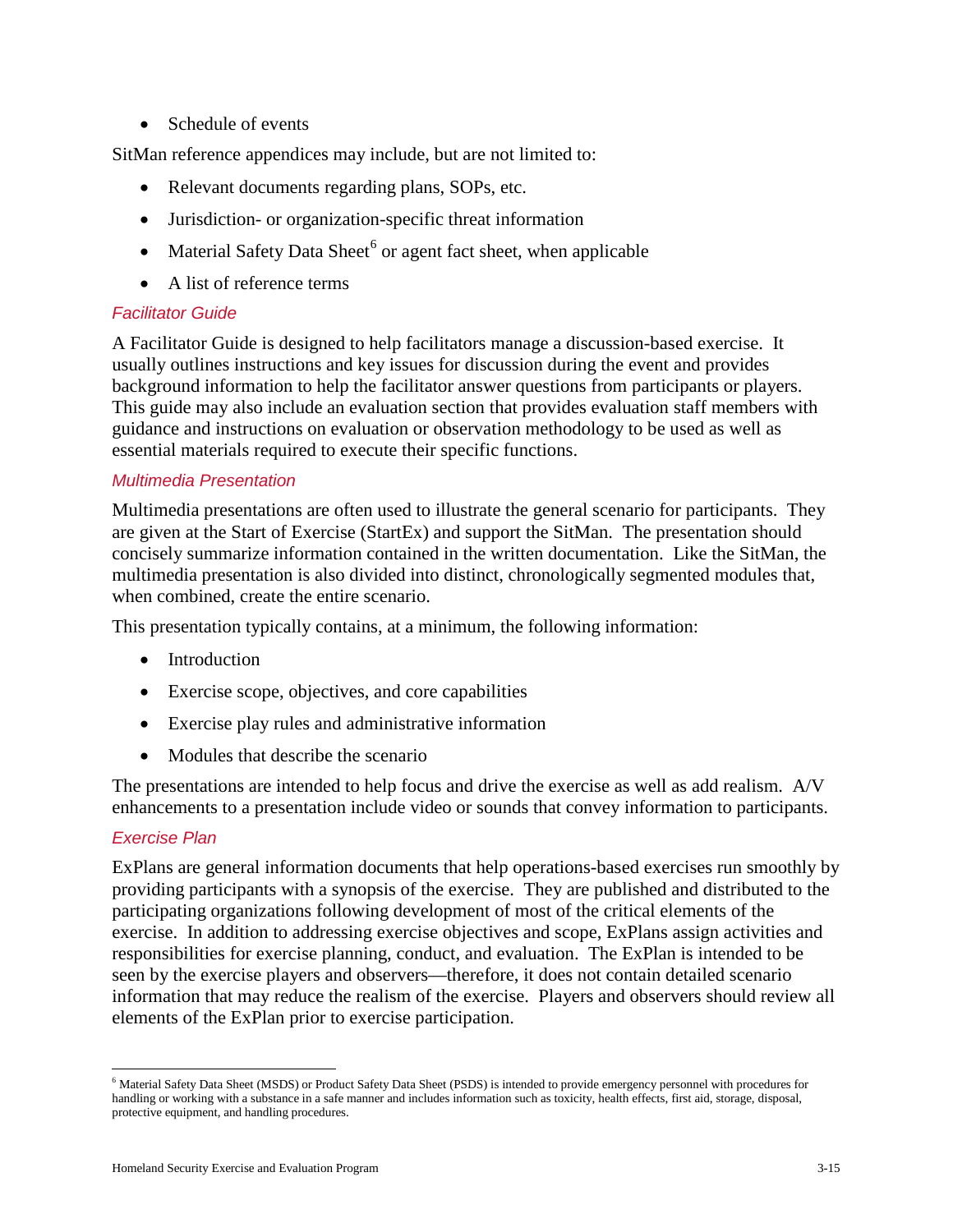An ExPlan typically contains the following sections:

- Exercise scope, objectives, and core capabilities
- Participant roles and responsibilities
- Rules of conduct
- Safety issues, notably real emergency codes and phrases, safety controller responsibilities, prohibited activities, and weapons policies
- Logistics
- Security of and access to the exercise site
- Communications (e.g., radio frequencies or channels)
- Duration, date, and time of exercise and schedule of events
- Maps and directions

#### *Player Handout*

The Player Handout provides key information to exercise players. A Player Handout can supplement the SitMan or ExPlan by providing a quick-reference guide to logistics, agenda or schedule, and key contact data for players.

#### *Controller and Evaluator Handbook*

The C/E Handbook describes the roles and responsibilities of exercise controllers and evaluators and the procedures they should follow. Because the C/E Handbook contains information about the scenario and about exercise administration, it is distributed to only those individuals designated as controllers or evaluators. The C/E Handbook may supplement the ExPlan or be a standalone document. When used as a supplement, it points readers to the ExPlan for more general exercise information, such as participant lists, activity schedules, required briefings, and the roles and responsibilities of specific participants. Used as a standalone document, it should include the basic information contained in the ExPlan, and detailed scenario information.

The C/E Handbook usually contains the following sections:

- Assignments, roles, and responsibilities of group or individual controllers and evaluators
- Detailed scenario information
- Exercise safety plan
- Controller communications plan (e.g., a phone list, a call-down tree, instructions for the use of radio channels)
- Evaluation instructions

The Controller portion of the C/E Handbook, sometimes known as Control Staff Instructions (COSIN), provides guidelines for control and simulation support and establishes a management structure for these activities. This section provides guidance for controllers, simulators, and evaluators on procedures and responsibilities for exercise control, simulation, and support. The Evaluation portion of the C/E Handbook, sometimes known as the EvalPlan, provides evaluation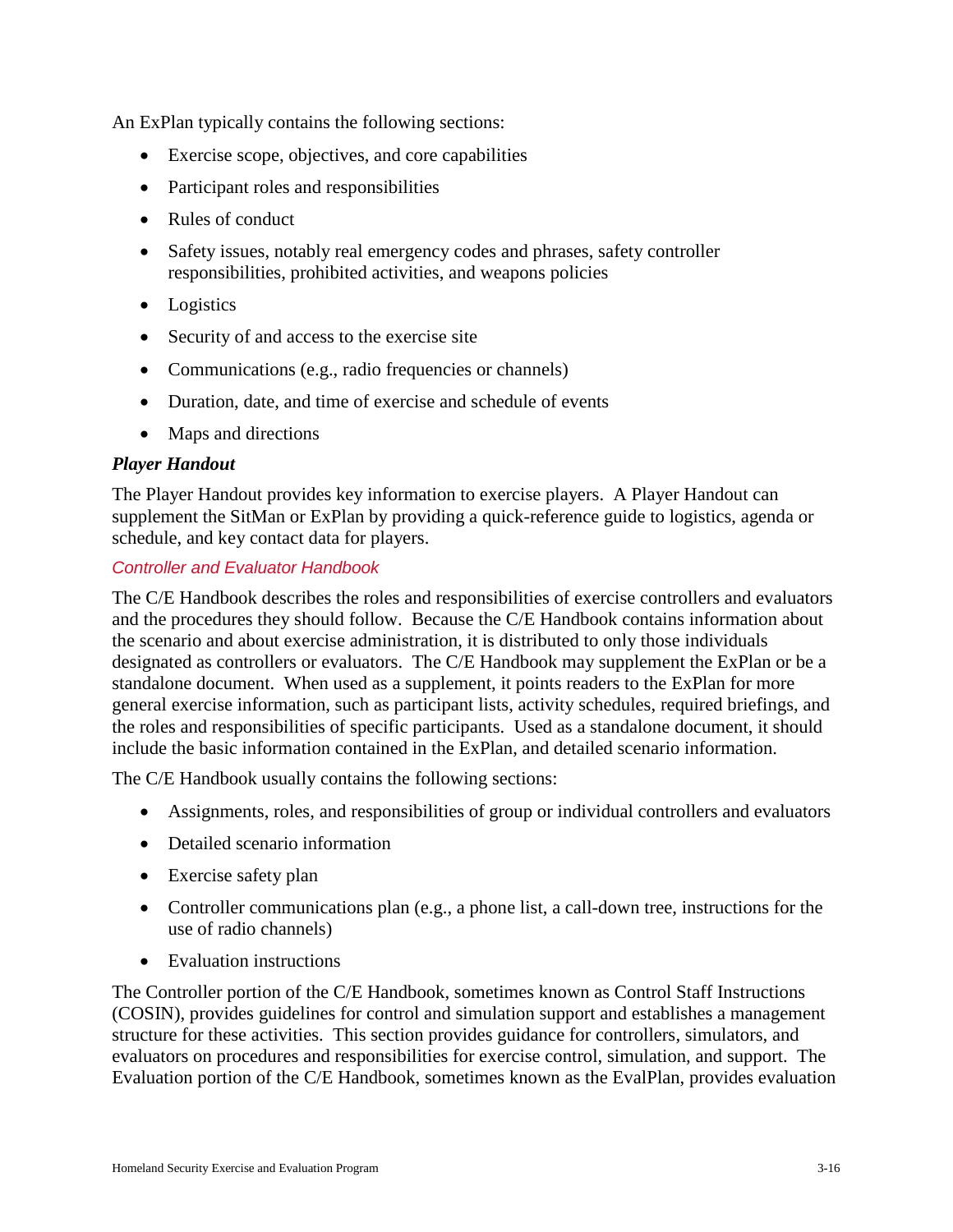staff members with guidance and instructions on evaluation or observation methodology to be used, as well as essential materials required to execute their specific functions.

#### *Controller and Evaluator Packets*

While C/E Handbooks contain detailed information that should be read and understood well in advance of the exercise, Controller Packets and Evaluator Packets are provided immediately prior to an exercise to controllers and evaluators respectively. The packets contain key information from the C/E Handbook and additional information specific to the functional area in which the given controller or evaluator will be working. This information is needed during exercise play in order to carry out control and evaluation responsibilities.

Both Controller Packets and Evaluator Packets should contain the following:

- Essential C/E Handbook information
- Ground truth document, detailing key elements of the exercise scenario (primarily used for prevention-focused exercises)
- MSEL, including injects and events for each responsible controller and evaluator
- Appropriate EEGs
- Maps and directions

#### *Master Scenario Events List*

A MSEL is typically used during operations-based or complex discussion-based exercises and contains a chronological listing of the events that drive exercise play. Each MSEL entry should contain the following at a minimum:

- Designated scenario time
- Event synopsis
- Controller responsible for delivering the inject, with controller or evaluator special instructions (if applicable)
- Intended player (i.e., agency or individual player for whom the MSEL event is intended)
- Expected participant response (i.e., player response expected upon inject delivery)
- Objective, core capability, capability target, and/or critical task to be addressed (if applicable)
- Notes section (for controllers and evaluators to track actual events against those listed in the MSEL, with special instructions for individual controllers and evaluators)

Scenario timelines listed in a MSEL should be as realistic as possible and based on input from SMEs. If the activity occurs sooner than the MSEL writers anticipated, then controllers and evaluators should note the time it occurred, but play should not be interrupted.

Controllers delivering MSEL injects will either be co-located with players in the venue of play, or they will reside in a SimCell. A SimCell is a location from which controllers deliver messages representing actions, activities, and conversations of an individual, agency, or organization that is not participating in the exercise but would likely be actively involved during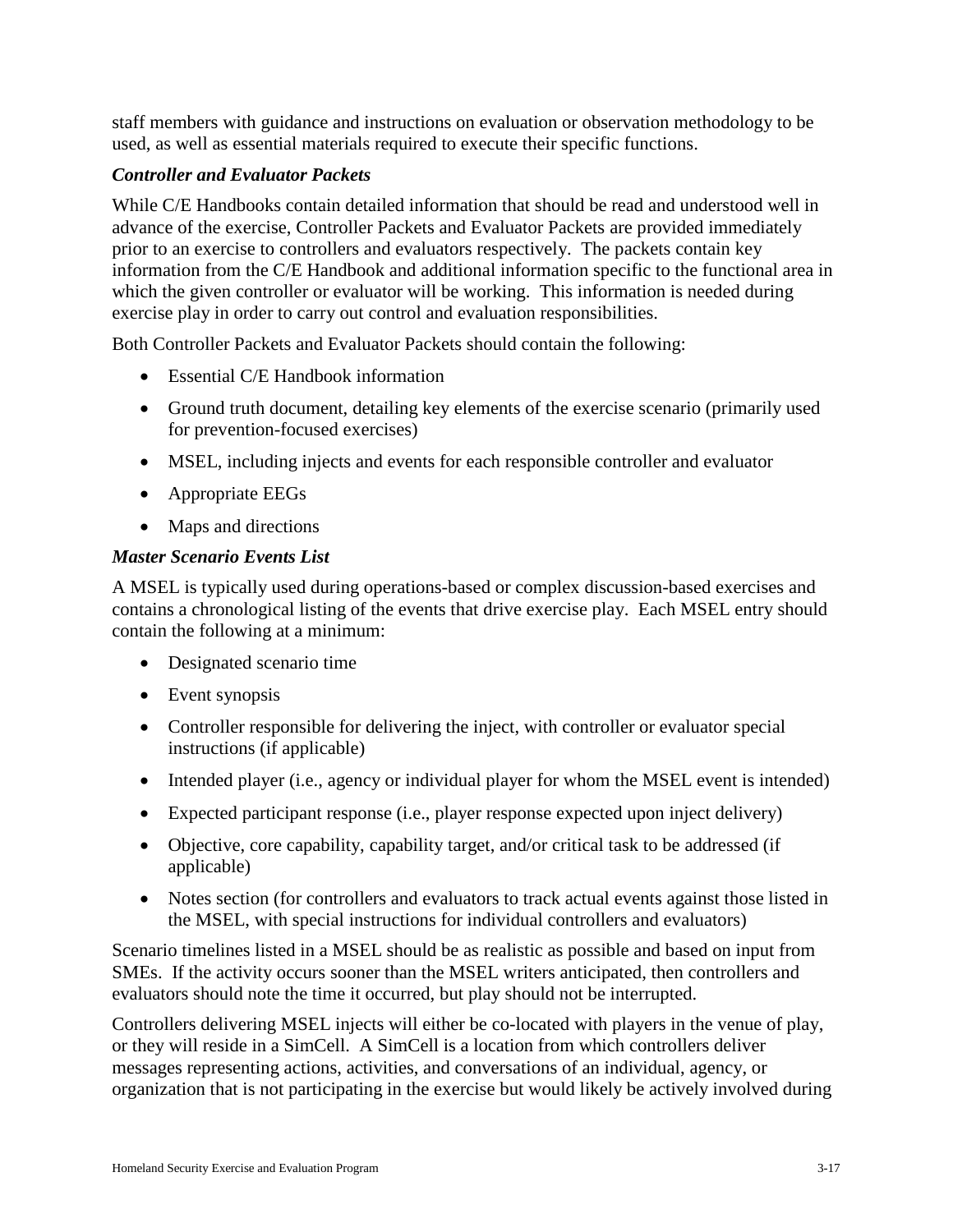a real incident. Prior to StartEx, the mechanisms for introducing injects into exercise play should be tested to ensure that controllers are aware of the procedures for delivering MSEL injects and that any systems that will be used to deliver them are functioning properly.

The three types of descriptive MSEL events that support exercise play include:

- 1. *Contextual injects* introduced to a player by a controller help build the exercise operating environment and/or keep exercise play moving. For example, if the exercise is designed to test information-sharing capabilities, a MSEL inject can be developed to direct an actor to portray a suspect by behaving suspiciously in front of a law enforcement player.
- 2. *Expected action* events reserve a place in the MSEL timeline and notify controllers when a response action would typically take place. For example, during an FSE involving a chemical agent, establishing decontamination is an expected action that the players will take without the prompting of an inject.
- 3. *Contingency injects* are provided by a controller or simulator to players to ensure play moves forward to adequately evaluate performance of activities. For example, if a simulated secondary device is placed at an incident scene during a terrorism response exercise, but is not discovered, a controller may want to prompt an actor to approach a player and state that he or she witnessed suspicious activity close to the device location. This should prompt the responder to discover the device, resulting in subsequent execution of the desired notification procedures.

MSELs are typically produced in long formats, short formats, or both. Short-form MSELs usually list injects in a single row in a spreadsheet format. These can be used as a quickreference guide during exercise play or projected onto a large screen in a control cell or SimCell. Long-form MSELs are used when greater detail is necessary; they include more detailed descriptions, exact scripting language for actors and simulators, and more detailed descriptions of expected actions.

#### *Extent of Play Agreements*

XPAs can be used to define the organizations participating in the exercise as well as their extent of play (e.g., one fire station for 8 hours, county Emergency Operations Center [EOC] activated at level A for 24/7 exercise operations). These agreements are formed between exercise participants and the exercise sponsor, and can be vital to the planning of an exercise, recruitment of evaluators, and development of support requirements.

#### *Exercise Evaluation Guides*

EEGs are intended to help evaluators collect relevant exercise observations. These documents are aligned to objectives, and document the related core capability, capability target(s), and critical tasks. Each EEG provides evaluators with information on what they should expect to see demonstrated or hear discussed. For more information on EEGs, see Chapter 5: Evaluation.

#### *Participant Feedback Form*

At the end of an exercise, participants may receive a Participant Feedback Form that asks for input regarding observed strengths and areas for improvement that players identified during the exercise. Providing Participant Feedback Forms to players during the exercise wrap up activities allows them to provide their insights into decisions made and actions taken. A Participant Feedback Form also provides players the opportunity to provide constructive criticism about the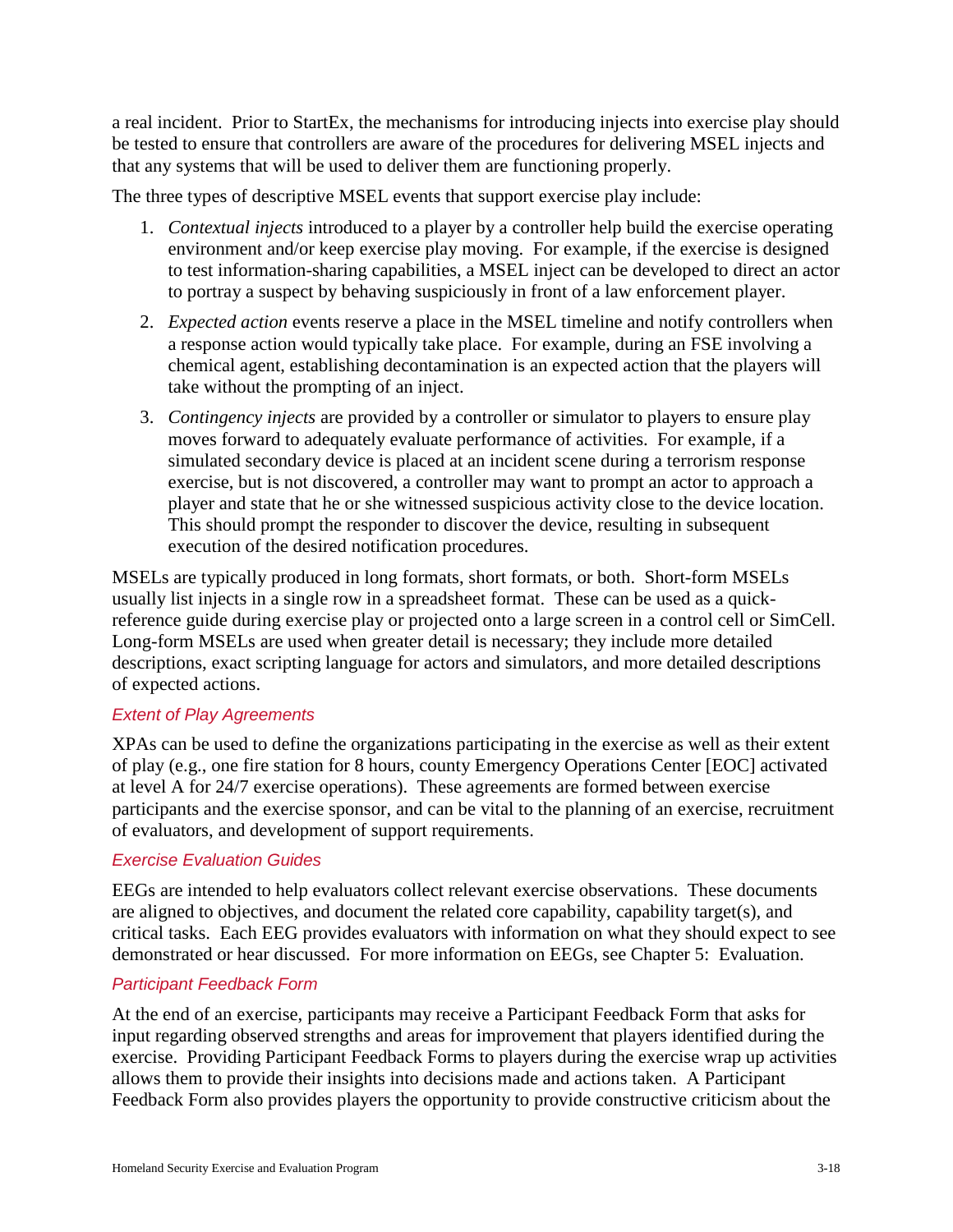design, control, or logistics of the exercise to help enhance the planning of future exercises. At a minimum, the questions on the Participant Feedback Form solicit the following:

- Strengths and areas for improvement pertaining to the implementation of participating agencies and organizations' policies, plans, and SOPs; and
- Impressions about exercise conduct and logistics.

Information collected from feedback forms contributes to the issues, observations, recommendations, and corrective actions in the AAR/IP. Feedback forms can be supplemented by the conduct of a Hot Wash immediately following the exercise, during which facilitators, controllers, and evaluators capture participant perspectives on the key strengths and areas for improvement identified during the exercise.

#### *Waiver Forms*

Each actor should receive a waiver form prior to the exercise. Signing this form waives liability for all exercise planners and participants. Exercising entities should use discretion when recruiting actors under the age of 18 because of additional challenges and concerns related to liability. If the exercise requires volunteers younger than 18-years-old, parents or legal guardians must sign their waiver forms.

#### *Weapons and Safety Policy*

All exercises, where applicable, should employ a written weapon and safety policy that is in accordance with applicable State or local laws and regulations. Exercise sponsors should coordinate the application of this policy with the appropriate safety and/or legal departments as necessary.

#### <span id="page-34-0"></span>**Media or Public Affairs Guidance**

Members of the media have the unique ability to fulfill an important function before, during, and after an exercise. Prior to an exercise, they inform the public that an exercise will take place, and raise public awareness that the community is preparing for disasters. During an exercise, they can facilitate the validation of public information plans and procedures. Following an exercise, the media may release details to the host community on the state of its preparedness, if the exercise planning team leader provides such information. Therefore, exercise sponsors should work to incorporate media-related issues into exercise planning.

#### *Press Release*

Prior to an exercise, the exercise planning team should develop a written press release to disseminate to media outlets, including web-based and/or social media outlets, as appropriate. This release informs the media and the public about general exercise information. Additionally, this information can be distributed to observers, elected and appointed officials, and other VIPs. This release should *not* contain detailed scenario information, such as the type of threat or hazard, nor should it contain information that might hinder meeting exercise objectives if a participant were to see it.

Typically, the contents of a media or public information release include the following:

- Introduction, including sponsor and exercise program information
- Exercise scope and objectives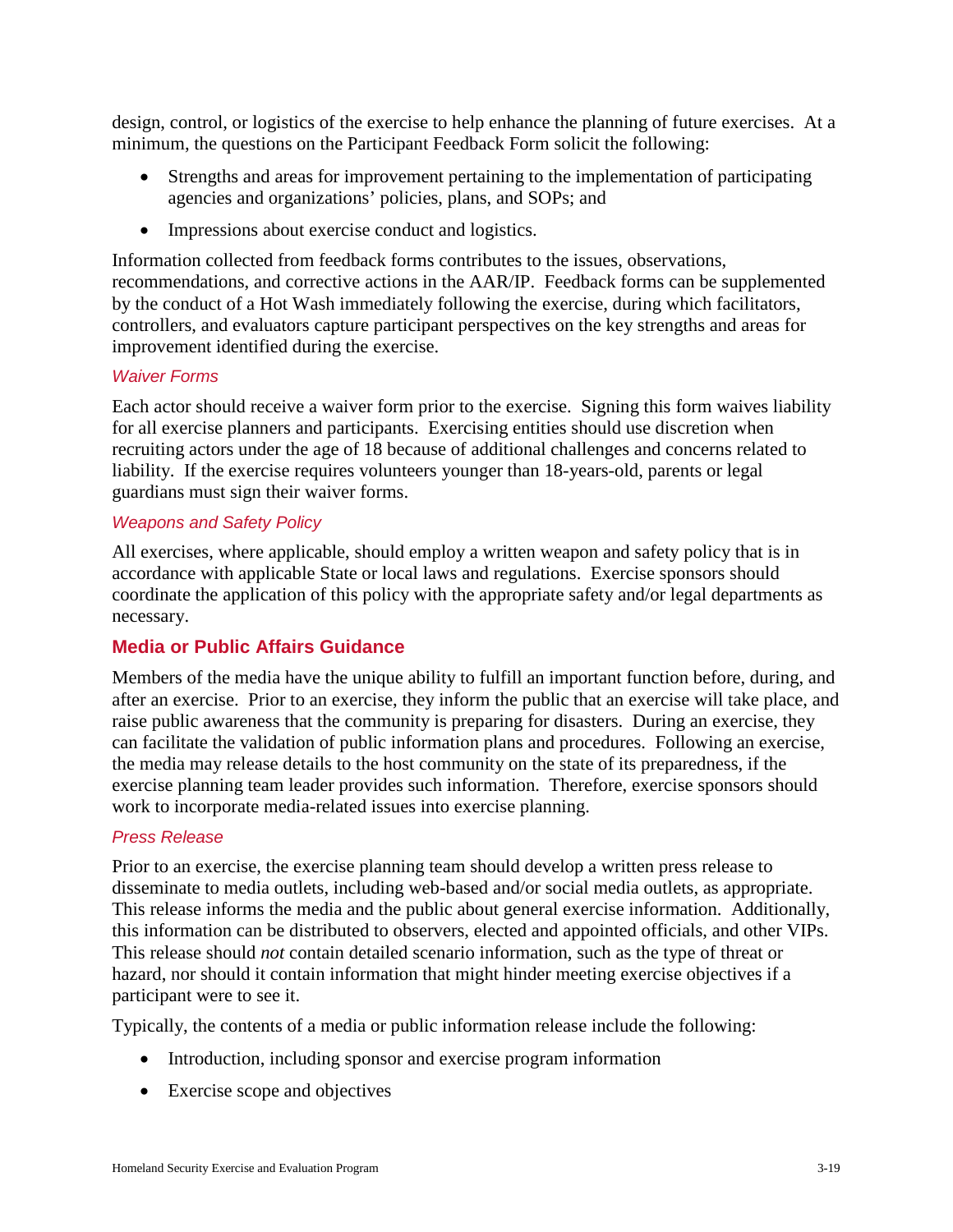- General scenario information
- Participating agencies or disciplines

#### *Public Announcement*

Public announcements should be made prior to any exercise involving public space or space that will be viewable by the public. This precaution helps avoid confusion on the part of the public. It will also help the public avoid congestion near the exercise site by providing suggestions for alternate routes. Announcements can be made through local media, through mass mailings or pamphlets, and/or on signs near the exercise site.

#### *Media Policy*

The agency or organization sponsoring the exercise should decide whether to invite media representatives to the exercise. If invited, media representatives should have an opportunity prior to the exercise to conduct interviews with key planners and participants.

At discussion-based exercises, media representatives should not be present during the discussion of any potentially sensitive information, and filming exercise conduct should be avoided so as not to inhibit or hinder discussion or the flow of play.

During operations-based exercises, media representatives may be allowed to film certain activities but should be cautioned not to interfere with exercise play or film any sensitive operations. Unless media representatives are invited to participate in the exercise, a guide typically a public information officer or designee—should escort media representatives at all times. If mock media or exercise controllers simulating the real-world media are employed during an exercise to test public affairs training, they should be kept completely separate from any real-world media representatives who may be observing the exercise.

# <span id="page-35-0"></span>Exercise Development

Exercise development involves planning for the critical elements of exercise conduct: logistics, control, and evaluation.

#### <span id="page-35-1"></span>**Planning for Exercise Logistics**

Logistical details are important, but often overlooked, aspects of an exercise. They can make the difference between a smooth, seamless exercise and one that is confusing or even unsafe.

#### *Venue*

#### *Facility and Room*

Meetings, briefings, and exercises should be conducted in facilities that are appropriate for the exercise scope and attendance. Planners should also ensure that all environmental and historical preservation documentation is completed if required. Facilities should be reserved solely for exercise purposes and should be accessible to all participants and free from distractions.

When selecting a facility and room for exercise planning or conduct, planners should account for the following considerations:

- Ensure there are enough tables and chairs for every relevant participant.
- Arrange tables to best suit the meeting or exercise (e.g., U-shaped layout for exercises requiring facilitation and participant interaction).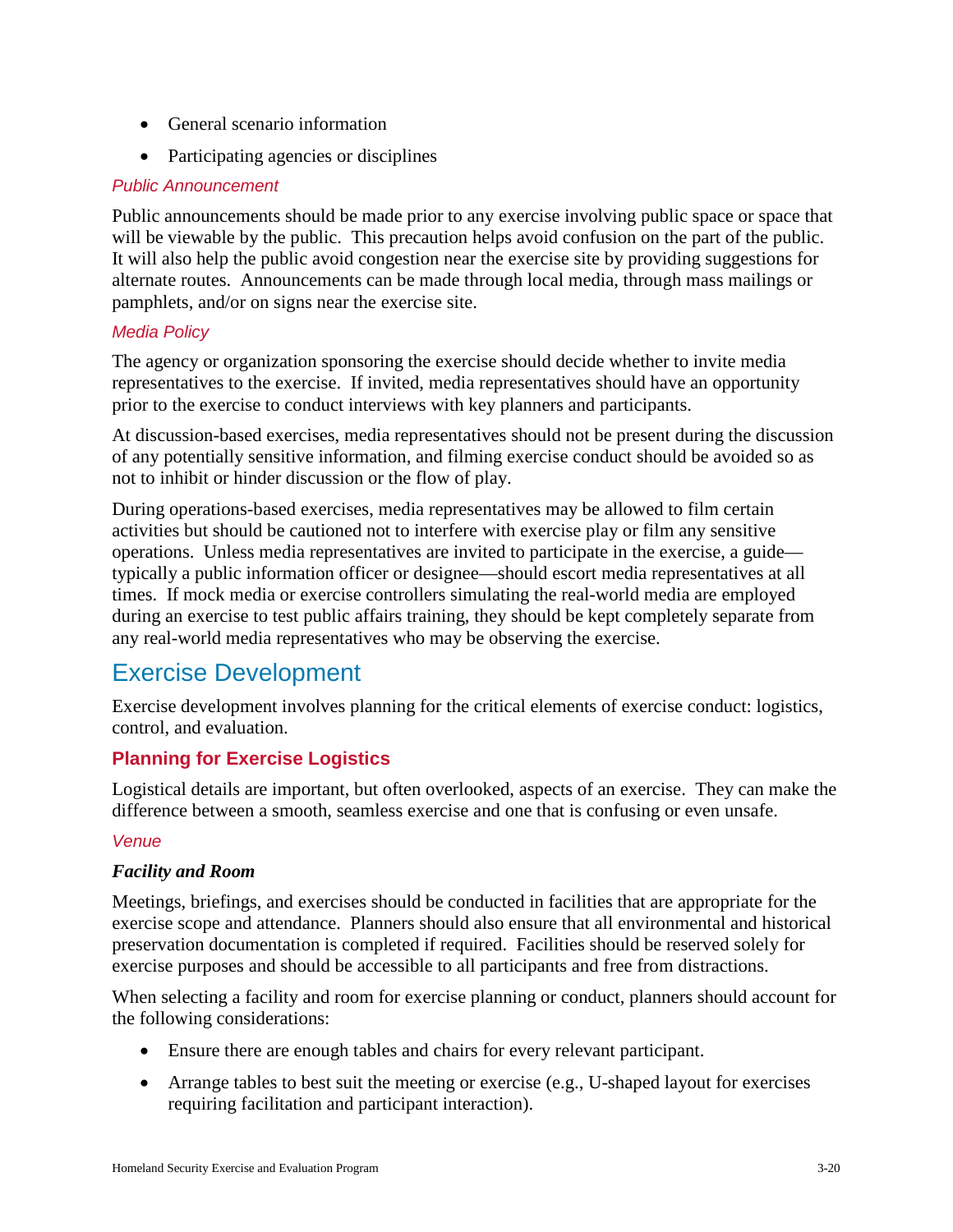- Select a facility with room acoustics that facilitate ease of discussion.
- Select a facility with accessibility of parking and restrooms for all participants.

#### *Audio/Visual Requirements*

A/V requirements are identified during the design phase i*n*cluding individuals assigned to ensure equipment is properly functioning.

#### *Supplies, Food, and Refreshments*

Exercise planners should not assume participants will bring necessary supplies with them. Writing utensils, notepads, easels, copies of plans and procedures, name badges, and any other equipment deemed necessary should be procured prior to exercise conduct and provided to participants.

The exercise planning team should also consider whether food and refreshments can be provided for participants and observers, in accordance with applicable funding guidance or venue policies. For discussion-based exercises, it is often beneficial to have a working lunch provided to minimize disruption to play. For operations-based exercises, hydration of participants is an important consideration.

#### *Badging and Identification*

For security purposes, all exercise participants should wear some form of identification. Although some players may wear their uniforms, badges are typically used to identify each exercise participant by name and organization. Where appropriate, name tents should be placed on tables prior to StartEx to ensure proper seating arrangements. Additionally, each table should have a table tent identifying the organization or functional area seated at that table.

#### *Registration and Table/Breakout Identification*

Participants register upon arrival, for both identification and security reasons. Each participant should, at minimum, provide their name, organization, telephone number, and e-mail address. The exercise planning team retains copies of the sign-in sheets, so that participants can receive follow-up correspondence such as thank-you notes, certificates of completion, copies of the AAR/IP, and invitations to future planning meetings and exercises.

#### *Actors*

Volunteer actors provide added realism and prompt players to provide simulated victim care. Exercise planning team members can recruit them from local colleges and universities, medical and nursing schools, drama clubs, theaters, civic groups, emergency response academies, and Federal and State military units. Consideration should be given to soliciting volunteer actors from within the access and/or functional needs population to provide an opportunity to practice meeting the needs of these individuals in a variety of operational environments.

Prior to the exercise, actors should receive the following:

- Waiver forms for signature, clearing liability for exercise planners and participants;
- Actor instructions including information on when to arrive, where to report, and other logistical details; and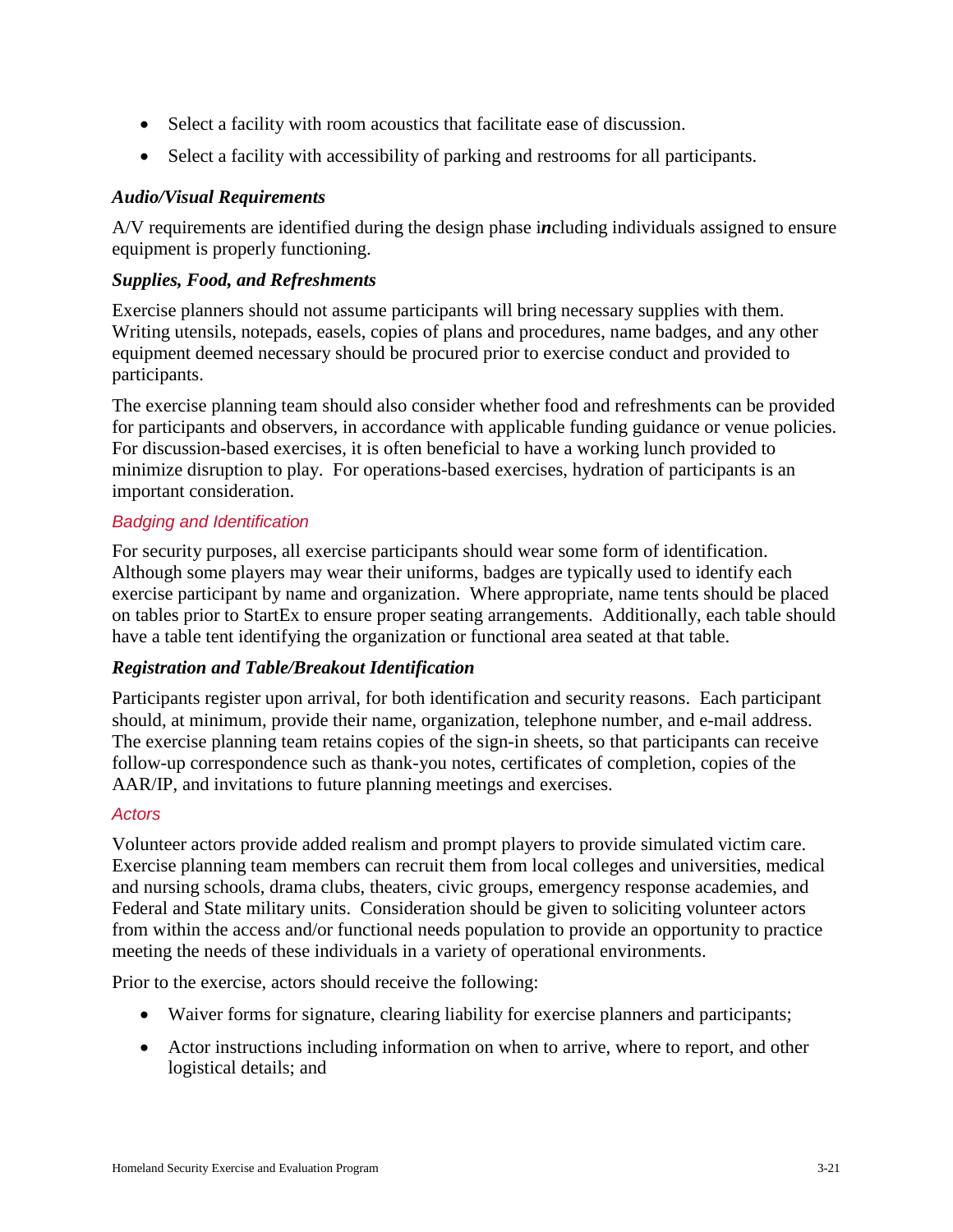• Symptomatology cards containing the signs and symptoms the actor will portray, as well as information for medical providers.

#### *Parking, Transportation, and Designated Areas*

Established parking areas should be clearly labeled for use by participants arriving in personal owned vehicles. If required, law enforcement personnel should be available to help direct vehicles to proper parking areas.

Operations-based exercises may also have several key areas for exercise conduct. Designated exercise areas should be clearly marked, and can include:

- **Exercise Assembly Area.** This is a gathering place for all deployable resources that will be playing in an exercise. The purpose of the exercise assembly area is to gather all resources and personnel near the exercise site prior to StartEx for safety briefings, weapons checks, and to ensure that resources and personnel are transported in a safe and unhurried manner.
- **Operations Area.** This is a large space where tactical operations—such as decontamination, triage, or render-safe procedures—take place.
- **Response Route.** This is the path traveled by responding emergency units from the Assembly Area to the exercise site during a response-focused exercise.
- **Observer/Media Area.** This is a designated area that provides observers and real-world media representatives with a view of the exercise but prevents them from interfering with exercise play.

#### <span id="page-37-0"></span>**Planning for Exercise Control**

Exercise control maintains exercise scope, pace, and integrity during conduct under safe and secure conditions. Key elements of exercise control include controller staffing, structure, training, communications, and safety and security.

#### *Staffing*

The planning team identifies the number of controllers needed during the exercise to deliver and track information. As a guiding principle, at least one controller should be present at every venue whenever possible. In addition to controlling the flow of information and release of MSEL events, positioning a controller at every site helps ensure the exercise is conducted safely with proper security controls.

During discussion-based exercises, the control staff provides the facilitation. If participants divide into groups for part of conduct, a table facilitator is assigned to each group. A complex multijurisdictional FSE, on the other hand, may require hundreds of controllers at field and headquarters play sites, as well as additional controllers in control cells, to coordinate among the various play sites or serve in a SimCell. Resource constraints may make placing a controller at every site challenging. Multitasking personnel to serve as both a controller and an evaluator can help. While not desirable, exercise planners may also assign selected players to serve as controllers. Such players/controllers would need to understand clearly how to separate the roles to avoid feeding advance information into play or otherwise harming exercise integrity.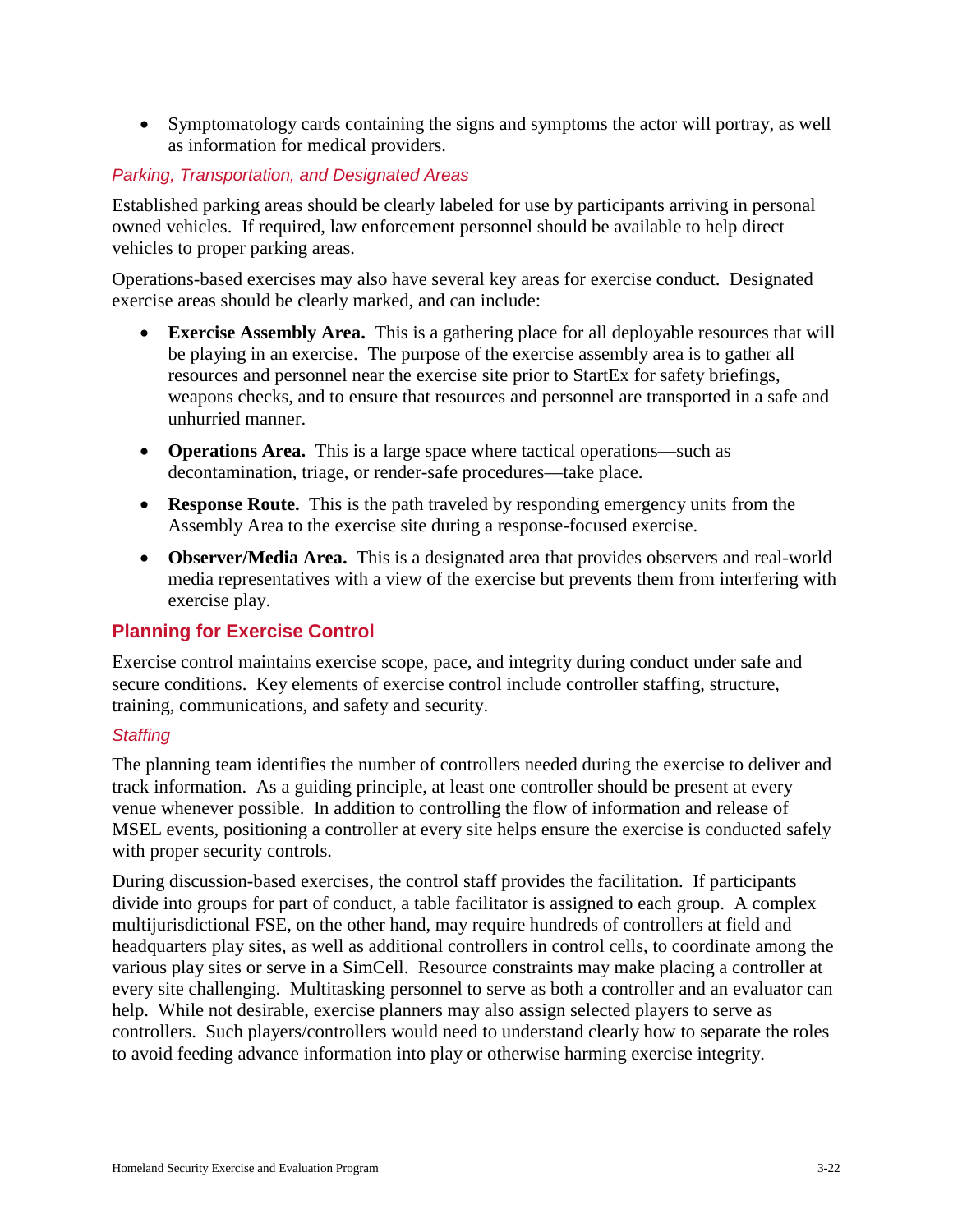#### *Control Structure and Simulation Cell*

The *control structure* is the framework that allows controllers to communicate and coordinate with other controllers at other play sites or at a control cell to deliver and track exercise information. For discussion-based exercises, the structure is usually minimal. For operationsbased exercises, however, the control structure may need to be fairly substantial to allow for proper coordination.

In an exercise involving field and headquarters play among multiple organizations in one location, a control cell serves as a central node for sharing information among controllers at the various sites and for putting all of the information together to form a common exercise picture. If an exercise contains multiple jurisdictions, particularly multiple levels of government in different geographic locations, it may be beneficial to establish multiple *venue control cells* that communicate and coordinate with each other through a *master control cell*. When an exercise does require establishment of multiple control cells, it is important to define their roles and relationships, including their decision-making hierarchy. **Figure 3.3** shows a sample control structure with multiple control cells.



**Figure 3.3: Sample Exercise Control Structure**

A *SimCell* is used to generate injects, receive player responses, and provide information in place of nonparticipating organizations that would likely participate actively if exercise events were real. Physically, the SimCell is a working location for a number of qualified professionals who portray these non-participating organizations. These professionals are knowledgeable of the organizations they are portraying, and they deliver injects in a realistic fashion. Depending on the type of exercise, the SimCell may require a telephone, computer, e-mail account, radio, or other means of communication.

When developing the control structure, exercise planners should consider their resource environment. Ideally, a control cell will contain a point of contact (POC) or a liaison representing each participating organization. In exercises involving a mix of classified and unclassified information, it may be required to separate control cells, with appropriate security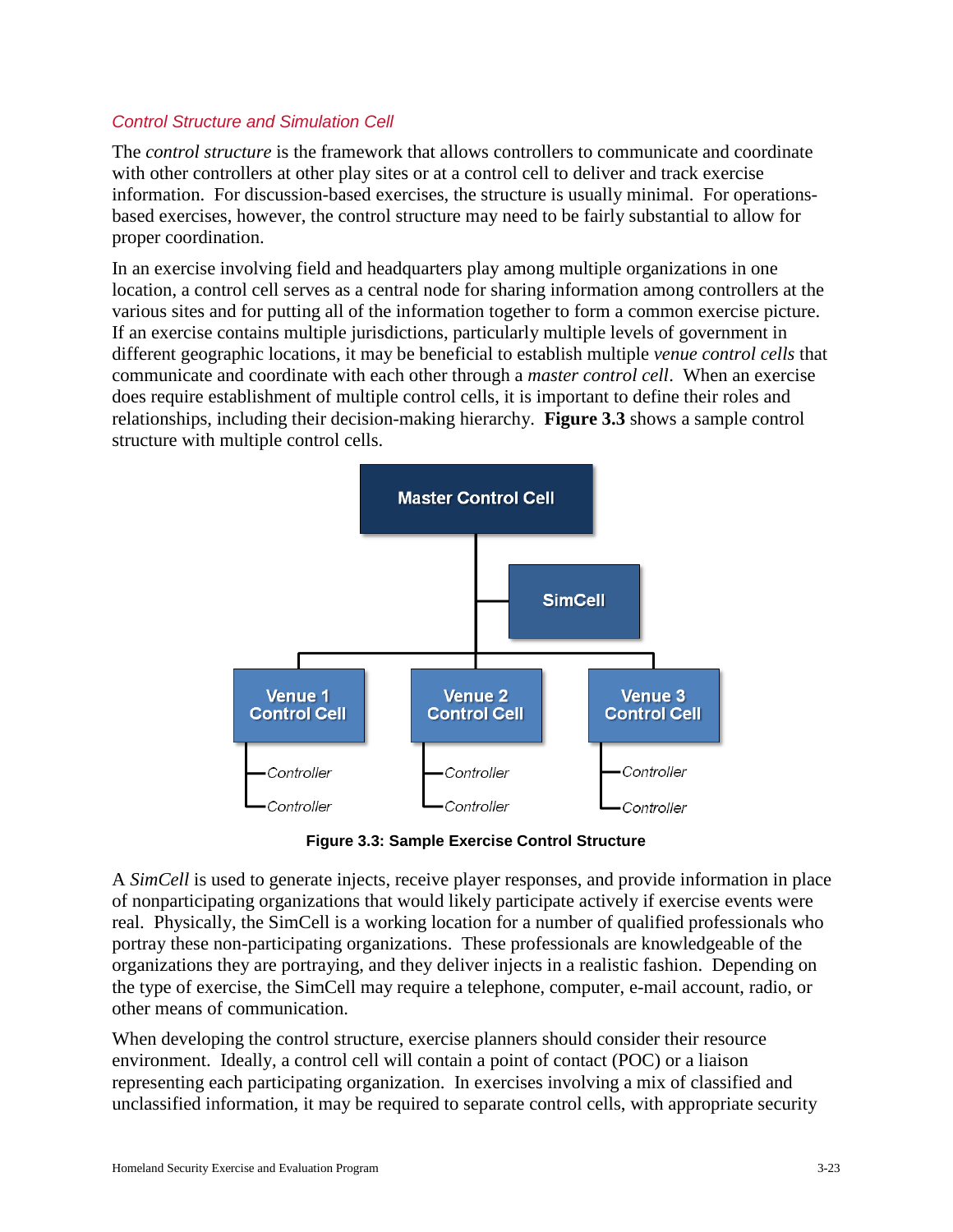firewalls set up to handle classified and unclassified information. Moreover, if an exercise uses a SimCell to drive exercise play, a determination needs to be made how to staff and integrate it into the broader control structure.

#### *Controller Training*

If all exercise controllers can be recruited from the exercise planning team, there is little need to develop and provide special training for controllers. If, however, controllers are recruited from participating entities or other sources outside the planning team, it is very beneficial to provide some level of advance training to ensure that controllers understand the exercise, their role in it, and what they need to do.

The training generally includes a basic primer on the exercise design and all of the developed aspects of exercise control, including the scenario, information delivery methods, control staff, structure, and communications plan. Controllers are also trained to use the documents (e.g., MSEL) and the facilities (e.g., SimCell) that will help them control the exercise.

#### *Communications Plan*

The best-designed exercise control structure staffed by the most experienced exercise practitioners will fail if controllers cannot communicate effectively and efficiently. A communications section in the C/E Handbook or COSIN serves as a communications plan by telling controllers who to communicate with, what they need to communicate, and how they will communicate. This communications section may include:

- **Controller Communications.** Controllers at field or headquarters play sites may need to communicate with controllers at other sites or only with a control cell. Control cells will need to be able to communicate with all controllers at field or headquarters play sites, internally, and with other control cells if appropriate. Controllers and control cells may also need to communicate with players through means other than face-to-face interaction.
- **Timing and Content of Communications.** While controllers should communicate exercise events as they occur, establishing a regular communications schedule with defined information requirements will help to ensure effective information flow.
- **Communications Methodology.** Communications may occur by phone, radio, e-mail, over a networked system, or a mix. Controllers and control cells will need to be equipped to use the designated method(s) of communication.

#### *Safety and Security*

Controllers also play an important role in ensuring that the exercise is conducted safely in a secure environment. In exercises involving potentially dangerous field play or the use of classified materials, the control team designates a safety and/or security controller(s) to focus on those areas of control.

#### *Safety*

Safety is the most important consideration in planning any exercise. For operations-based exercises, consideration should be given to the following to help ensure a safe environment:

• Appoint a safety controller(s).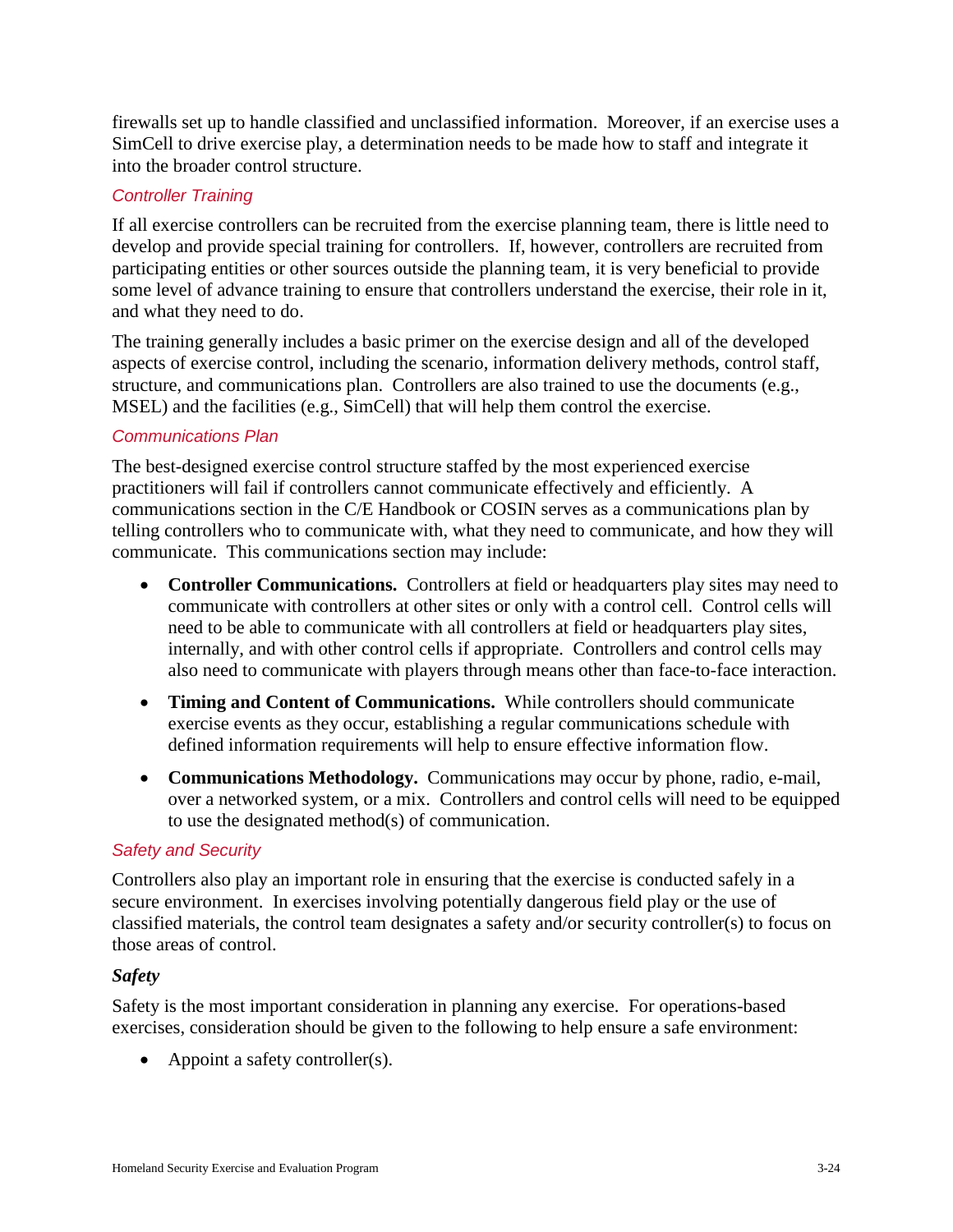- Dedicate non-exercise participating advanced life support or basic life support ambulance unit(s) for real-world emergencies that may occur during the exercise.
- Identify real-world emergency procedures with a code word or phrase.
- Outline safety requirements and policies.
- Consider other safety issues outside the scope of exercise control (e.g., weather, heat stress, hypothermia, etc.).

#### *Security*

Because of the sensitive nature of many exercises, it is important for the exercise site to be secure. Local law enforcement should provide site security where appropriate. Exercises often also involve sensitive or classified information or procedures. For all exercises involving sensitive or classified information, exercise planners should identify and adhere to appropriate security standards to ensure that this information is not compromised. Such measures can include conducting registration prior to a discussion-based exercise, ensuring that uninvited or unregistered individuals do not participate, or having law enforcement or security guards monitor and control access to a play site for the duration of the exercise.

#### <span id="page-40-0"></span>**Planning for Exercise Evaluation**

Thorough planning and organization prior to an exercise is imperative to effective and successful exercise evaluation. As described above, the exercise planning team identifies evaluation elements early in the exercise design process. Additionally, during exercise development, an evaluation team organizes itself appropriately and develops a comprehensive plan to address how the exercise will be evaluated. Additional details regarding evaluation planning can be found in Chapter 5: Evaluation.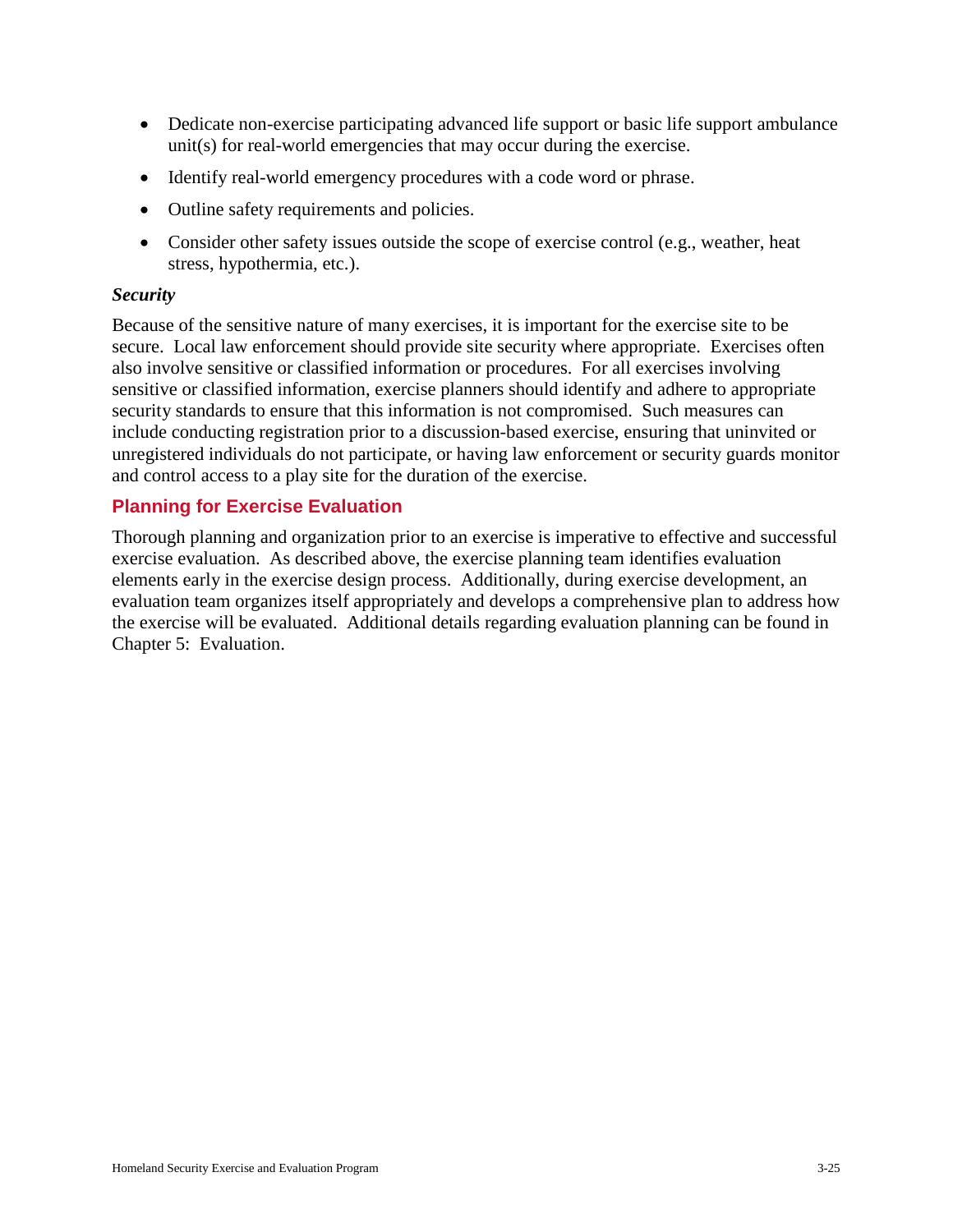# <span id="page-41-0"></span>**4. Exercise Conduct**

# <span id="page-41-1"></span>**Overview**

Exercise conduct involves activities such as preparing for exercise play, managing exercise play, and conducting immediate exercise wrap-up activities. For discussion-based exercises, conduct also entails presentation, facilitation, and discussion. For operations-based exercises, conduct encompasses all operations occurring between the designated StartEx and End of Exercise (EndEx). Exercise practitioners are encouraged to apply and adapt HSEEP doctrine on exercise conduct to meet their specific needs. Throughout these efforts, the engagement of elected and appointed officials by practitioners will ensure that the exercise is addressing the guidance and intent of officials.

# <span id="page-41-2"></span>Exercise Play Preparation

#### <span id="page-41-3"></span>**Setup for Discussion-Based Exercises**

Members of the exercise planning team assigned to support exercise setup should visit the exercise site at least one day prior to the event to arrange the room, test A/V equipment, and discuss administrative and logistical issues. On the day of the exercise, planning team members should arrive several hours before StartEx to handle setup activities and arrange for registration.

Prior to exercise conduct, the exercise planning team must deliver the necessary exercise materials and equipment, which may include the following:

- SitMans or other written materials for exercise participants
- Multimedia presentation
- Appropriate A/V equipment including televisions, projectors, projection screens, microphones, and speakers
- Table tents for each table
- Name tents for each participant
- Badges identifying the role of each exercise participant
- Sign-in sheets
- Participant Feedback Forms

#### <span id="page-41-4"></span>**Setup for Operations-Based Exercises**

The appropriate exercise planning team members should begin event setup as many days prior to the event as necessary, depending on the scope of the simulated environment. Setup entails arranging briefing rooms and testing A/V equipment, placing props and effects, marking the appropriate exercise areas and their perimeters, and checking for potential safety issues. On the day of the exercise, all exercise planning team members should arrive several hours before StartEx to handle any remaining logistical or administrative items pertaining to setup, and arrange for registration. A communications check should also be conducted prior to the start of an operations-based exercise.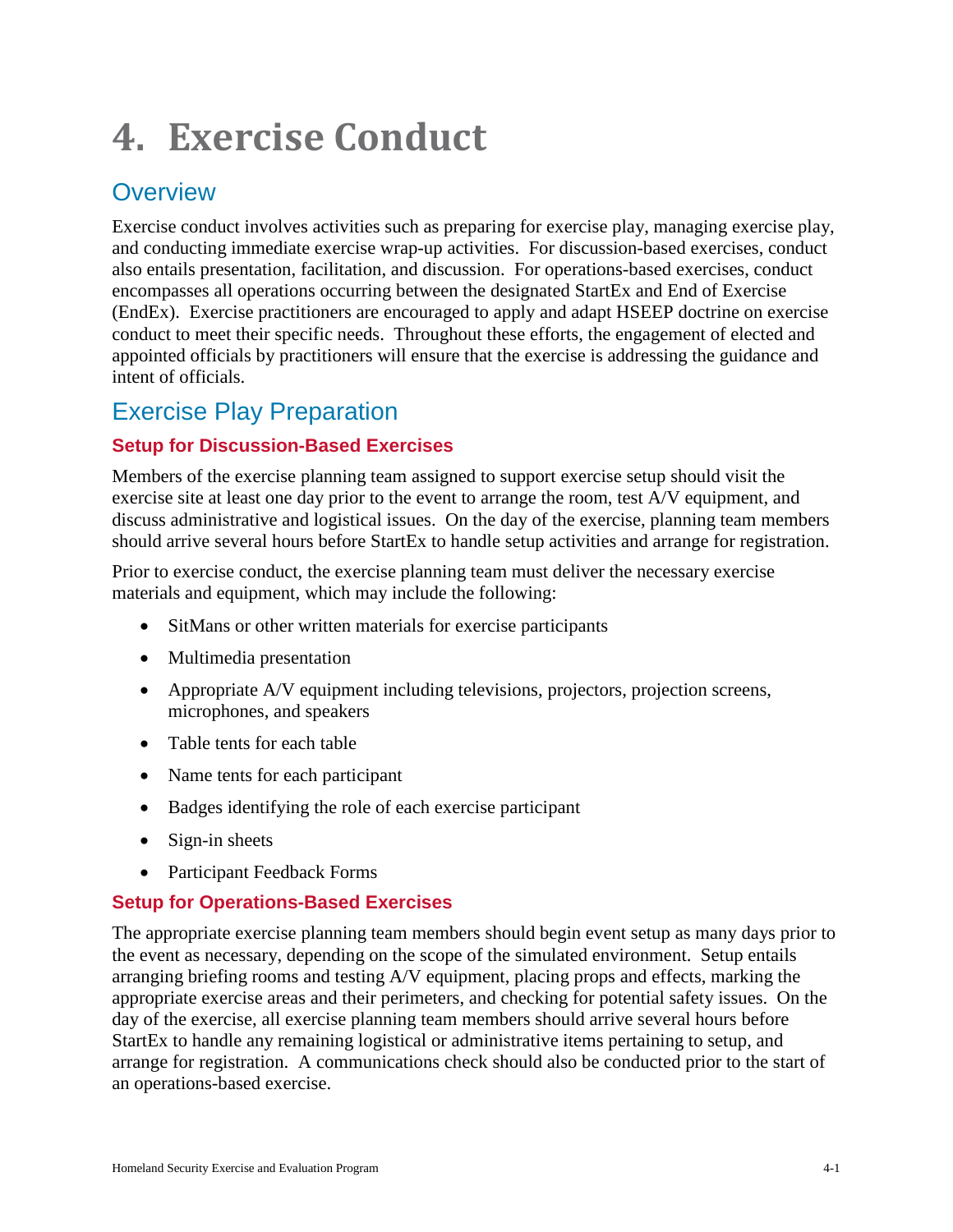#### <span id="page-42-0"></span>**Briefings**

Held before an exercise, briefings educate participants about their roles and responsibilities. By scheduling separate briefings for elected and appointed officials, controllers and evaluators, actors, players, and observers, exercise planning team members can avoid giving extraneous material to different groups and ensure the design, development, and conduct of an exercise aligns to their elected and appointed officials' guidance.

#### *Elected and Appointed Official Briefing*

Elected and Appointed Official Briefings should occur during design and development and prior to the conduct of an exercise. The exercise planning team leader should periodically consult with the elected and appointed officials within the exercise planning team to ensure the exercise aligns with leadership intent.

#### *Controller/Evaluator Briefing*

The C/E Briefing is generally conducted before operations-based exercises. It begins with an exercise overview and then reviews the exercise location and area, schedule of events, scenario, control concept, controller and evaluator responsibilities, instructions on completing EEGs, and any miscellaneous information. Additional training for evaluators may be conducted.

#### *Actor Briefing*

The Actor Briefing should be conducted before the exercise, prior to the actors taking their positions. The actor controller leads this briefing and includes the following information: exercise overview, safety, real emergency procedures, symptomatology, acting instructions, and schedule. Identification badges and symptomatology cards are distributed at this briefing.

#### *Player Briefing*

Shortly before StartEx, a controller conducts a briefing for all players to address individual roles and responsibilities, exercise parameters, safety, security badges, and any remaining logistical exercise concerns or questions. Participant Handouts and ExPlans or SitMans, depending on the type of exercise being conducted, are often distributed during this briefing. Following the exercise, controllers ensure that appropriate players attend the post-exercise Hot Wash in their respective functional area.

#### *Observer Briefing*

An Observer Briefing is generally conducted the day of an exercise and informs observers and VIPs about the exercise background, scenario, schedule of events, observer limitations, and any other miscellaneous information. Often, observers will be unfamiliar with public safety procedures and will have questions about the activities they see. Designating someone, such as a public information officer, to answer questions prevents observers from asking questions of players, controllers, or evaluators.

### <span id="page-42-1"></span>Exercise Play

During exercise play, participants accomplish various roles and responsibilities aimed at achieving exercise objectives and demonstrating core capabilities.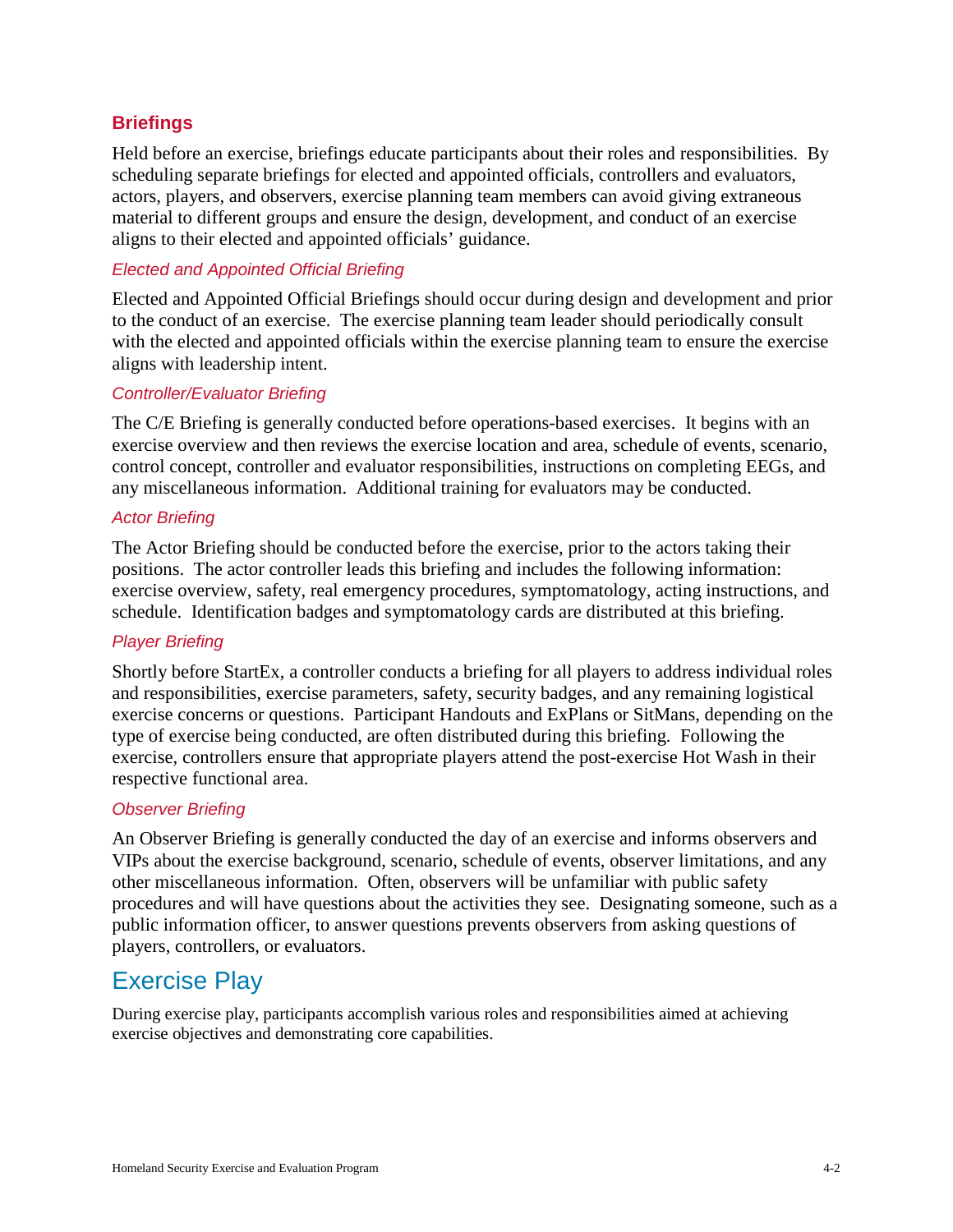### <span id="page-43-0"></span>**Participant Roles and Responsibilities**

**Table 4.1** describes the exercise participant role and responsibilities associated with exercise conduct and the applicable exercise types.

| <b>Role</b>                 | <b>Responsibilities</b>                                                                                                                                                                                                                                                                                                                                                                                                                                                                                                                                                                                                                                                                                                                                                                                    | <b>Exercise</b><br><b>Type</b>     |
|-----------------------------|------------------------------------------------------------------------------------------------------------------------------------------------------------------------------------------------------------------------------------------------------------------------------------------------------------------------------------------------------------------------------------------------------------------------------------------------------------------------------------------------------------------------------------------------------------------------------------------------------------------------------------------------------------------------------------------------------------------------------------------------------------------------------------------------------------|------------------------------------|
| Exercise<br><b>Director</b> | The Exercise Director oversees all exercise functions during exercise<br>conduct, oversees and remains in contact with controllers and evaluators,<br>debriefs controllers and evaluators following the exercise, and oversees<br>setup and cleanup of the exercise as well as positioning of controllers and<br>evaluators.                                                                                                                                                                                                                                                                                                                                                                                                                                                                               | All                                |
| Evaluator                   | Evaluators are chosen based on their expertise in the specific functional<br>areas they will observe. Evaluators use evaluation documents to<br>document observations, capture unresolved issues, and analyze exercise<br>results. Evaluators do not interfere with exercise flow.                                                                                                                                                                                                                                                                                                                                                                                                                                                                                                                         | All                                |
| Lead<br>Evaluator           | The lead evaluator should participate as a member of the exercise<br>planning team and be familiar with all relevant issues associated with the<br>exercise, including plans, policies, and procedures; incident command and<br>decision-making processes; and interagency and/or inter-jurisdictional<br>coordination issues. The lead evaluator should have the management<br>skills needed to oversee a team of evaluators over an extended process<br>as well as the knowledge and analytical skills to undertake a thorough and<br>accurate analysis of all capabilities.                                                                                                                                                                                                                             | All                                |
| Facilitator                 | During a discussion-based exercise, the facilitator(s) is responsible for<br>keeping participant discussions on track with exercise objectives and<br>ensuring all issues and objectives are explored as thoroughly as possible<br>within time constraints. If an exercise uses breakout groups, more than<br>one facilitator may be needed.                                                                                                                                                                                                                                                                                                                                                                                                                                                               | Seminar,<br>Workshop,<br>TTX, Game |
| Controller                  | In operations-based exercises and some games, controllers plan and<br>manage exercise play, set up and operate the exercise incident site, and<br>possibly take the roles of individuals and agencies not actually<br>participating in the exercise. Controllers direct the pace of exercise play,<br>provide key data to players, and may prompt or initiate certain player<br>actions and injects to the players as described in the MSEL to ensure<br>exercise continuity. Controllers issue exercise materials to players as<br>required, monitor the exercise timeline, and supervise the safety of all<br>exercise participants. Controllers are the only participants who should<br>provide information or direction to players. All controllers should be<br>accountable to one senior controller. | Game,<br>Drill, FE,<br><b>FSE</b>  |
| Senior<br>Controller        | The senior controller (sometimes known as a lead controller) is<br>responsible for the overall organization of the exercise. The senior<br>controller monitors actions by controllers and exercise progress, and<br>coordinates decisions regarding deviations or significant changes to the<br>scenario caused by unexpected developments during play. The senior<br>controller debriefs controllers and evaluators after the exercise and<br>oversees the setup and takedown of the exercise.                                                                                                                                                                                                                                                                                                            | Game,<br>Drill, FE,<br><b>FSE</b>  |
| Safety<br>Controller        | The safety controller is responsible for monitoring exercise safety during<br>exercise setup, conduct, and cleanup. All exercise controllers assist the<br>safety controller by reporting any safety concerns. The safety controller<br>should not be confused with the safety officer, who is identified by the<br>incident commander during exercise play.                                                                                                                                                                                                                                                                                                                                                                                                                                               | Drill, FE,<br><b>FSE</b>           |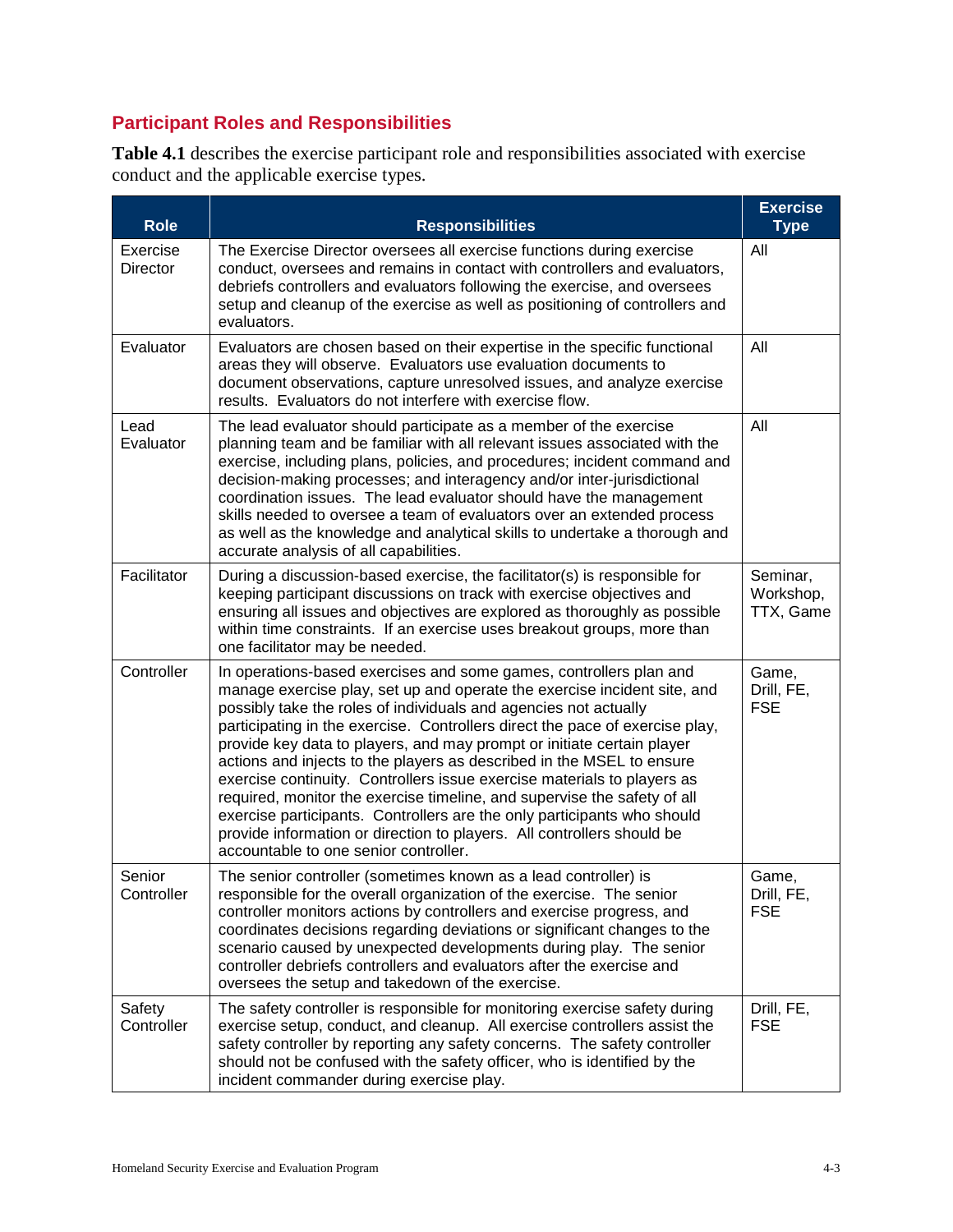| <b>Role</b>                                | <b>Responsibilities</b>                                                                                                                                                                                                                                                                                                                                                                                                                                                                                                                                                                                                                                                                                   | <b>Exercise</b><br><b>Type</b> |
|--------------------------------------------|-----------------------------------------------------------------------------------------------------------------------------------------------------------------------------------------------------------------------------------------------------------------------------------------------------------------------------------------------------------------------------------------------------------------------------------------------------------------------------------------------------------------------------------------------------------------------------------------------------------------------------------------------------------------------------------------------------------|--------------------------------|
| Exercise<br>Assembly<br>Area<br>Controller | The exercise assembly area controller is responsible for the logistical<br>organization of the exercise assembly area, including placement locations<br>for units entering the exercise assembly area, the release of dispatched<br>units into the field, and coordination of pathways and overall safety within<br>the exercise assembly area.                                                                                                                                                                                                                                                                                                                                                           | <b>FSE</b>                     |
| Simulator                                  | Simulators are control staff personnel who role play as nonparticipating<br>organizations or individuals. They most often operate out of SimCell, but<br>they may occasionally have face-to-face contact with players. Simulators<br>function semi-independently under the supervision of SimCell controllers,<br>enacting roles in accordance with instructions provided in the MSEL. All<br>simulators are ultimately accountable to the Exercise Director and senior<br>controller.                                                                                                                                                                                                                    | Drill, FE,<br><b>FSE</b>       |
| Observer                                   | Observers do not directly participate in the exercise; rather, they observe<br>selected segments of the exercise as it unfolds, while remaining separated<br>from player activities. Observers view the exercise from a designated<br>observation area and are asked to remain within the observation area<br>during the exercise. A dedicated controller or public information officer<br>should be assigned to manage these groups. In a discussion-based<br>exercise, observers may support the development of player responses to<br>the situation by asking relevant questions, delivering messages, or citing<br>references; however, they generally do not participate in moderated<br>discussion. | All                            |
| Player                                     | Players have an active role in preventing, responding to, or recovering<br>from the risks and hazards presented in the scenario, by either discussing<br>or performing their regular roles and responsibilities. Players initiate<br>actions that will respond to and/or mitigate the simulated emergency.                                                                                                                                                                                                                                                                                                                                                                                                | All                            |
| Actor                                      | Actors are typically volunteer personnel responsible for simulating a<br>specific role in an exercise. Actors are vital to creating a realistic scenario<br>and can play a variety of roles.                                                                                                                                                                                                                                                                                                                                                                                                                                                                                                              | Drill, FSE                     |

#### **Table 4.1: Exercise Participant Roles**

#### <span id="page-44-0"></span>**Conduct for Discussion-Based Exercises**

#### *Multimedia Presentation*

The multimedia presentation is a crucial vehicle for conveying information to the players. The presentation typically starts with brief remarks by representatives from the exercise planning team or sponsoring organization, and/or elected and appointed officials from the governing jurisdiction. After the opening remarks, the presentation moves into a brief introductory and explanatory phase led by a facilitator. During this phase, attendees will be introduced to any other facilitators, controllers (games only), or evaluators; given background on the exercise process; and advised about their individual roles and responsibilities.

The facilitator generally presents the multimedia briefing, which describes the scenario and any relevant background information. The facilitator also leads the discussion, introduces spokespersons, poses questions to the audience, and ensures that the schedule remains on track.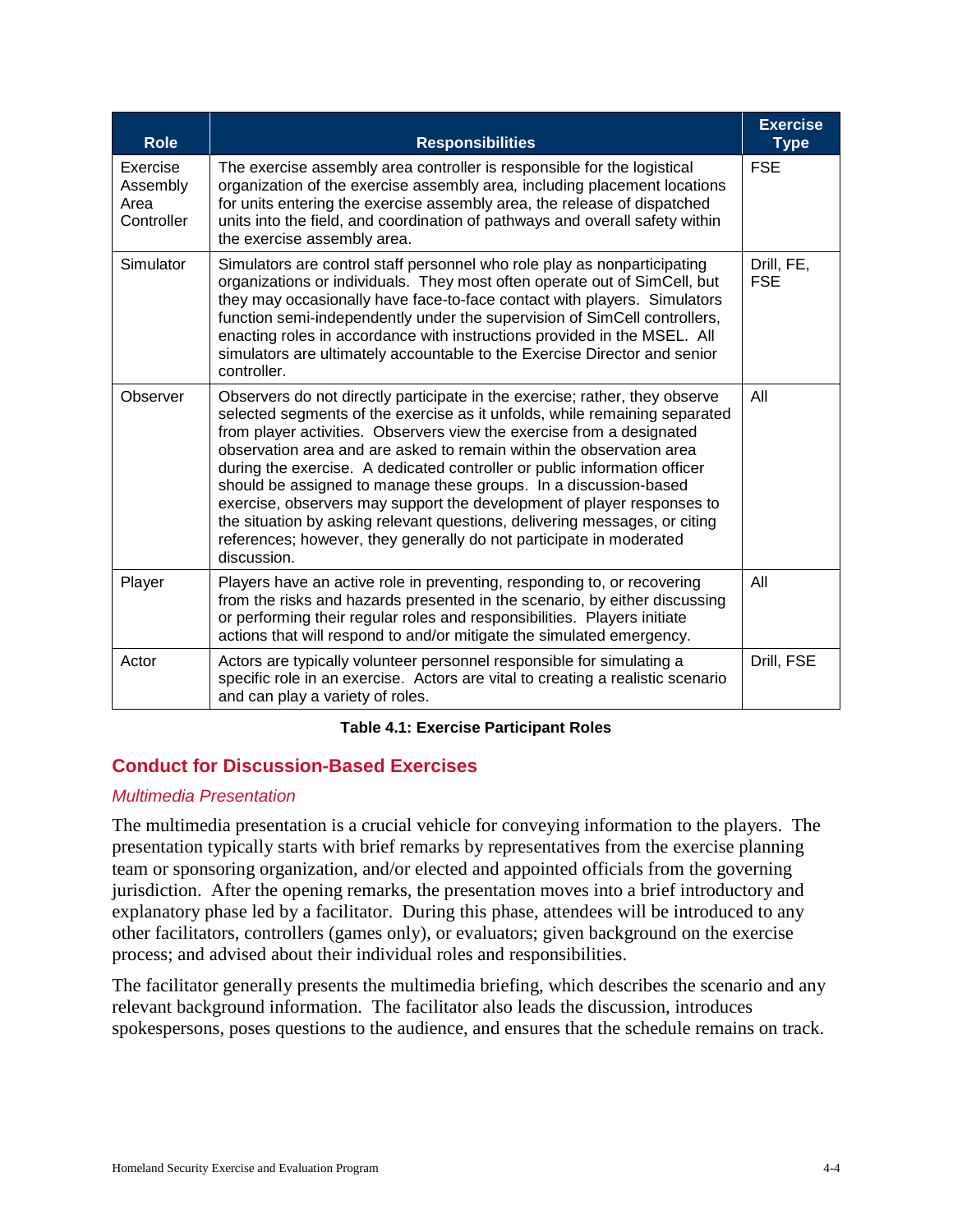#### *Facilitated Discussion*

Facilitated group discussions can occur in a plenary session or in breakout groups, which are typically organized by discipline or agency/organization. In both formats, a facilitator is responsible for keeping the discussion focused on the exercise objectives and making sure all issues are explored within the time allotted. A good facilitator should possess:

- The ability to keep side conversations to a minimum, keep discussions on track and within established time limits, control group dynamics and strong personalities, and speak competently and confidently about the subject without dominating conversation;
- Functional area expertise or experience;
- Awareness of appropriate plans and procedures; and
- The ability to listen well and summarize player discussions.

If feasible and/or appropriate, co-facilitators who are knowledgeable about local issues, plans, and procedures may assist the lead facilitator. Also, designating a recorder to take notes allows the facilitator to focus on key discussion issues.

#### *Moderated Discussion*

Moderated discussions generally follow breakout discussions. In moderated discussions, a representative from each group presents all participants with summarized results from a group's facilitated discussion. This spokesperson is selected before the facilitated discussion so that he or she can prepare to speak on behalf of the group. During moderated discussions, spokespersons summarize the facilitated discussion, present key findings and issues, and discuss any unresolved issues or questions. At the end of the moderated discussion period, the facilitator opens the floor for questions.

Time for moderated discussion is generally scheduled at the end of each module, with another longer period for each at the conclusion of the exercise. During the moderated discussion, groups should focus only on the material presented in a given module.

#### *Exercise Data Collection*

During discussion-based exercises, facilitators help evaluators collect useful data by keeping discussions focused on exercise objectives, core capabilities, capability targets, and critical tasks. Additional information about data collection can be found in Chapter 5: Evaluation.

#### <span id="page-45-0"></span>**Conduct for Operations-Based Exercises**

During conduct of operations-based exercises, the exercise planning team leader normally serves as the senior controller or Exercise Director. Controllers and evaluators report key activities to the senior controller. The senior controller is responsible for both commencing exercise play by announcing StartEx, and announcing EndEx at the conclusion of the scenario, after a certain period of time has passed, or when all exercise objectives have been met.

Prior to StartEx, rules for exercise play should be disseminated to all participants to establish the parameters that they must follow during the exercise. These rules help players understand their roles in the exercise environment, describe appropriate behavior, establish guidelines for physical contact, and aim to prevent physical harm to individuals or damage to property. Written rules should be reviewed and approved by appropriate authorities.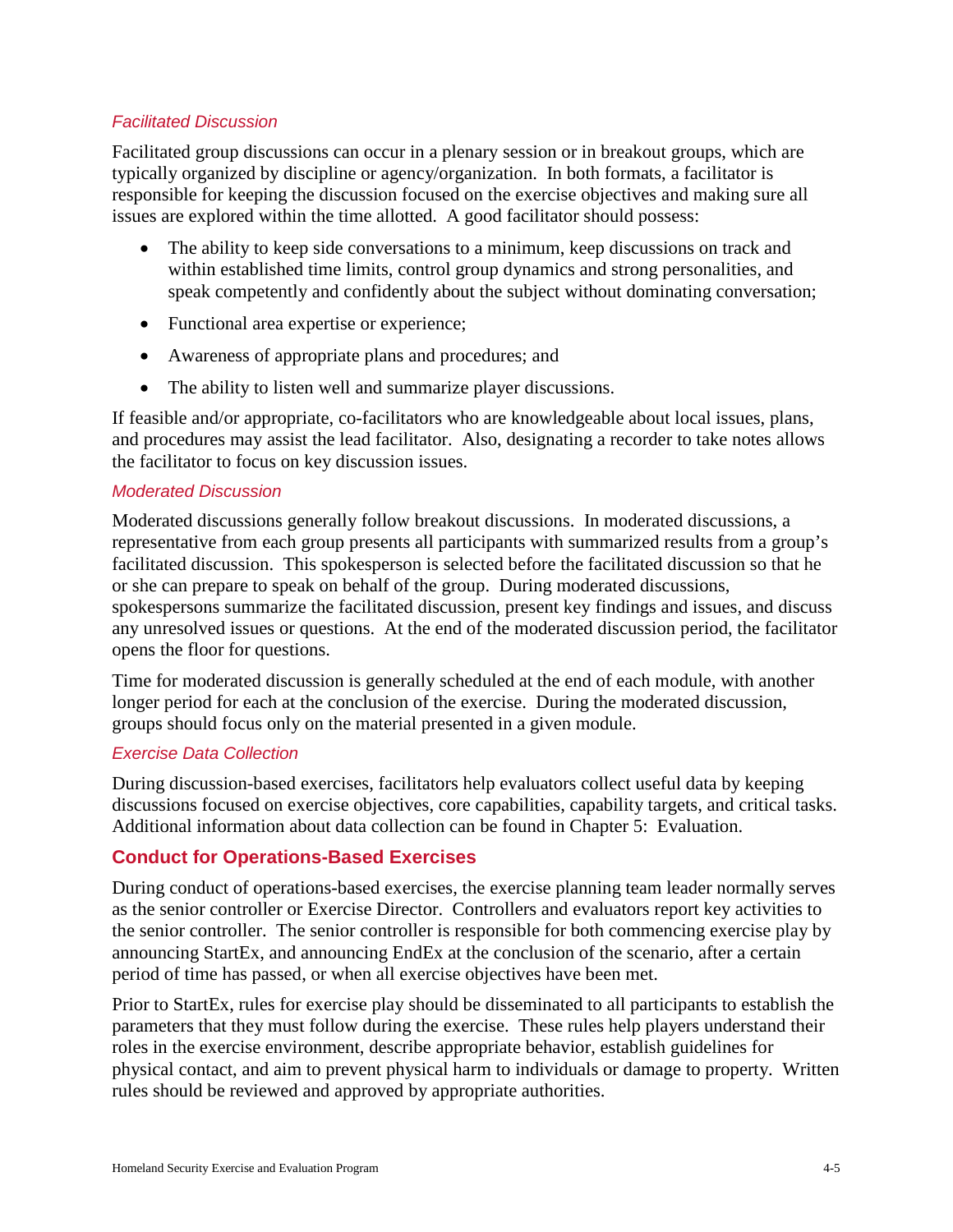Exercise areas for operations-based exercises should be clearly defined, and all exercise operations should take place within these designated areas. The exercise area for an FE is usually limited to the control or command centers and their onsite staff members. All other activity and deployment of resources outside of these locations are notional and is simulated by the SimCell staff. The exercise area for an FSE or drill might include one or more simulated incident sites, as well as control or command centers. It is important that these areas be clearly marked to ensure player safety and avoid confusion with real-world operations.

To prevent confusion with real-world communications or accidental deployment of resources, all communications must be clearly identified as exercise-related. This can be accomplished by displaying the phrase "exercise material only" prominently on all typed or printed communications, and by beginning each verbal communication by stating, *"This is an exercise,"* or a similar statement as agreed upon by the exercise planning team. Additionally, players should be supplied with an exercise directory that provides contact information for each of the simulated organizations portrayed by simulators in the SimCell.

#### *Control*

As detailed in Chapter 3: Exercise Design and Development, the control structure for an operations-based exercise describes how controllers communicate and coordinate with one another and how they track exercise information. These procedures, as well as clearly defined roles and responsibilities for each controller, should be detailed in the C/E Handbook. During exercise play, controllers carry out these responsibilities and closely monitor exercise play to ensure a safe and effective exercise.

During FE play, SimCell control is particularly important. Because of the great deal of simulated activity that occurs during FEs, these exercises require a robust and detailed MSEL and close communication between the site controller(s) and the SimCell. Site controllers should advise the SimCell on the pace of exercise play, and request more or fewer injects as necessary to maintain an appropriate pace.

During FSEs and drills, the exercise assembly area controller plays a key role. The exercise assembly area controller remains in close communication with other controllers throughout the exercise to ensure safe and realistic deployment of personnel. When a unit arrives at the assembly area, the exercise assembly area controller takes attendance to ensure all players are present. Units are positioned according to their deployment times, and qualified individuals perform a weapons check to guarantee the tagging of all inspected weapons to indicate they are safe for exercise play. This controller is also responsible for the exercise assembly area's logistical organization, including placement locations for units and coordination of exiting patterns for dispatched units. It is imperative for the exercise planning team to create a deployment timetable based on realistic response times; failure to do so will result in a compromised and disorganized exercise. The exercise assembly area controller must be informed about any updates to the exercise that may require changes to the deployment timetable, and he or she should update the deployment timetable accordingly.

In all operations-based exercises, it is critical that all exercise controllers take appropriate actions to ensure a safe and secure exercise environment. These actions may involve monitoring conditions that impact player and/or actor safety, such as heat stress and other health issues.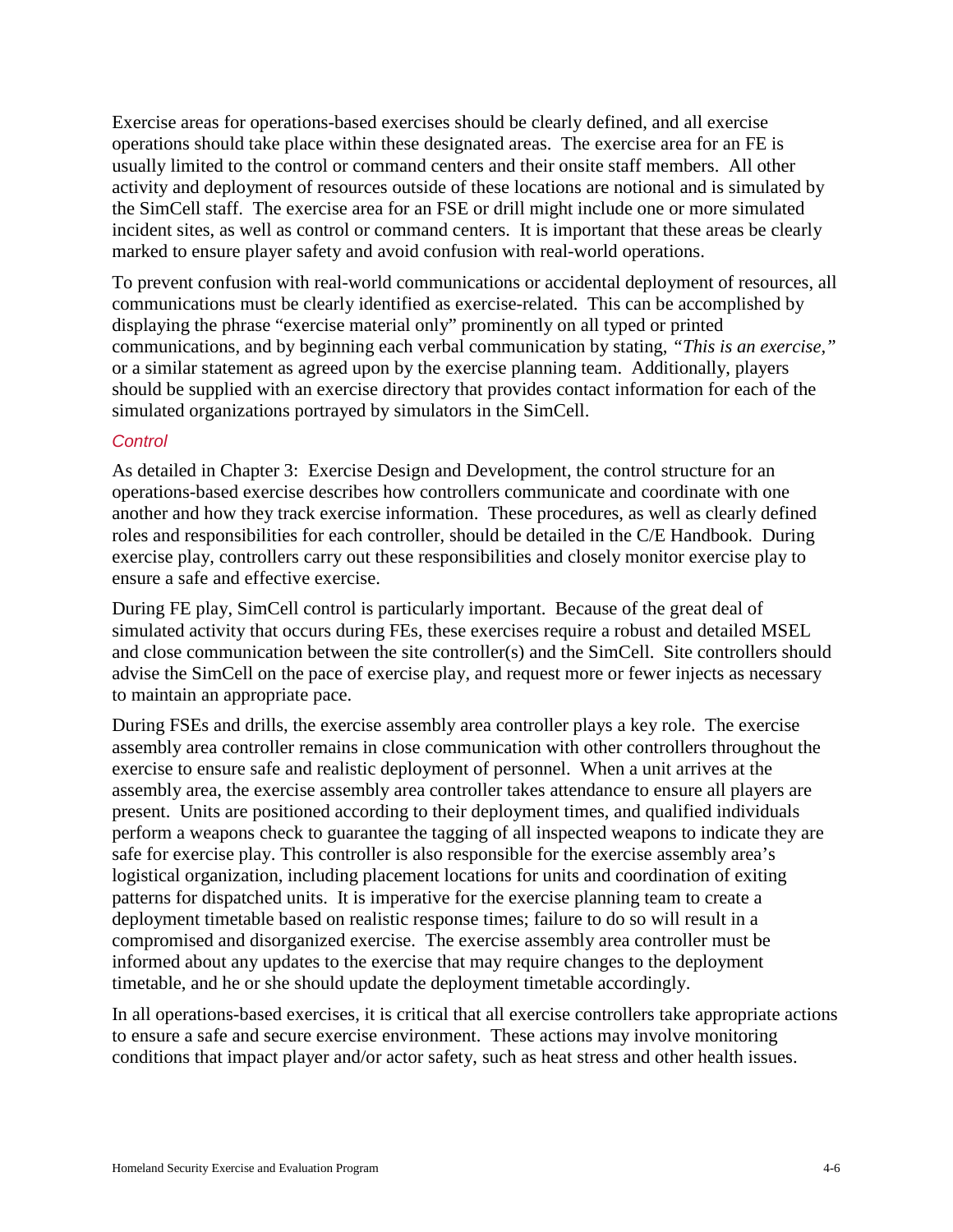#### *Exercise Data Collection*

During the exercise, each evaluator should use the EEGs to record both quantitative and qualitative data for capabilities, capability targets, and critical tasks, as assigned by the lead evaluator. During operations-based exercises, evaluators should be strategically pre-positioned in locations at which they can gather useful data, and they should track and record participant actions carefully.

#### <span id="page-47-0"></span>**Contingency Process**

An effective contingency process is critical to ensure the exercise can be halted, postponed, or canceled if a real-world event takes place.

In order to prevent jeopardizing mission performance in response to real-world events, the exercise planning team should maintain a contingency process to halt, postpone, or cancel an exercise as necessary. Should the conduct of the exercise put at risk any efforts to respond to real-world events or should real-world events hinder conduct of the exercise, the Exercise Director and exercise planning team should convene, in coordination with elected and appointed officials from participating organizations,

to determine the appropriate course of action. Following decision on a final course of action, the Exercise Director should communicate that course of action to all exercise planners, participants, and other key stakeholders through all relevant communications mechanisms.

### <span id="page-47-1"></span>Wrap-Up Activities

Performing thorough exercise wrap-up will ensure that all relevant data is collected to support effective evaluation and improvement planning.

#### <span id="page-47-2"></span>**Debriefings**

Immediately following the exercise, a short debriefing should be conducted with exercise planning team members to ascertain their level of satisfaction with the exercise, discuss any issues or concerns, and propose improvements. Planners should collect exercise attendance lists, provide copies to the exercise planning team leader, collect Participant Feedback Forms, and develop debriefing notes.

#### <span id="page-47-3"></span>**Player Hot Wash**

A Hot Wash provides an opportunity for exercise participants to discuss exercise strengths and areas for improvement immediately following the conduct of an exercise. The Hot Wash should be led by an experienced facilitator who can ensure that the discussion remains brief and constructive. The information gathered during a Hot Wash can be used during the AAR/IP process, and exercise suggestions can be used to improve future exercises. Hot Washes also provide opportunities to distribute Participant Feedback Forms, which, when completed by players, can be used to help generate the AAR/IP.

For operations-based exercises, a Hot Wash should be conducted for each functional area by that functional area's controller or evaluator immediately following an exercise. It can also provide an opportunity for players to gain clarification on exercise play at other exercise sites or in other functional areas.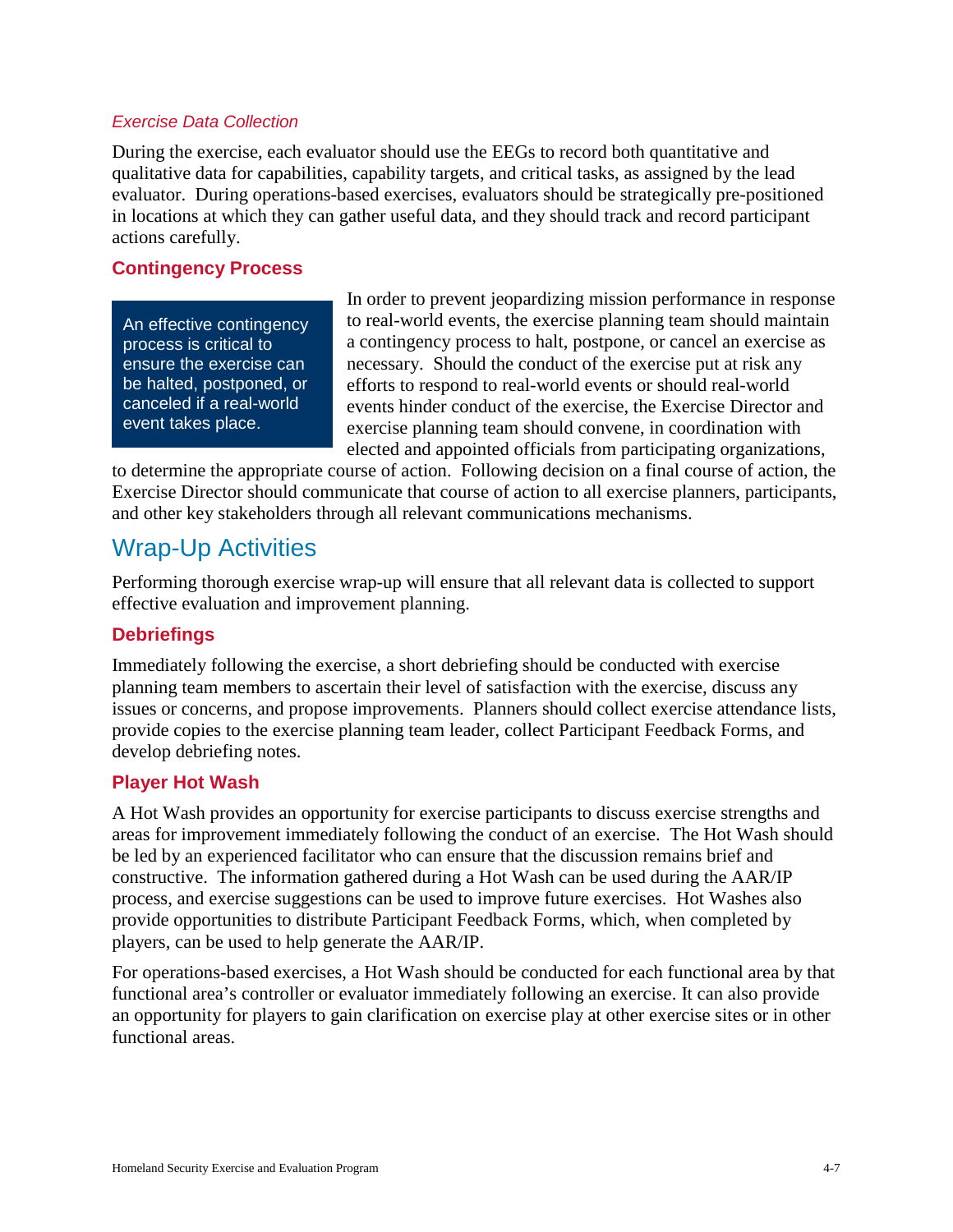#### <span id="page-48-0"></span>**Controller/Evaluator Debriefing**

The C/E Debriefing provides a forum for functional area controllers and evaluators to review the exercise. The exercise planning team leader facilitates this debriefing, which provides each controller and evaluator with an opportunity to provide an overview of the functional area they observed and to discuss both strengths and areas for improvement. During the debriefing, controllers and evaluators complete and submit their Participant Feedback Forms. Debriefing results are captured and may be included in the AAR/IP. Similarly, for discussion-based exercises, a Facilitator/Evaluator Debriefing is held to review exercise conduct. This debriefing can be facilitated by the exercise planning team leader and provides a forum for facilitators and evaluators to discuss strengths, areas for improvement, and progress in completing exercise objectives.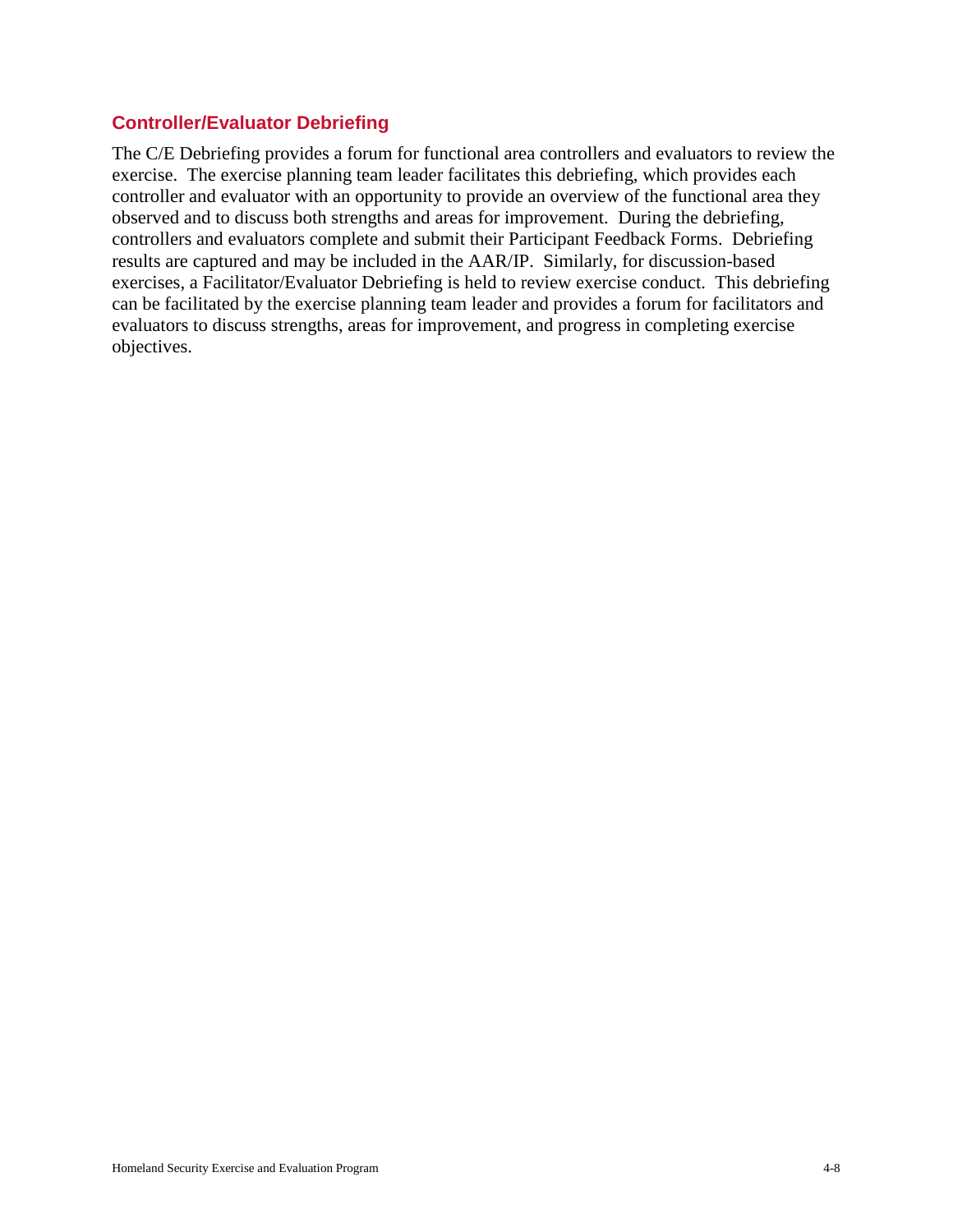# <span id="page-49-0"></span>**5. Evaluation**

# <span id="page-49-1"></span>**Overview**

Exercise evaluation maintains the fundamental link between the exercise and improvement planning. Through exercise evaluation, organizations assess the capabilities needed to accomplish a mission, function, or objective. This assessment is based on the performance of critical tasks to capability target levels. Effective exercise evaluation involves:

- Planning for exercise evaluation;
- Observing the exercise and collecting exercise data during exercise conduct;
- Analyzing collected data to identify strengths and areas for improvement; and
- Reporting exercise outcomes in a draft AAR.

Using a common approach to evaluation supports consistent and meaningful reporting of exercise results.

# <span id="page-49-2"></span>Evaluation Planning

It is important that evaluation planning begins during the initial planning phases of the exercise, as described in Chapter 3: Exercise Design and Development. Identifying clear evaluation requirements early in the planning process will ensure that the design, development, and conduct of the exercise best support an effective evaluation. Exercise planners should collaborate to ensure a consistent approach for evaluating capabilities during an exercise. Additionally, elected and appointed officials should be engaged early in evaluation planning in order to identify any specific evaluation requirements. Planning an exercise evaluation typically includes:

- Selecting lead evaluator and define evaluation team requirements;
- Developing EEGs, which include objectives, core capabilities, capability targets, and critical tasks;
- Recruiting, training, and assigning evaluators;
- Developing and finalizing evaluation documentation; and
- Conducting a pre-exercise C/E Briefing.

Through this process, an evaluation team can develop a thorough plan to address how the exercise will be evaluated.

#### <span id="page-49-3"></span>**Evaluation Team**

Early in the exercise planning process, the exercise planning team leader should appoint a lead evaluator to oversee all facets of the evaluation process. The lead evaluator participates fully as a member of the exercise planning team and should be familiar with the exercise's objectives. A lead evaluator should have the management skills needed to oversee a team of evaluators as well as the knowledge and analytical skills to undertake a thorough and accurate analysis of all objectives and core capabilities of an exercise. The lead evaluator must have the skills to effectively communicate and coordinate with the exercise controllers. In addition, the lead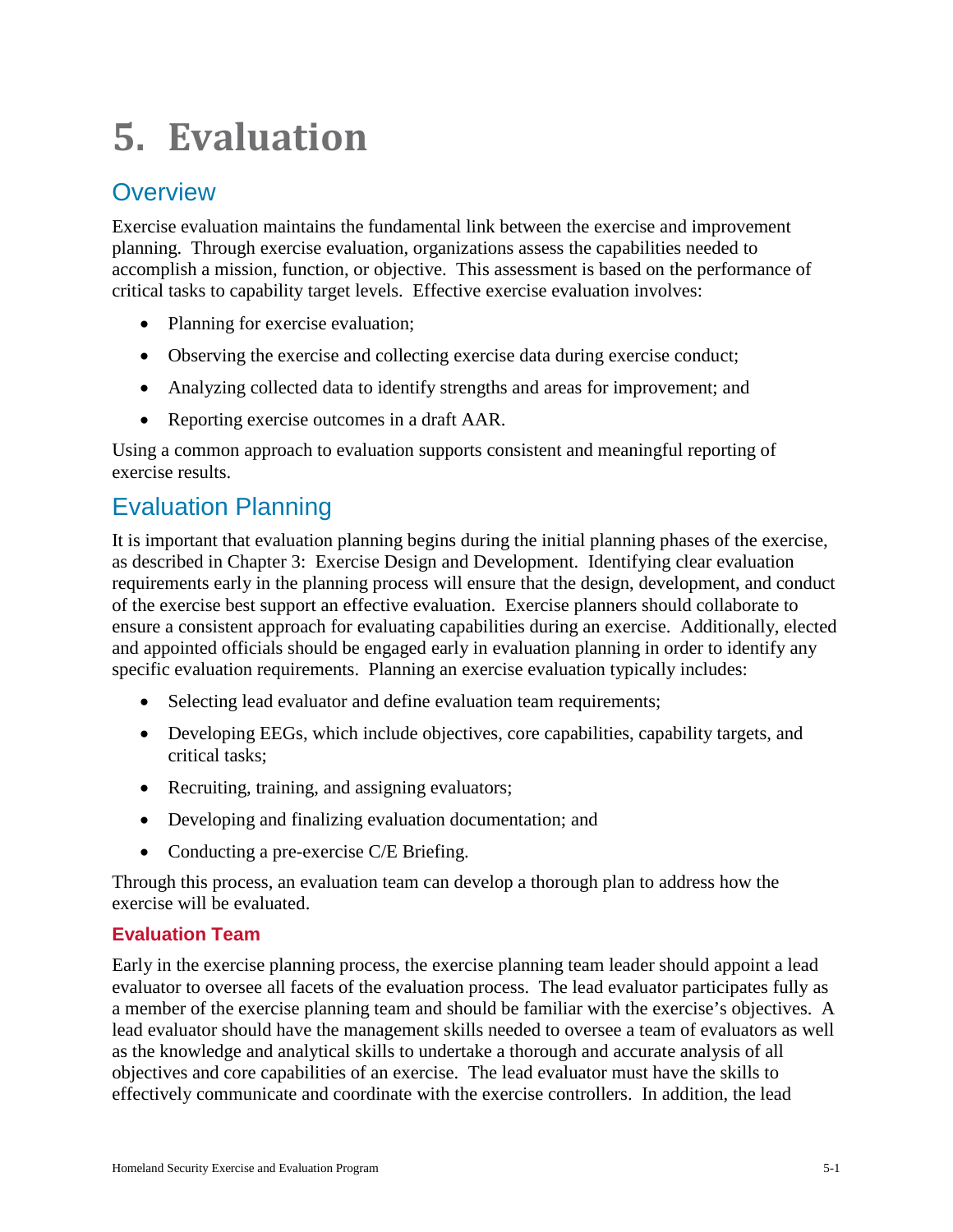evaluator should be familiar with the mission areas and core capabilities associated with the exercise; plans, policies, and procedures of the participating organizations; incident command and decision-making processes; and key preparedness doctrine and policy.

The exercise planning team and lead evaluator should determine the structure of the exercise evaluation team based on the scope of the exercise, the exercise objectives, associated core capabilities, and critical tasks that will be evaluated during the exercise. Specific security clearance levels may be required for some exercise play or locations. Exercises that involve multiple jurisdictions and/or multiple venues should consider assigning site leads, as illustrated by the example provided in **Figure 5.1**. A site could be a jurisdiction, a specific emergency operations center, or another exercise location. These individuals support the lead evaluator and manage the activities of other evaluators assigned to that location.



**Figure 5.1: Sample Exercise Evaluation Team Organization**

The exercise planning team and lead evaluator should determine the tools and documentation needed to support the evaluation team, such as the need for a separate Evaluation Plan instead of relying on the evaluation section in the C/E Handbook. The lead evaluator also identifies data collection methods to ensure that information specific to that exercise is recorded.

Consideration should be given to an exercise's scope and objectives when selecting the number of individuals for evaluation support. For exercises of limited scope and having fewer objectives and capabilities, the lead evaluator and one additional person may be all that is needed. For more complex or larger exercises with a greater number of objectives and capabilities, more individuals may be required for evaluation and AAR development.

#### <span id="page-50-0"></span>**Exercise Evaluation Guide Development**

EEGs provide a consistent tool to guide exercise observation and data collection. EEGs are aligned to exercise objectives and core capabilities, and list the relevant capability targets and critical tasks. These targets and critical tasks may be drawn from the National Preparedness Goal and the five national planning frameworks, a threat/hazard identification and risk assessment product, or from an organization's own plans and assessments, as described in Chapter 3: Exercise Design and Development.

EEGs are designed to accomplish several goals:

Streamline data collection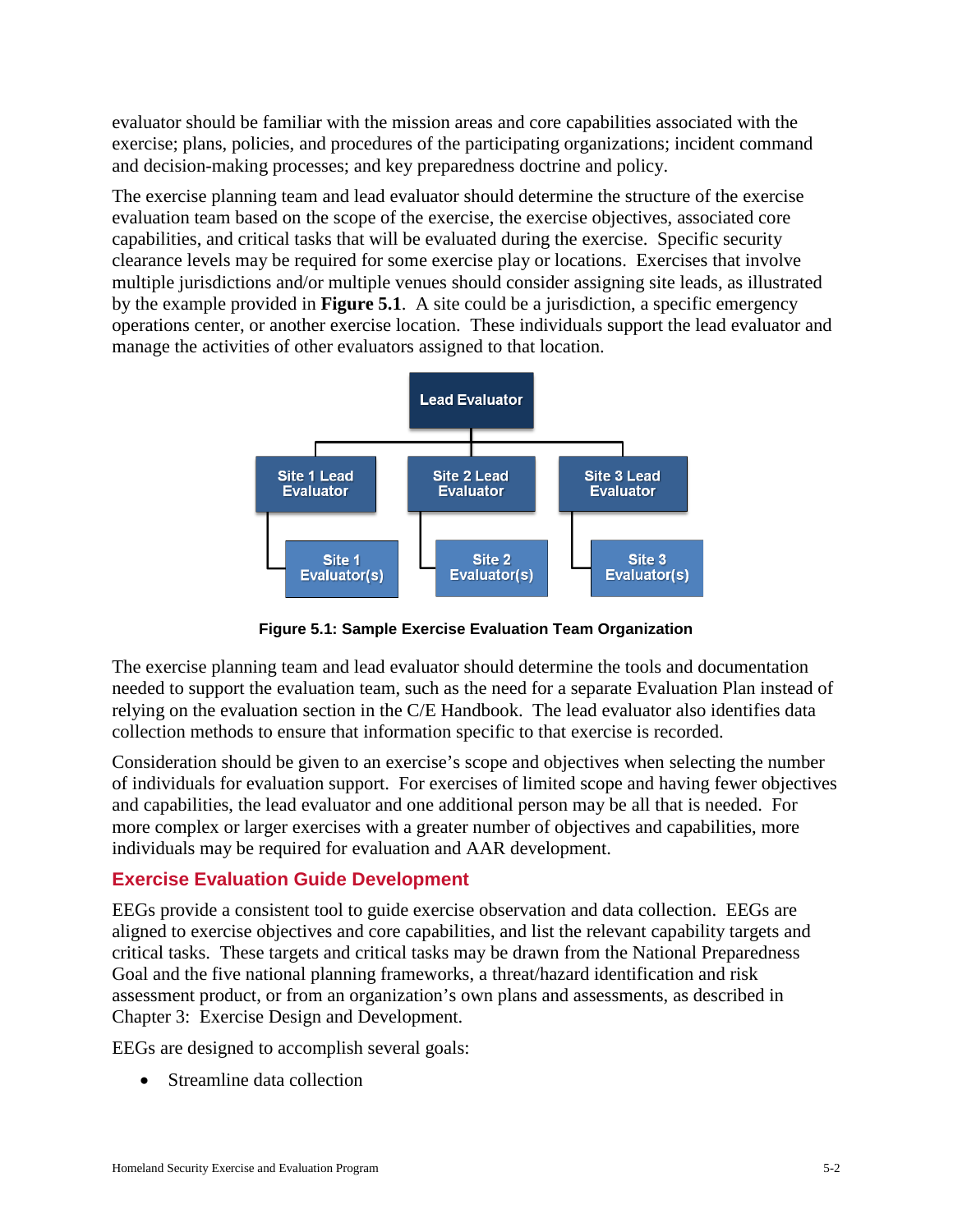- Enable thorough assessments of the participant organizations' capability targets
- Support development of the AAR
- Provide a consistent process for assessing preparedness through exercises
- Help organizations map exercise results to exercise objectives, core capabilities, capability targets, and critical tasks for further analysis and assessment

#### <span id="page-51-0"></span>**Recruit, Assign, and Train Evaluators**

Once evaluation requirements have been defined by the planning team, the lead evaluator oversees the recruiting, assigning, and training of evaluators. The evaluation requirements play a critical role in determining how many evaluators are needed, the type of subject matter expertise they should possess, their assignment during the exercise, and the type of training or instruction required prior to the exercise. Whenever possible, evaluators should have experience and subject matter expertise in their assigned functional area. Evaluator assignments should be communicated to evaluators prior to exercise conduct.

Effective evaluator training ensures that exercise evaluators have a shared understanding of the key data to be collected and how that data will contribute to the evaluation of the exercise. Evaluator training typically includes reviewing the following:

- General information about the exercise, including scope, objectives and aligned core capabilities, scenario, and schedule;
- Relevant evaluator documentation (e.g., SitMan, C/E Handbook, evaluation tools); and
- Appropriate plans, policies, procedures, agreements, or other information that are the focus of the exercise.

Evaluator training should also include guidance on observing exercise discussion or operations, and criteria for inclusion of data in the final exercise analysis.

#### <span id="page-51-1"></span>**Evaluation Documentation**

Once exercise requirements have been defined and evaluation planning completed, the lead evaluator should finalize the evaluation section of the C/E Handbook or develop the Evaluation Plan. The C/E Handbook or Evaluation Plan typically contains the following information:

- **Exercise-Specific Details:** Exercise scenario, schedule of events, and evaluation schedule;
- **Evaluator Team Organization, Assignments, and Locations:** A list of evaluator locations, shift assignments, a map of the exercise site(s), evaluation team organizational chart, and evaluation team contact information;
- **Evaluator Instructions:** Step-by-step instructions for evaluators for activities before, during, and following the exercise; and
- **Evaluation Tools:** EEGs, the MSEL or a list of venue-specific injects, electronic or manual evaluation logs or data collection forms, relevant plans and procedures, Participant Feedback Forms, and Hot Wash templates.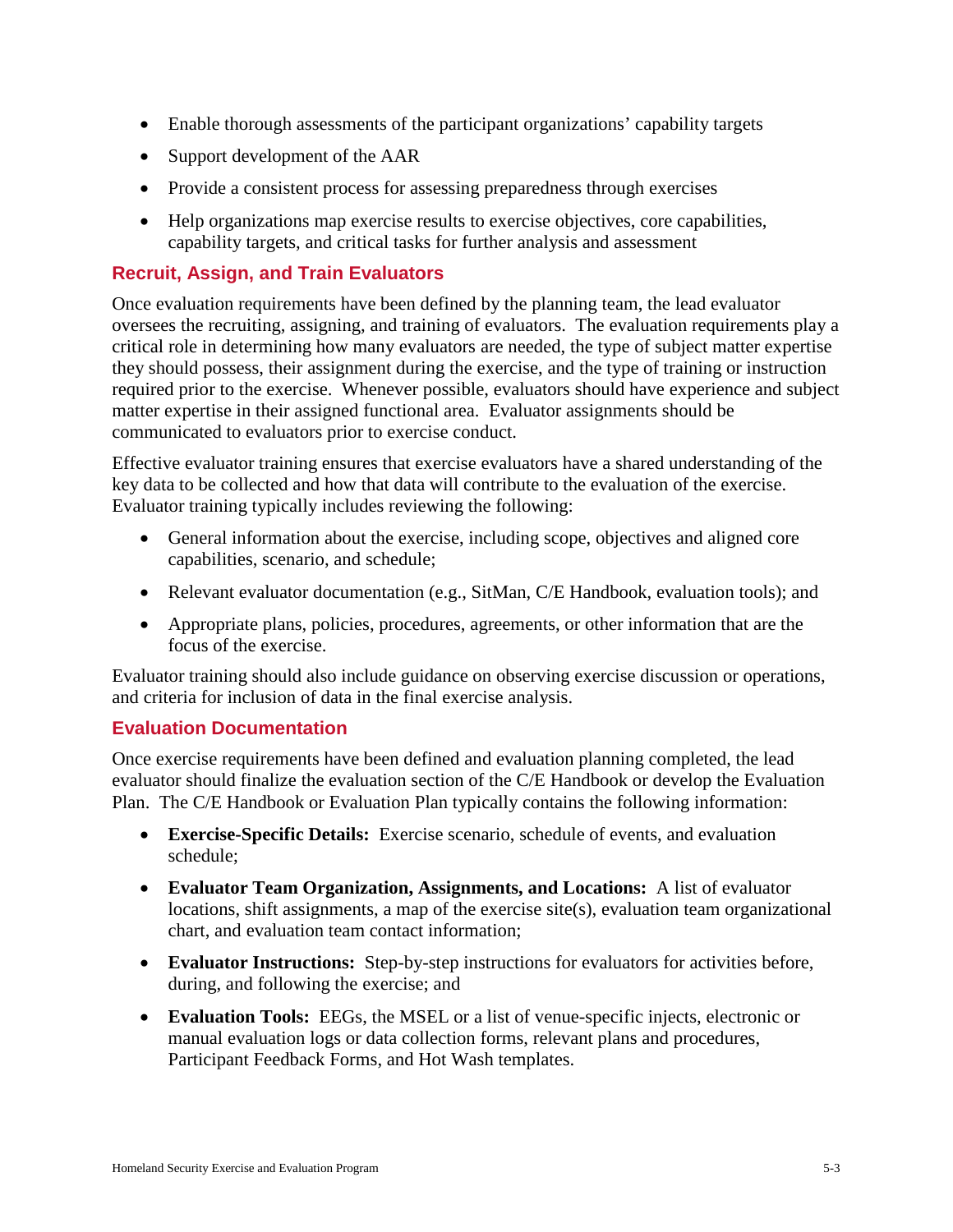In less complex exercises, the C/E Handbook may be a brief, simple document. For more complex exercises, the C/E Handbook will be a longer document, containing all the information and tools that evaluators require.

#### <span id="page-52-0"></span>**Pre-Exercise Evaluator Briefing**

Before exercise play begins, the lead evaluator should meet with all evaluators to verify roles, responsibilities, and assignments, and to provide any significant updates (e.g., last-minute changes to the scenario, new assignments). The Evaluator Briefing provides an opportunity for evaluators to ask questions and to ensure complete understanding of their roles and responsibilities. Depending on a variety of factors, including exercise scope, objectives, and scenario, this briefing may be done in conjunction with exercise controllers, as a Controller/Evaluator Briefing. Depending on the exercise organization, it may be necessary to conduct briefings at more than one exercise site.

# <span id="page-52-1"></span>Exercise Observation and Data Collection

Exercise observations and data collection can differ between discussion-based exercises and operations-based exercises. Discussion-based exercises often focus on issues involving plans, policies, and procedures; consequently, observations of these exercises may consist of an evaluator or a note-taker recording data from participant discussions on EEGs. Operations-based exercises focus on issues affecting the operational execution of capabilities and critical tasks. During operations-based exercises, evaluators collect and record participant actions, which form the analytical basis for determining if critical tasks were successfully demonstrated and capability targets were met.

#### <span id="page-52-2"></span>**Observation**

Exercise evaluators should observe exercise activity in a non-attribution environment, in accordance with the evaluation training and EEGs. Evaluators will generally be able to observe many of the following topics:

- Plans, policies, and procedures used during the exercise;
- Legislative authorities used or implemented;
- Roles and responsibilities of the government agencies and private organizations;
- Pertinent decisions made, including information gathered to make decisions;
- Activation or implementation of processes and procedures, requests for resources, use of mutual aid agreements, etc.; and
- How and what information is shared with other agencies and the public.

#### <span id="page-52-3"></span>**Data Collection**

Evaluators should retain their notes and records of the exercise to support the development of the AAR. As necessary, the lead evaluator may assign evaluators to collect supplemental data during or immediately after the exercise. Such data is critical to fill in gaps identified during exercise evaluation. For example, useful sources of supplemental evaluation data might include records produced by automated systems or communication networks, and written records, such as duty logs and message forms.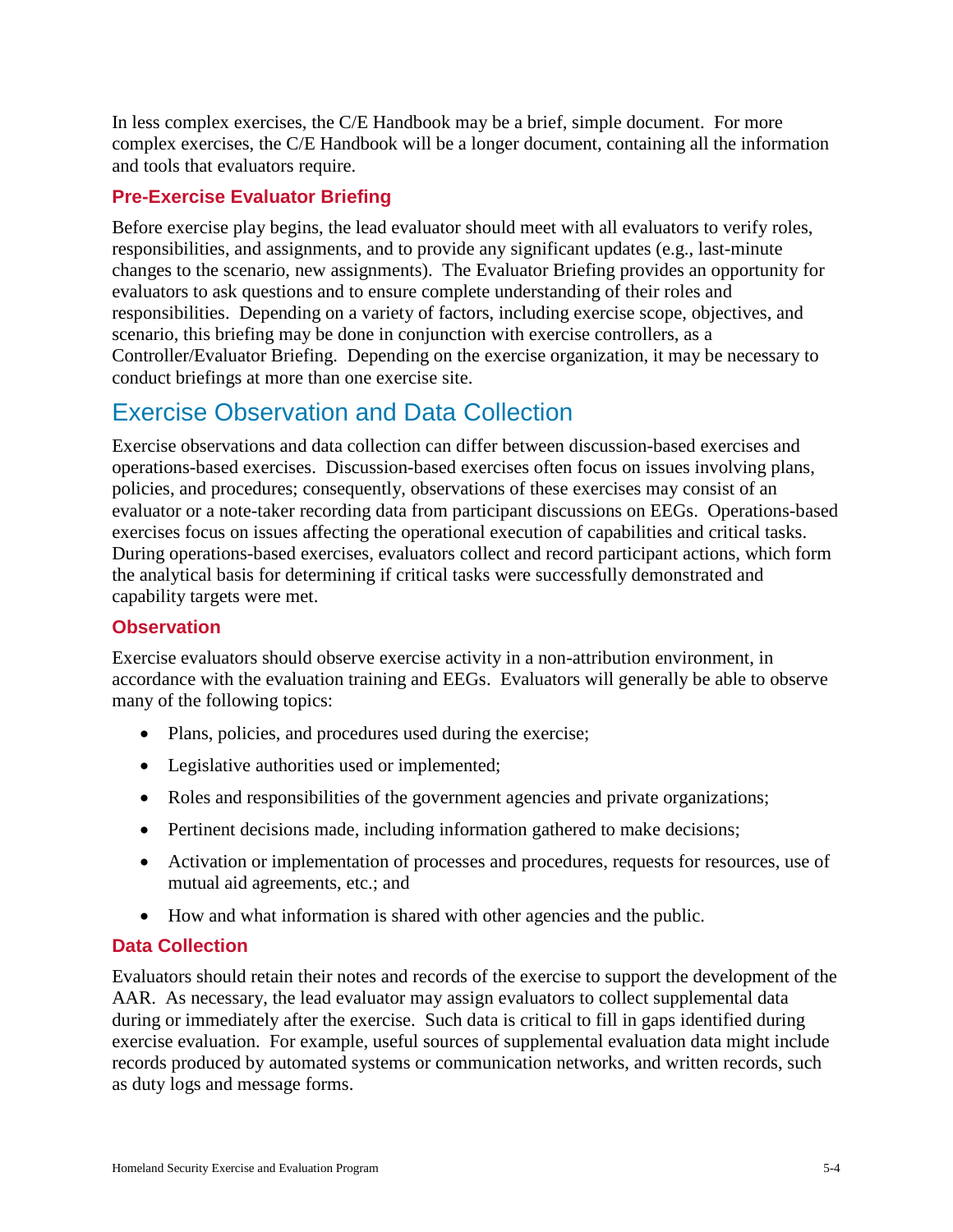# <span id="page-53-0"></span>Data Analysis

The goal of data analysis is to evaluate the ability of exercise participants to perform core capabilities and to determine if exercise objectives were met. During data analysis, the evaluation team consolidates the data collected during the exercise and determines whether

participants performed critical tasks and met capability targets. Evaluators consider participant performance against all targets to determine the overall ability to perform core capabilities. Additionally, the evaluation team takes notes on the course of exercise play, demonstrated strengths, and areas for improvement. This provides the evaluators with not only what happened, but why events happened.

Root-cause analysis involves not just identifying what issues emerged, but rather discovering the root causes of those issues.

After this initial data analysis, evaluators examine each critical task not completed as expected and each target not met, with the aim of identifying a root cause. A *root cause* is the source of or underlying reason behind an identified issue toward which the evaluator can direct an improvement. When conducting a root-cause analysis, the evaluator should attempt to trace the origin of each event back to earlier events and their respective causes. Root-cause analysis may also require the review and evaluation of an organization's plans, policies, and procedures. When completing the analysis, evaluators should consider the following questions:

- Were the capability targets met? If the targets were not met, what factors contributed to this result?
- Did discussion or activities suggest the critical tasks were executed to meet capability targets? If not, what was the impact or consequences?
- Do current plans, policies, and procedures support critical tasks and capability targets? Were participants familiar with these documents?

Analyzing events in this sequence will help evaluators determine the underlying cause of issues, and inform an organization's corrective actions to remedy the issue.

# <span id="page-53-1"></span>After-Action Report Draft

The AAR is the document that summarizes key information related to evaluation. The length, format, and development timeframe of the AAR depend on the exercise type and scope. These parameters should be determined by the exercise planning team based on the expectations of elected and appointed officials as they develop the evaluation requirements in the design and development process. The main focus of the AAR is the analysis of core capabilities. Generally, AARs also include basic exercise information, such as the exercise name, type of exercise, dates, location, participating organizations, mission area(s), specific threat or hazard, a brief scenario description, and the name of the exercise sponsor and POC.

The AAR should include an overview of performance related to each exercise objective and associated core capabilities, while highlighting strengths and areas for improvement. Therefore, evaluators should review their evaluation notes and documentation to identify the strengths and areas for improvement relevant to the participating organizations' ability to meet exercise objectives and demonstrate core capabilities.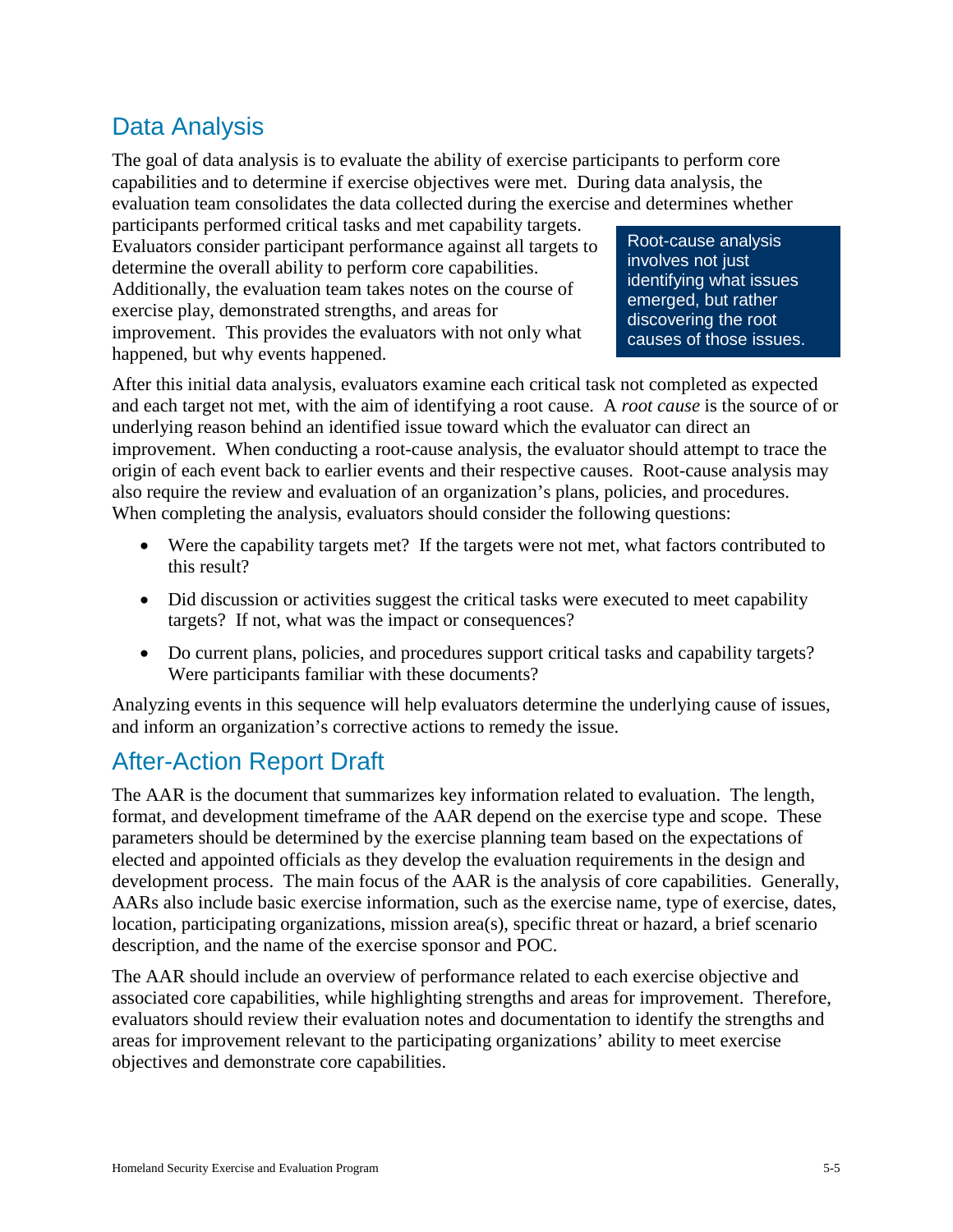Upon completion, the evaluation team provides the draft AAR to the exercise sponsor, who distributes it to participating organizations. Elected and appointed officials, or their designees, review and confirm observations identified in the formal AAR, and determine which areas for improvement require further action. Areas for improvement that require action are those that will continue to seriously impede capability performance if left unresolved. As part of the improvement planning process, elected and appointed officials identify corrective actions to bring areas for improvement to resolution and determine the organization with responsibility for those actions. This process is further described in Chapter 6: Improvement Planning.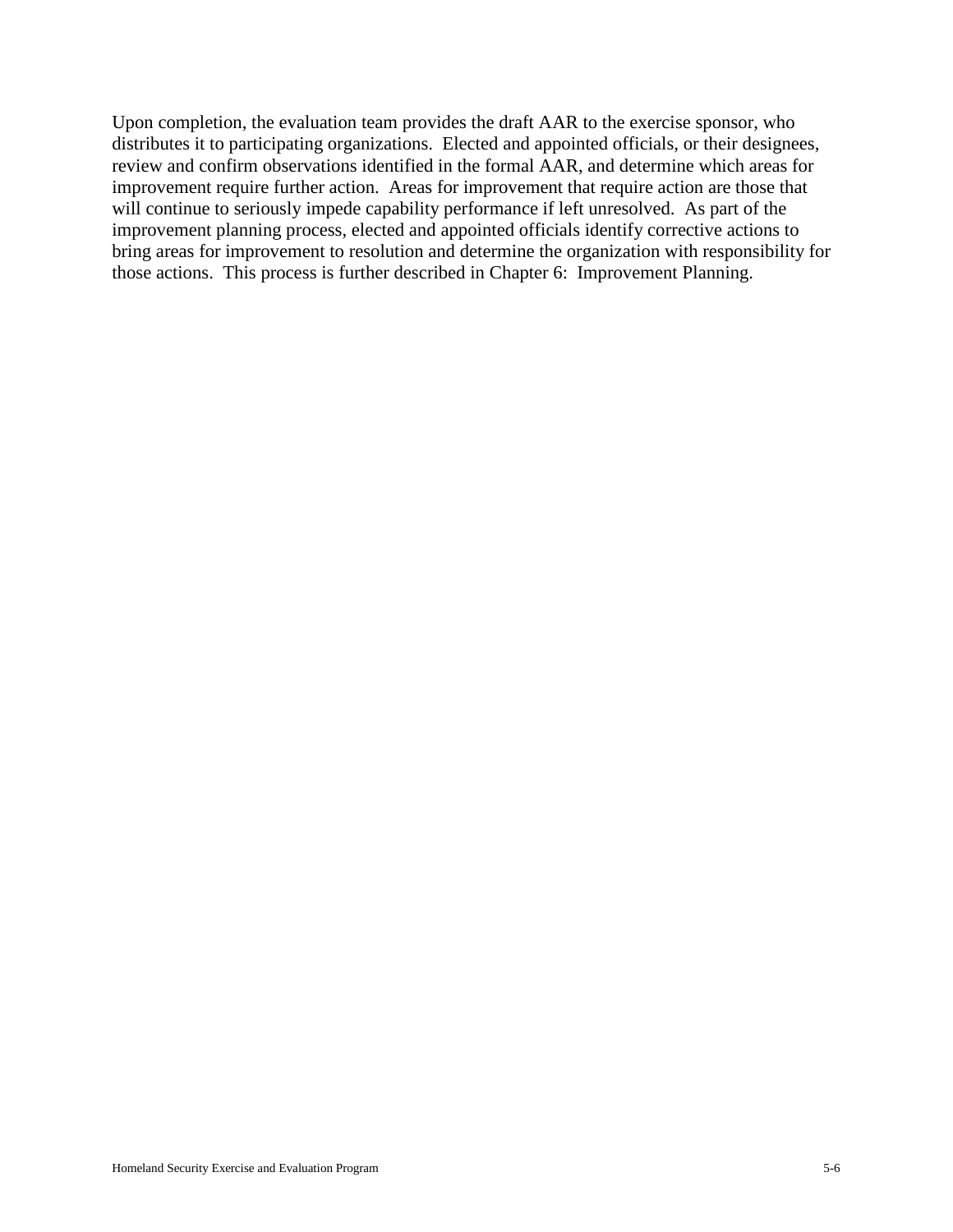# <span id="page-55-0"></span>**6. Improvement Planning**

# <span id="page-55-1"></span>**Overview**

Exercises afford organizations the opportunity to evaluate capabilities and assess progress toward meeting capability targets in a controlled, low-risk setting. After the evaluation phase concludes, organizations should reach consensus on identified strengths and areas for improvement and develop a set of improvements that directly addresses core capability gaps. This information is recorded in the AAR/IP and resolved through the implementation of concrete corrective actions, which are prioritized and tracked as part of a corrective action program. This process constitutes the improvement planning phase and the final step in conducting an exercise.

# <span id="page-55-2"></span>Corrective Actions

Once exercise data are analyzed, organizations should perform an additional qualitative assessment to identify potential corrective actions. Corrective actions are concrete, actionable steps that are intended to resolve capability gaps and shortcomings identified in exercises or realworld events. In developing corrective actions, elected and appointed officials or their designees

should first review and revise the draft AAR, as needed, prior to the After-Action Meeting (AAM) to confirm that the issues identified by evaluators are valid and require resolution. The reviewer then identifies which issues fall within their organization's authority, and assume responsibility for taking action on those issues. Finally, they determine an initial list of appropriate corrective actions to resolve identified issues.

Elected and appointed officials confirm that issues identified in the draft AAR are valid and need resolution, and they determine appropriate corrective actions to resolve those issues.

The organization's reviewer should use the following questions to guide their discussion when developing corrective actions:

- What changes need to be made to plans and procedures to improve performance?
- What changes need to be made to organizational structures to improve performance?
- What changes need to be made to management processes to improve performance?
- What changes to equipment or resources are needed to improve performance?
- What training is needed to improve performance?
- What are the lessons learned for approaching similar problems in the future?

# <span id="page-55-3"></span>After-Action Meeting

Once the organization's reviewer has confirmed the draft areas for improvement and identified initial corrective actions, a draft IP is developed for review at an AAM. AAMs serve as forums to review the revised AAR and the draft IP. Prior to the AAM, as appropriate, the exercise sponsor will distribute the revised AAR, which incorporates feedback on the strengths and areas for improvement, and the draft IP to participants. Distributing these documents for review prior to the meeting helps to ensure that all attendees are familiar with the content and are prepared to discuss exercise results, identified areas for improvement, and corrective actions. The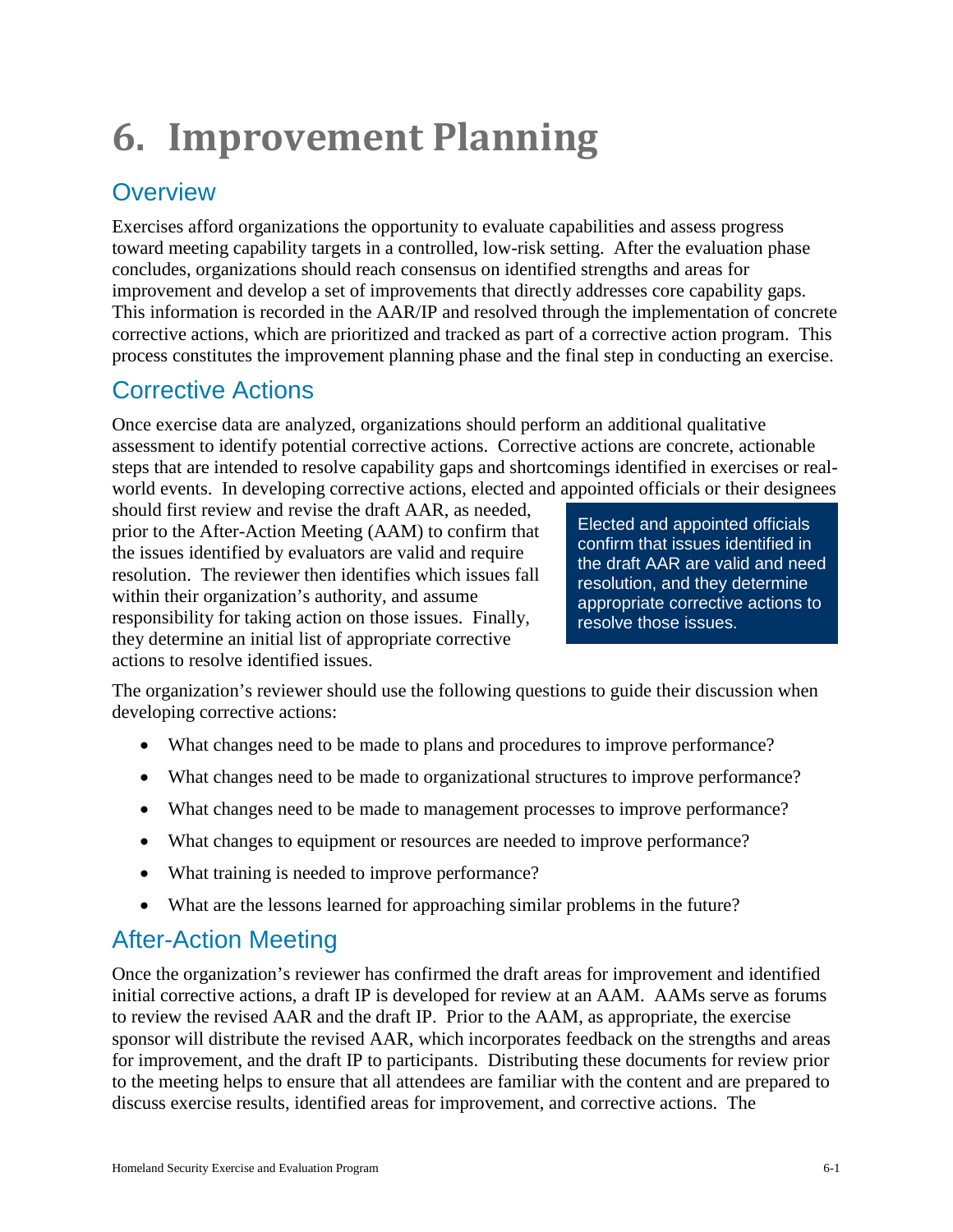organization's elected and appointed officials, or their designees, should attend the AAM along with exercise planners to answer any questions or provide necessary details on the exercise itself.

During the AAM, participants should seek to reach final consensus on strengths and areas for improvement, as well as revise and gain consensus on draft corrective actions. Additionally, as appropriate, AAM participants should develop concrete deadlines for implementation of corrective actions and identify specific corrective action owners/assignees. Participant organizations are responsible for developing implementation processes and timelines, and keeping their elected and appointed officials informed of the implementation status.

# <span id="page-56-0"></span>After-Action Report/Improvement Plan Finalization

Once all corrective actions have been consolidated in the final IP, the IP may be included as an appendix to the AAR. The AAR/IP is then considered final, and may be distributed to exercise planners, participants, and other preparedness stakeholders as appropriate.

# <span id="page-56-1"></span>Corrective Action Tracking and Implementation

Corrective actions captured in the AAR/IP should be tracked and continually reported on until completion. Organizations should assign points of contact responsible for tracking and reporting on their progress in implementing corrective actions. By tracking corrective actions to completion, preparedness stakeholders are able to demonstrate that exercises have yielded tangible improvements in preparedness. Stakeholders should also ensure there is a system in place to validate previous corrective actions that have been successfully implemented. These efforts should be considered part of a wider continuous improvement process that applies prior to, during, and after an exercise is completed.

Conducting exercises and documenting the strengths, areas for improvement, and associated corrective actions is an important part of the National Preparedness System, and contributes to the strengthening of preparedness across the Whole Community and achievement of the National Preparedness Goal. Over time, exercises should yield observable improvements in preparedness for future exercises and real-world events.

# <span id="page-56-2"></span>Using Improvement Planning to Support Continuous Improvement

The identification of strengths, areas for improvement, and corrective actions that result from exercises help organizations build capabilities as part of a larger continuous improvement process. The principles of continuous improvement are:

- **Consistent Approach.** Organizations should employ a consistent approach for continuous improvement-related activities across applicable mission areas—prevention, protection, mitigation, response, and recovery. This consistent approach enables a shared understanding of key terminology, functions, processes, and tools. This approach also fosters continuous improvement-related interoperability and collaboration across an organization's components.
- **Support National Preparedness.** By conducting continuous improvement activities, organizations support the development and sustainment of core capabilities across the whole community. Continuous improvement activities also ensure that organizations are able to support assessments of national preparedness in a timely, actionable, and meaningful way.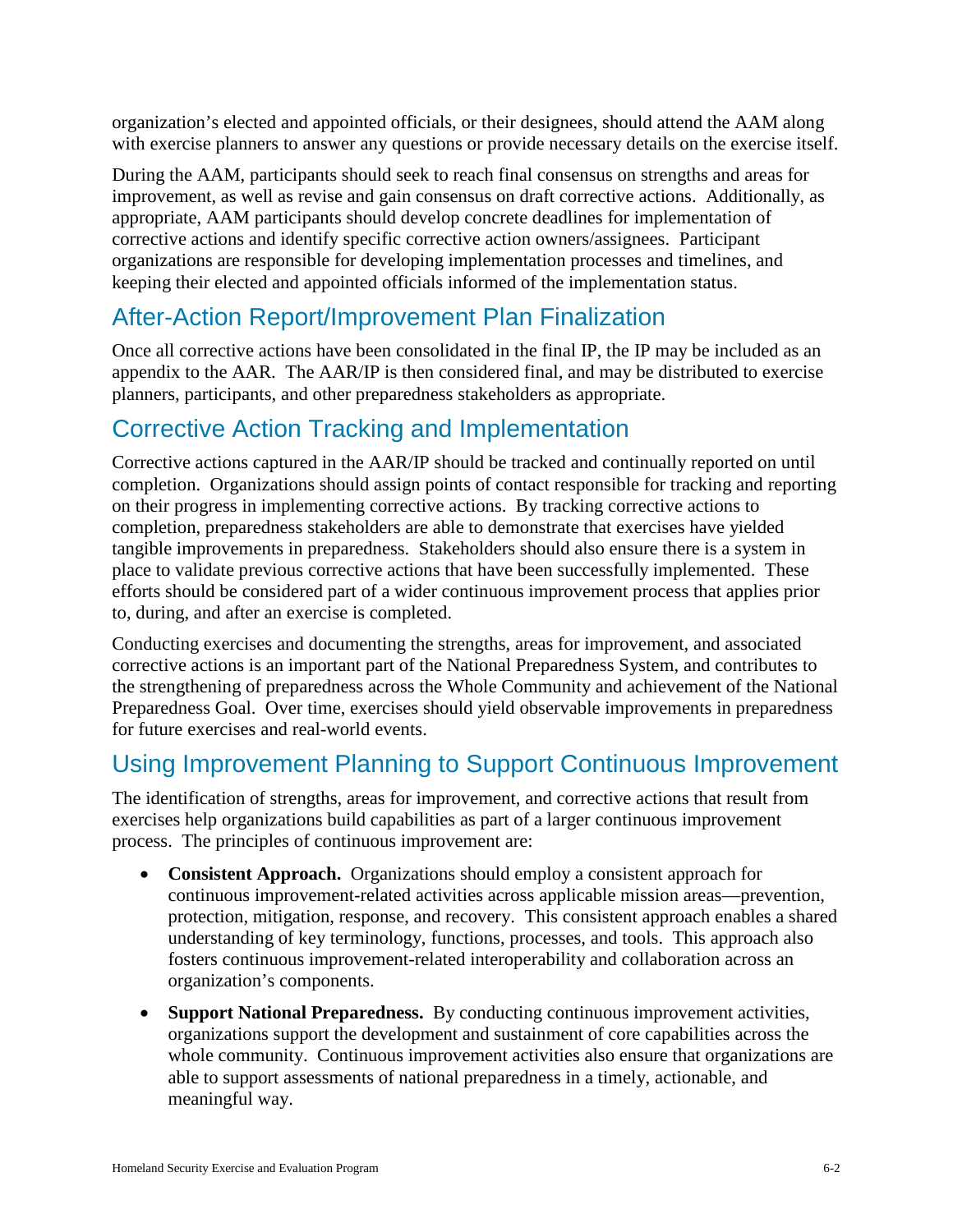- **Effective Issue Resolution and Information Sharing.** Through improvement planning, organizations complete continuous improvement action items at the lowest level possible while facilitating the sharing of strengths and areas for improvement.
- **Application across Operational Phases.** The functions, processes, and tools apply to all operational phases, including:
	- **-** Near-real time collection and analysis during real-world events or exercises
	- **-** Post-event/exercise analysis
	- **-** Trend analysis across multiple events/exercises over time

Application of these principles and the conduct of improvement planning ultimately support the program management phase of the HSEEP exercise cycle. By continually examining the implementation of corrective actions, organizations can identify capability gaps, as well as determine which corrective actions require validation through exercises. In this way, improvement planning activities can help shape an organization's exercise program priorities and support continuous improvement in the building and sustaining of core capabilities.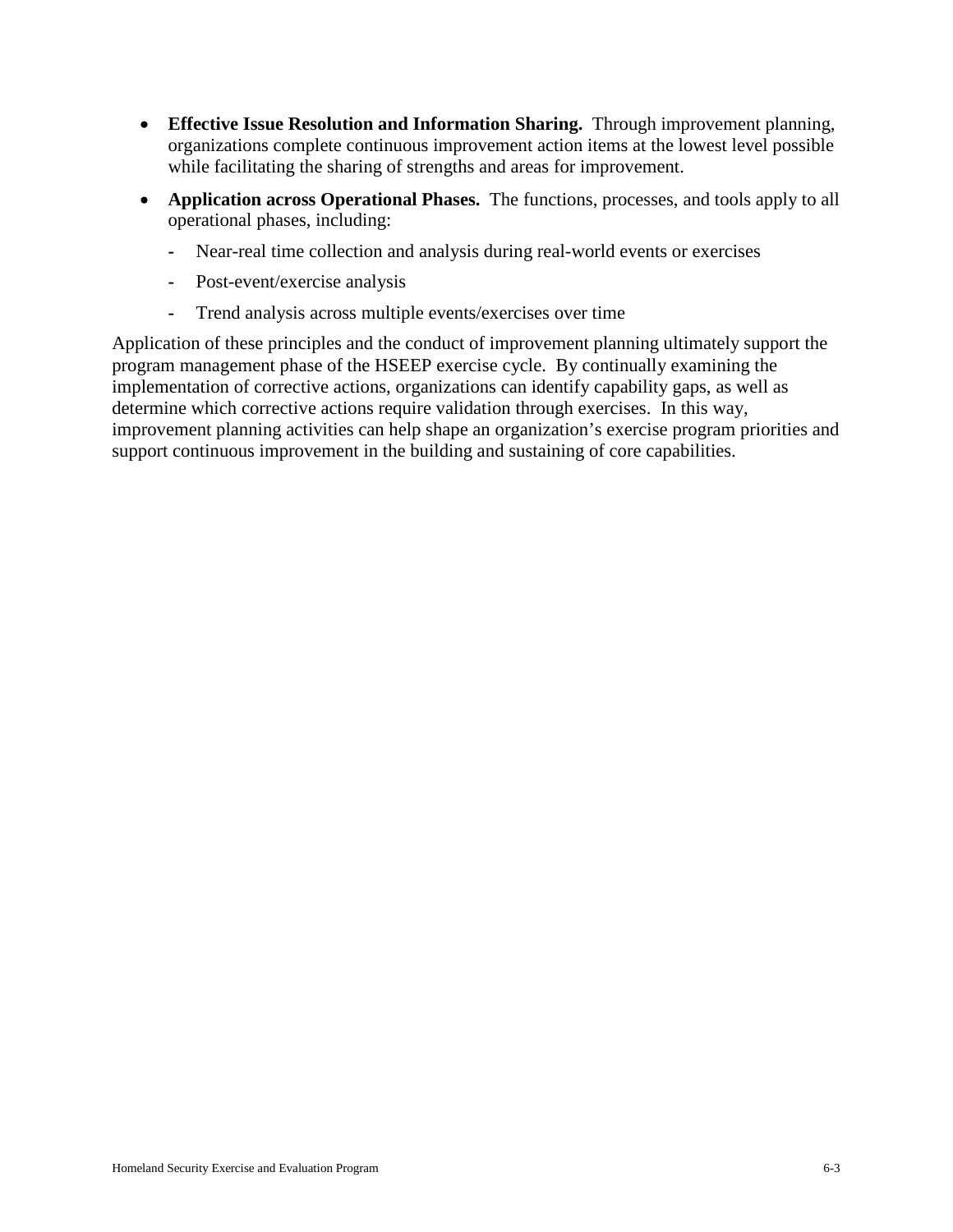# <span id="page-58-0"></span>**Glossary of Terms**

This document provides descriptions for many of the commonly-used terms in HSEEP.

|                                                 | A                                                                                                                                                                                                                                                                                                                                                                                                                                                          |
|-------------------------------------------------|------------------------------------------------------------------------------------------------------------------------------------------------------------------------------------------------------------------------------------------------------------------------------------------------------------------------------------------------------------------------------------------------------------------------------------------------------------|
| <b>Term</b>                                     | <b>Description</b>                                                                                                                                                                                                                                                                                                                                                                                                                                         |
| Actor                                           | Actors are volunteers who simulate specific roles, such as disaster<br>casualty victims, in order to add realism to an exercise.                                                                                                                                                                                                                                                                                                                           |
| <b>Actor Briefing</b>                           | An Actor Briefing is generally conducted before the exercise and provides<br>actors with an overview of the exercise, including: exercise overview,<br>safety, real emergency procedures, symptomatology, acting instructions,<br>and schedule. Identification badges and symptomatology cards are<br>distributed before or during this briefing.                                                                                                          |
| <b>Administration/Finance</b><br><b>Section</b> | The Administration/Finance Section of the exercise planning team<br>provides financial management and administrative support throughout<br>exercise development, including exercise registration support and<br>scheduling.                                                                                                                                                                                                                                |
| <b>After-Action Meeting</b><br>(AAM)            | The AAM is a meeting held among elected and appointed officials or their<br>designees from the exercising organizations, as well as the lead evaluator<br>and members of the exercise planning team, to debrief the exercise and to<br>review and refine the draft AAR/IP. The AAM should be an interactive<br>session, providing attendees the opportunity to discuss and validate the<br>analytical findings and corrective actions in the draft AAR/IP. |
| <b>After-Action Report</b><br>(AAR)             | The AAR summarizes key exercise-related evaluation information,<br>including the exercise overview and analysis of objectives and core<br>capabilities. The AAR is usually developed in conjunction with an IP. The<br>lead evaluator and exercise planning team draft the AAR and submit it to<br>meeting participants before the AAM.                                                                                                                    |
|                                                 | B                                                                                                                                                                                                                                                                                                                                                                                                                                                          |
| <b>Best Practices</b>                           | Best practices are peer-validated techniques, procedures, and solutions<br>that prove successful and are solidly grounded in actual experience in<br>operations, training, and exercises.                                                                                                                                                                                                                                                                  |
|                                                 | $\mathbf{C}$                                                                                                                                                                                                                                                                                                                                                                                                                                               |
| <b>Capabilities-Based</b><br><b>Planning</b>    | Capabilities-based planning is defined as planning, under uncertainty, to<br>build capabilities suitable for a wide range of threats and hazards while<br>working within an economic framework that necessitates prioritization and<br>choice. Capabilities-based planning is the basis for guidance such as the<br>National Preparedness Goal.                                                                                                            |
| <b>Capability</b>                               | A capability may be delivered with any combination of properly planned,<br>organized, equipped, trained, and exercised personnel to achieve an<br>intended target.                                                                                                                                                                                                                                                                                         |
| <b>Capability Target</b>                        | Capability targets are the performance thresholds for a core capability.<br>Capability targets may be derived from Threat and Hazard Identification<br>and Risk Assessments (THIRAs), subject-matter experts, national<br>guidance, or industry standards.                                                                                                                                                                                                 |
| <b>Concept and Objectives</b><br>(C&O) Meeting  | A C&O Meeting is the formal beginning of the exercise planning process.<br>It is held to identify the scope and objectives of the exercise. For less<br>complex exercises and for organizations with limited resources, the C&O<br>Meeting can be conducted in conjunction with the IPM.                                                                                                                                                                   |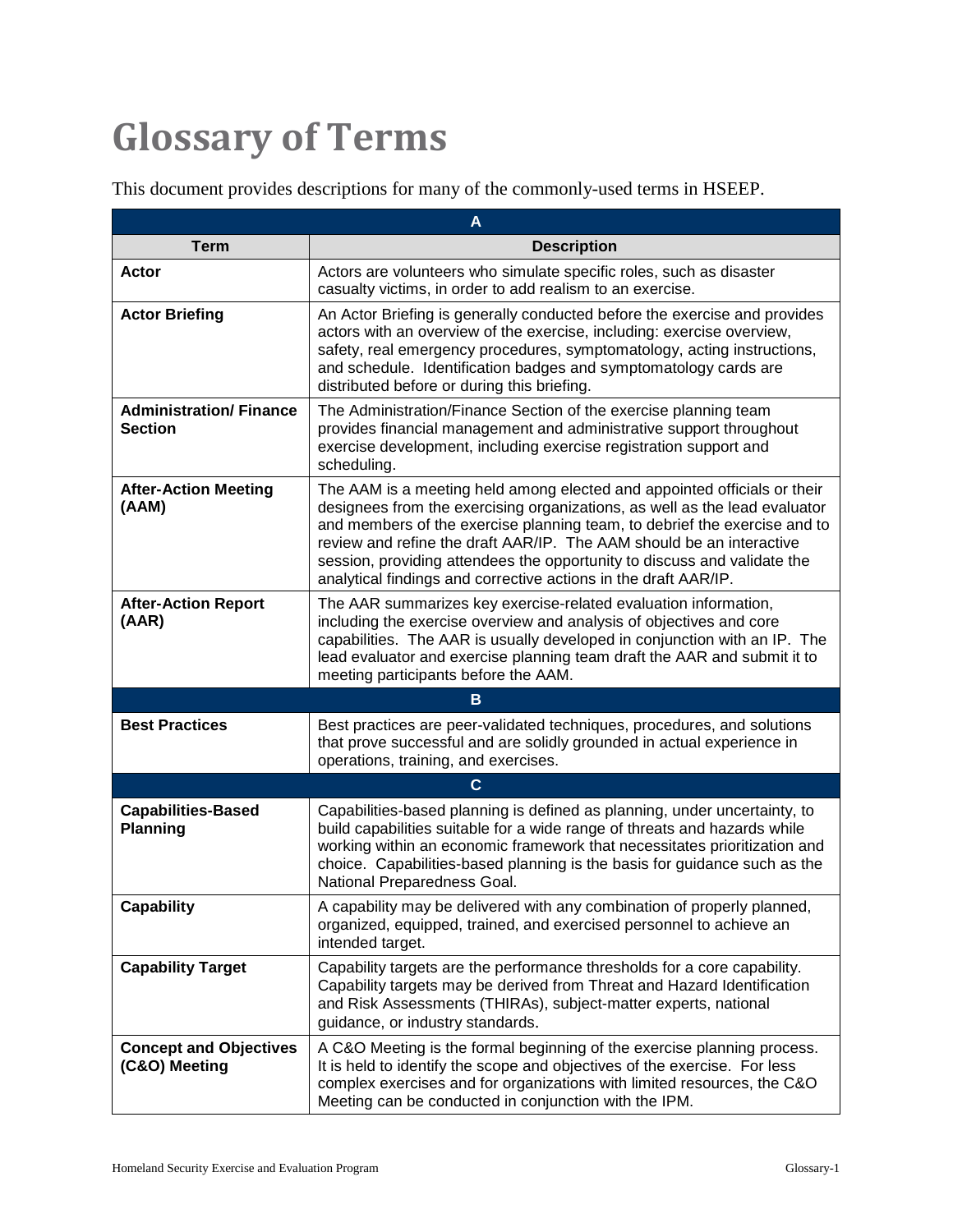| <b>Contextual Inject</b>                            | Contextual injects are introduced to a player by a controller to help build<br>the exercise operating environment and/or keep exercise play moving.<br>For example, if the exercise is designed to test information-sharing<br>capabilities, a MSEL inject can be developed to direct an actor to portray a<br>suspect by behaving suspiciously in front of a law enforcement player.                                                                                                                                                                                                                                                                                                                                                                                                                                         |
|-----------------------------------------------------|-------------------------------------------------------------------------------------------------------------------------------------------------------------------------------------------------------------------------------------------------------------------------------------------------------------------------------------------------------------------------------------------------------------------------------------------------------------------------------------------------------------------------------------------------------------------------------------------------------------------------------------------------------------------------------------------------------------------------------------------------------------------------------------------------------------------------------|
| <b>Contingency Inject</b>                           | Contingency injects are events that a controller provides to a player if the<br>players get off track or do not take an action that is necessary for the<br>continuation of the exercise. This ensures that play moves forward, as<br>needed, to adequately evaluate performance of activities. For example, if<br>a simulated secondary device is placed at an incident scene during a<br>terrorism response exercise, but is not discovered, a controller may want<br>to prompt an actor to approach a player to say that he or she witnessed<br>suspicious activity close to the device location.                                                                                                                                                                                                                          |
| <b>Control Staff</b><br><b>Instructions (COSIN)</b> | The COSIN contains guidance that controllers, simulators, and evaluators<br>need concerning procedures and responsibilities for exercise control,<br>simulation, and support. The COSIN provides guidelines for control and<br>simulation support and establishes a management structure for these<br>activities.                                                                                                                                                                                                                                                                                                                                                                                                                                                                                                             |
| <b>Controller/Evaluator</b><br>(C/E) Briefing       | The C/E Briefing is a pre-exercise overview for controllers, evaluators, and<br>the exercise administrative staff. The briefing summarizes the C/E<br>Handbook (or the COSIN and EvalPlan) and focuses on explaining the<br>roles and responsibilities of controllers and evaluators.                                                                                                                                                                                                                                                                                                                                                                                                                                                                                                                                         |
| <b>Controller/Evaluator</b><br>(C/E) Debriefing     | The C/E Debriefing provides a forum for functional area controllers and<br>evaluators to review the exercise. The exercise planning team leader<br>facilitates this debriefing, which provides each controller and evaluator<br>with an opportunity to provide an overview of the functional area they<br>observed and to discuss both strengths and areas for improvement.<br>During the debriefing, controllers and evaluators complete and submit their<br>EEGs and their Participant Feedback Forms. Debriefing results are<br>captured for inclusion in the AAR/IP.                                                                                                                                                                                                                                                      |
| <b>Controller/Evaluator</b><br>(C/E) Handbook       | The C/E Handbook specifically describes the roles and responsibilities of<br>exercise controllers and evaluators and the procedures they must follow.<br>Because the C/E Handbook contains information about the scenario and<br>about exercise administration, it is distributed to only those individuals<br>specifically designated as controllers or evaluators.                                                                                                                                                                                                                                                                                                                                                                                                                                                          |
| <b>Controllers</b>                                  | In operations-based and some complex discussion-based exercises,<br>controllers plan and manage exercise play, set up and operate the<br>exercise incident site, and possibly take the roles of individuals and<br>agencies not actually participating in the exercise. Controllers direct the<br>pace of exercise play, provide key data to players, and may prompt or<br>initiate certain player actions and injects to the players as described in the<br>MSEL to ensure exercise continuity. Controllers issue exercise materials<br>to players as required, monitor the exercise timeline, and supervise the<br>safety of all exercise participants. Controllers are the only participants<br>who should provide information or direction to players. All controllers<br>should be accountable to one senior controller. |
| <b>Core Capabilities</b>                            | Distinct critical elements necessary to achieve the National Preparedness<br>Goal.                                                                                                                                                                                                                                                                                                                                                                                                                                                                                                                                                                                                                                                                                                                                            |
| <b>Corrective Action</b>                            | Corrective actions are the concrete, actionable steps outlined in an IP that<br>are intended to resolve preparedness gaps and shortcomings experienced<br>in exercises or real-world events.                                                                                                                                                                                                                                                                                                                                                                                                                                                                                                                                                                                                                                  |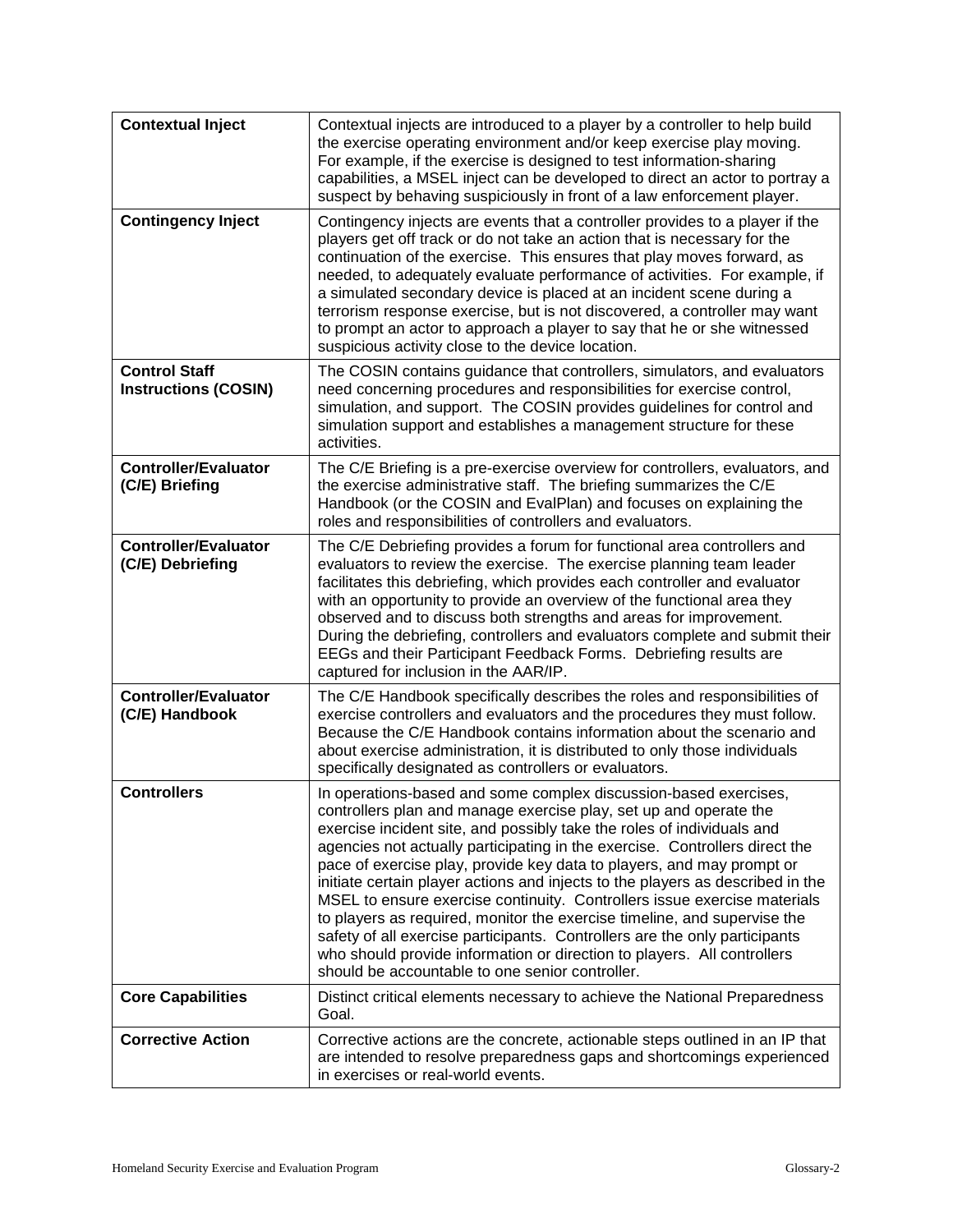| <b>Critical Tasks</b>                              | Critical tasks are the distinct elements required to perform a core<br>capability. Critical tasks may be derived from Mission Area Frameworks,<br>organizational operations plans or SOPs, or discipline-specific standards.                                                                                                                                                                                                                                                                                                                                                            |
|----------------------------------------------------|-----------------------------------------------------------------------------------------------------------------------------------------------------------------------------------------------------------------------------------------------------------------------------------------------------------------------------------------------------------------------------------------------------------------------------------------------------------------------------------------------------------------------------------------------------------------------------------------|
|                                                    | D                                                                                                                                                                                                                                                                                                                                                                                                                                                                                                                                                                                       |
| <b>Drill</b>                                       | A drill is a coordinated, supervised activity usually employed to validate a<br>specific operation or function in a single agency or organization. Drills are<br>commonly used to provide training on new equipment, develop or validate<br>new policies or procedures, or practice and maintain current skills.                                                                                                                                                                                                                                                                        |
|                                                    | Е                                                                                                                                                                                                                                                                                                                                                                                                                                                                                                                                                                                       |
| <b>End of Exercise (EndEx)</b>                     | The official conclusion of an exercise.                                                                                                                                                                                                                                                                                                                                                                                                                                                                                                                                                 |
| <b>Evaluation Plan</b><br>(EvalPlan)               | The EvalPlan is typically used for exercises of a large scope and scale.<br>An EvalPlan provides evaluation staff with guidance and instructions on<br>evaluation or observation methodology to be used as well as essential<br>materials required to execute their specific functions.                                                                                                                                                                                                                                                                                                 |
| <b>Evaluation Team</b>                             | The evaluation team consists of evaluators trained to observe and record<br>participant actions. These individuals should be familiar with the<br>exercising jurisdiction's plans, policies, procedures, and agreements.                                                                                                                                                                                                                                                                                                                                                                |
| <b>Evaluator</b>                                   | Evaluators, selected from participating agencies, are chosen based on<br>their expertise in the functional areas they will observe. Evaluators use<br>EEGs to measure and assess performance, capture unresolved issues,<br>and analyze exercise results. Evaluators passively assess and document<br>players' performance against established emergency plans and exercise<br>evaluation criteria, in accordance with HSEEP standards and without<br>interfering with exercise flow.                                                                                                   |
| <b>Event</b>                                       | Within the MSEL, an event is an expected action that is anticipated to take<br>place during an exercise.                                                                                                                                                                                                                                                                                                                                                                                                                                                                                |
| <b>Exercise</b>                                    | An exercise is an instrument to train for, assess, practice, and improve<br>performance in prevention, protection, mitigation, response, and recovery<br>capabilities in a risk-free environment. Exercises can be used for testing<br>and validating policies, plans, procedures, training, equipment, and<br>interagency agreements; clarifying and training personnel in roles and<br>responsibilities; improving interagency coordination and communications;<br>improving individual performance; identifying gaps in resources; and<br>identifying opportunities for improvement. |
| <b>Exercise Assembly</b><br>Area                   | The exercise assembly area is a gathering place for all deployable<br>resources that will be playing in an exercise. The purpose of the assembly<br>area is to gather all resources and personnel near the exercise site prior to<br>StartEx for safety briefings, weapons checks, and to ensure that resources<br>and personnel are transported in a safe and unhurried manner.                                                                                                                                                                                                        |
| <b>Exercise Assembly</b><br><b>Area Controller</b> | The exercise assembly area controller is responsible for the logistical<br>organization of the exercise assembly area, including placement locations<br>for units entering the exercise assembly area, release of dispatched units<br>into the field, and coordination of pathways and overall safety within the<br>assembly area.                                                                                                                                                                                                                                                      |
| <b>Exercise Director</b>                           | The Exercise Director oversees all exercise functions during exercise<br>conduct; oversees and remains in contact with controllers and evaluators;<br>debriefs controllers and evaluators following the exercise; and oversees<br>setup and cleanup of the exercise as well as positioning of controllers and<br>evaluators.                                                                                                                                                                                                                                                            |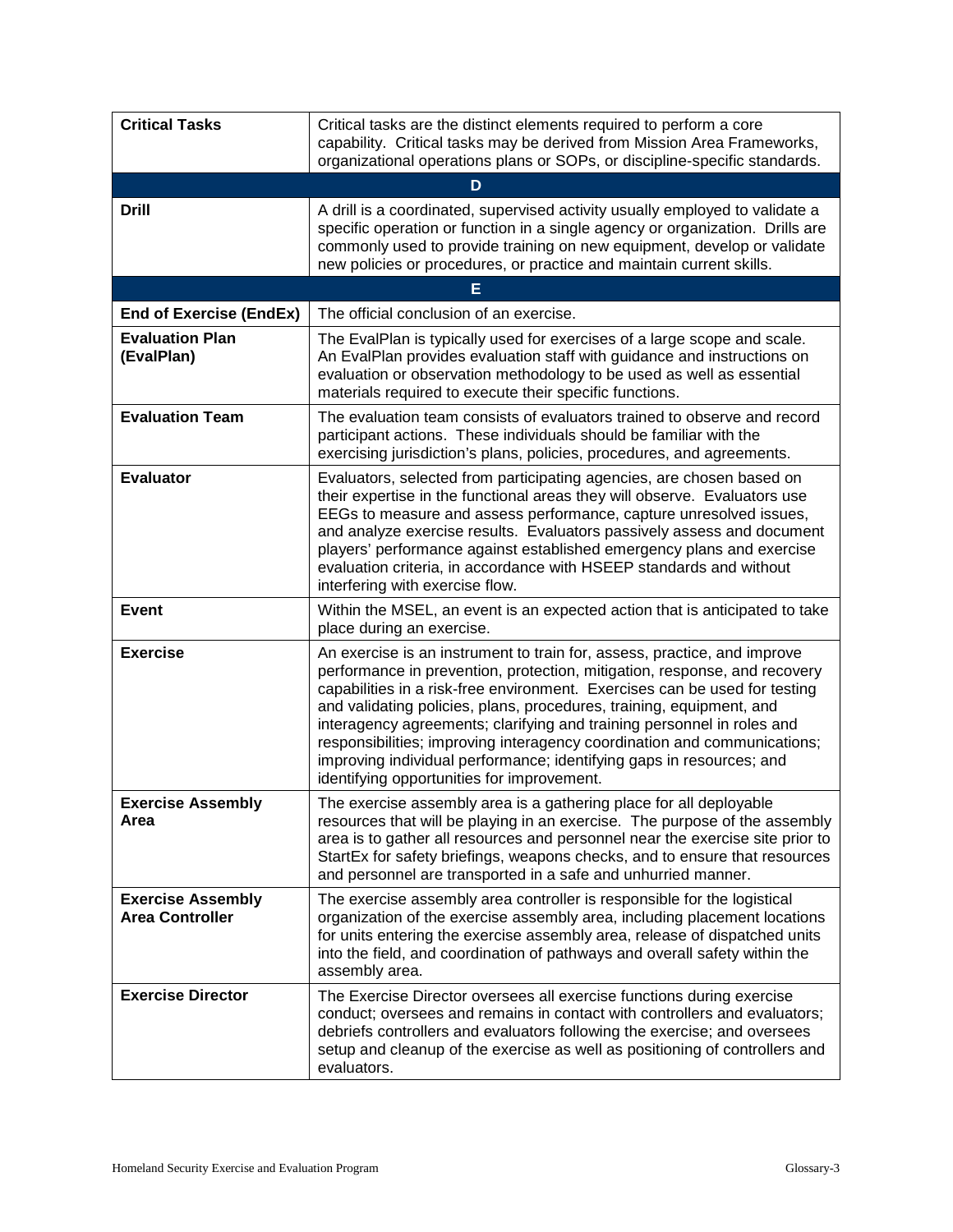| <b>Exercise Evaluation</b><br>Guide (EEG)    | EEGs provide a template for observing and collecting exercise data in<br>relation to objectives and associated core capabilities. EEGs typically<br>identify targets and critical tasks for exercise objectives and core<br>capabilities and enable evaluators to capture structured and unstructured<br>data regarding exercise performance. Evaluators should develop and<br>customize EEGs to meet the unique objectives of their exercise and to<br>reflect jurisdiction-specific capability targets.                                                                                                                                                                 |
|----------------------------------------------|---------------------------------------------------------------------------------------------------------------------------------------------------------------------------------------------------------------------------------------------------------------------------------------------------------------------------------------------------------------------------------------------------------------------------------------------------------------------------------------------------------------------------------------------------------------------------------------------------------------------------------------------------------------------------|
| <b>Exercise Plan (ExPlan)</b>                | An ExPlan is a general information document that helps operations-based<br>exercises run smoothly by providing participants with a synopsis of the<br>exercise. It is published and distributed to the participating organizations<br>following development of most of the critical elements of the exercise. In<br>addition to addressing exercise objectives and scope, an ExPlan assigns<br>activities and responsibilities for exercise planning, conduct, and<br>evaluation. The ExPlan is intended to be seen by the exercise players<br>and observers-therefore, it does not contain detailed scenario<br>information that may reduce the realism of the exercise. |
| <b>Exercise Planning Team</b>                | The exercise planning team is responsible for the successful execution of<br>all aspects of an individual exercise. The planning team determines<br>exercise objectives and core capabilities, creates a realistic scenario to<br>achieve the exercise objectives, and develops documents to guide<br>exercise conduct and evaluation. The planning team's organization and<br>management principles should include clearly defined roles and<br>responsibilities and a manageable span of control.                                                                                                                                                                       |
| <b>Exercise Play Area</b>                    | The exercise play area is the site or facility where the bulk of tactical<br>player activities and tasks are demonstrated during an exercise.                                                                                                                                                                                                                                                                                                                                                                                                                                                                                                                             |
| <b>Exercise Play Rules</b>                   | Exercise play rules are the parameters that exercise participants follow<br>during the exercise. Exercise play rules describe appropriate exercise<br>behavior, particularly in the case of real-world emergencies.                                                                                                                                                                                                                                                                                                                                                                                                                                                       |
| <b>Exercise Program</b><br><b>Management</b> | Exercise program management is the process of overseeing a variety of<br>individual exercises and supporting activities sustained over time. An<br>effective exercise program helps whole community stakeholders maximize<br>efficiency, resources, time, and funding by ensuring that individual<br>exercises are part of a coordinated, integrated approach to building,<br>sustaining, and delivering core capabilities.                                                                                                                                                                                                                                               |
| <b>Exercise Program</b><br><b>Manager</b>    | The exercise program manager develops a self-sustaining exercise<br>program through program budget management oversight, exercise<br>conduct, and improvement tracking monitoring and reporting.                                                                                                                                                                                                                                                                                                                                                                                                                                                                          |
| <b>Exercise Project</b><br><b>Management</b> | Exercise project management is the act of engaging in design and<br>development, conduct, evaluation, and improvement planning for an<br>individual exercise. Effective project management ensures that all aspects<br>of planning and executing an individual exercise are done efficiently and<br>are grounded in common approaches and best practices.                                                                                                                                                                                                                                                                                                                 |
| <b>Expected Action Event</b>                 | An expected action event serves as a holding place in the MSEL and<br>notifies controllers of when an expected action should occur.                                                                                                                                                                                                                                                                                                                                                                                                                                                                                                                                       |
|                                              | F                                                                                                                                                                                                                                                                                                                                                                                                                                                                                                                                                                                                                                                                         |
| <b>Facilitated Discussion</b>                | A facilitated discussion is the focused discussion of specific issues through<br>a facilitator with functional area or subject-matter expertise.                                                                                                                                                                                                                                                                                                                                                                                                                                                                                                                          |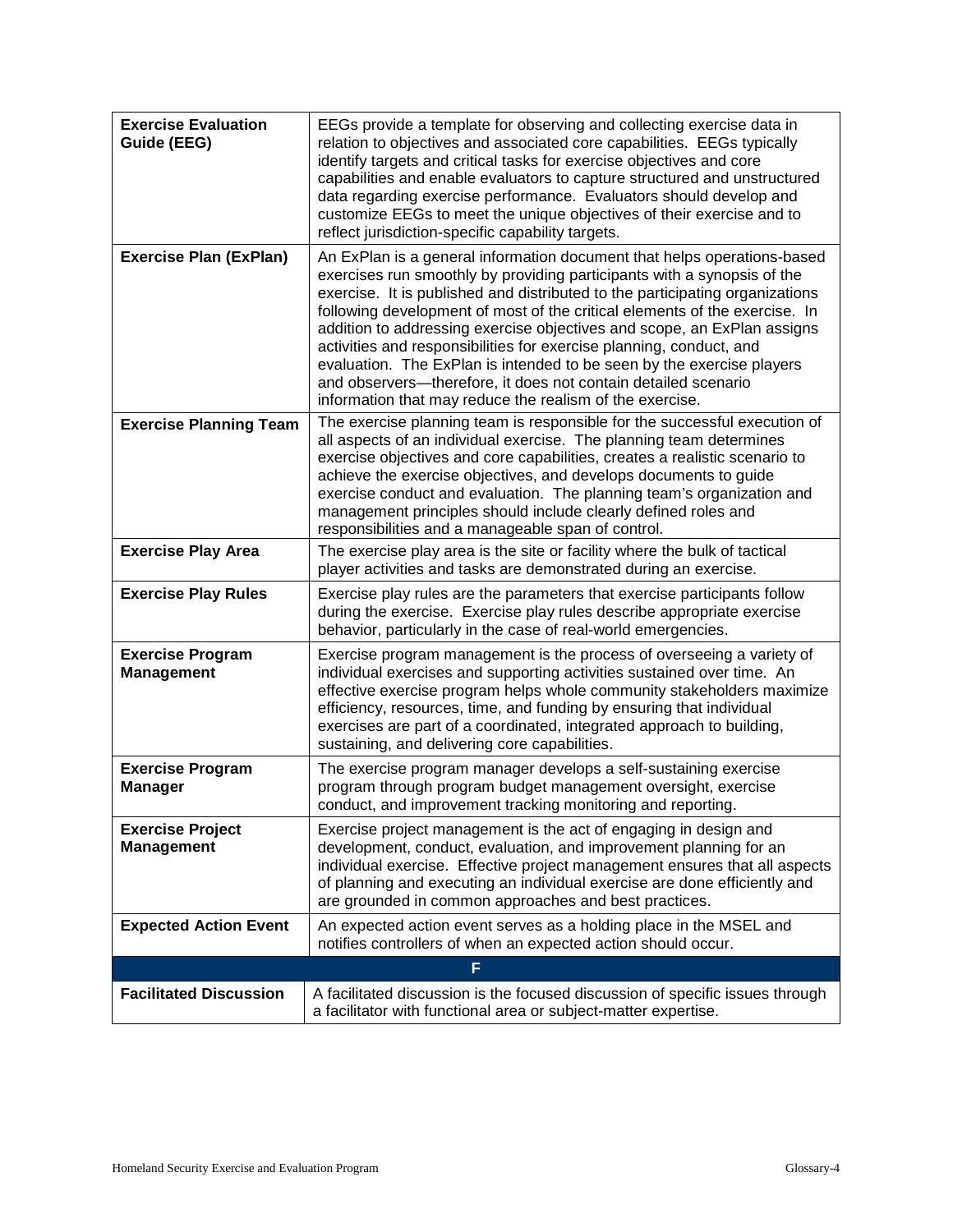| <b>Facilitator</b>                     | During a discussion-based exercise, the facilitator(s) is responsible for<br>keeping participant discussions on track with exercise objectives and<br>ensuring all issues and objectives are explored as thoroughly as possible<br>within time constraints. If an exercise uses breakout groups, more than<br>one facilitator may be needed.                                                                                                                                                                                                                                                            |
|----------------------------------------|---------------------------------------------------------------------------------------------------------------------------------------------------------------------------------------------------------------------------------------------------------------------------------------------------------------------------------------------------------------------------------------------------------------------------------------------------------------------------------------------------------------------------------------------------------------------------------------------------------|
| <b>Final Planning Meeting</b><br>(FPM) | The FPM is the final forum for reviewing exercise processes and<br>procedures. An FPM should be conducted for all exercises to ensure that<br>all elements of the exercise are ready for conduct. Prior to the FPM, the<br>exercise planning team receives final drafts of all exercise materials. No<br>major changes to exercise's design, scope, or supporting documentation<br>should take place at or following the FPM. The FPM ensures that all<br>logistical requirements have been met, outstanding issues have been<br>identified and resolved, and exercise products are ready for printing. |
| <b>Full-Scale Exercise</b><br>(FSE)    | FSEs are typically the most complex and resource-intensive type of<br>exercise. They involve multiple agencies, organizations, and jurisdictions<br>and validate many facets of preparedness. FSEs often include many<br>players operating under cooperative systems such as the Incident<br>Command System or Unified Command.                                                                                                                                                                                                                                                                         |
| <b>Functional Exercise</b><br>(FE)     | Functional exercises are designed to validate and evaluate capabilities,<br>multiple functions and/or sub-functions, or interdependent groups of<br>functions. FEs are typically focused on exercising plans, policies,<br>procedures, and staff members involved in management, direction,<br>command, and control functions. In FEs, events are projected through an<br>exercise scenario with event updates that drive activity at the management<br>level. An FE is conducted in a realistic, real-time environment; however,<br>movement of personnel and equipment is usually simulated.          |
|                                        |                                                                                                                                                                                                                                                                                                                                                                                                                                                                                                                                                                                                         |
|                                        | G                                                                                                                                                                                                                                                                                                                                                                                                                                                                                                                                                                                                       |
| Game                                   | A game is a simulation of operations that often involves two or more teams,<br>usually in a competitive environment, using rules, data, and procedures<br>designed to depict an actual or hypothetic situation. Games explore the<br>consequences of player decisions and actions and are therefore excellent<br>tools to use when validating or reinforcing plans and procedures or<br>evaluating resource requirements.                                                                                                                                                                               |
| <b>Ground Truth</b>                    | The ground truth is comprised of the detailed elements of a prevention<br>exercise scenario that must remain consistent during exercise development<br>and conduct to ensure that realism is maintained and objectives may be<br>met in the unscripted move-countermove exercise environment. The<br>ground truth includes the scenario timeline, local threat environment,<br>simulated threat group, and individual adversary profiles and relationships.<br>Once composed, the ground truth is used as the basis for MSEL<br>development and red team operations planning, if applicable.            |
| <b>Ground Truth Advisor</b>            | In prevention exercises, the ground truth advisor tracks how the adversary<br>(i.e., red team) and exercise participant moves and countermoves change<br>the fabric of the exercise environment, potentially creating additional truths.<br>To ensure consistency, each unscripted MSEL inject should be vetted by<br>the ground truth advisor.                                                                                                                                                                                                                                                         |
|                                        | н                                                                                                                                                                                                                                                                                                                                                                                                                                                                                                                                                                                                       |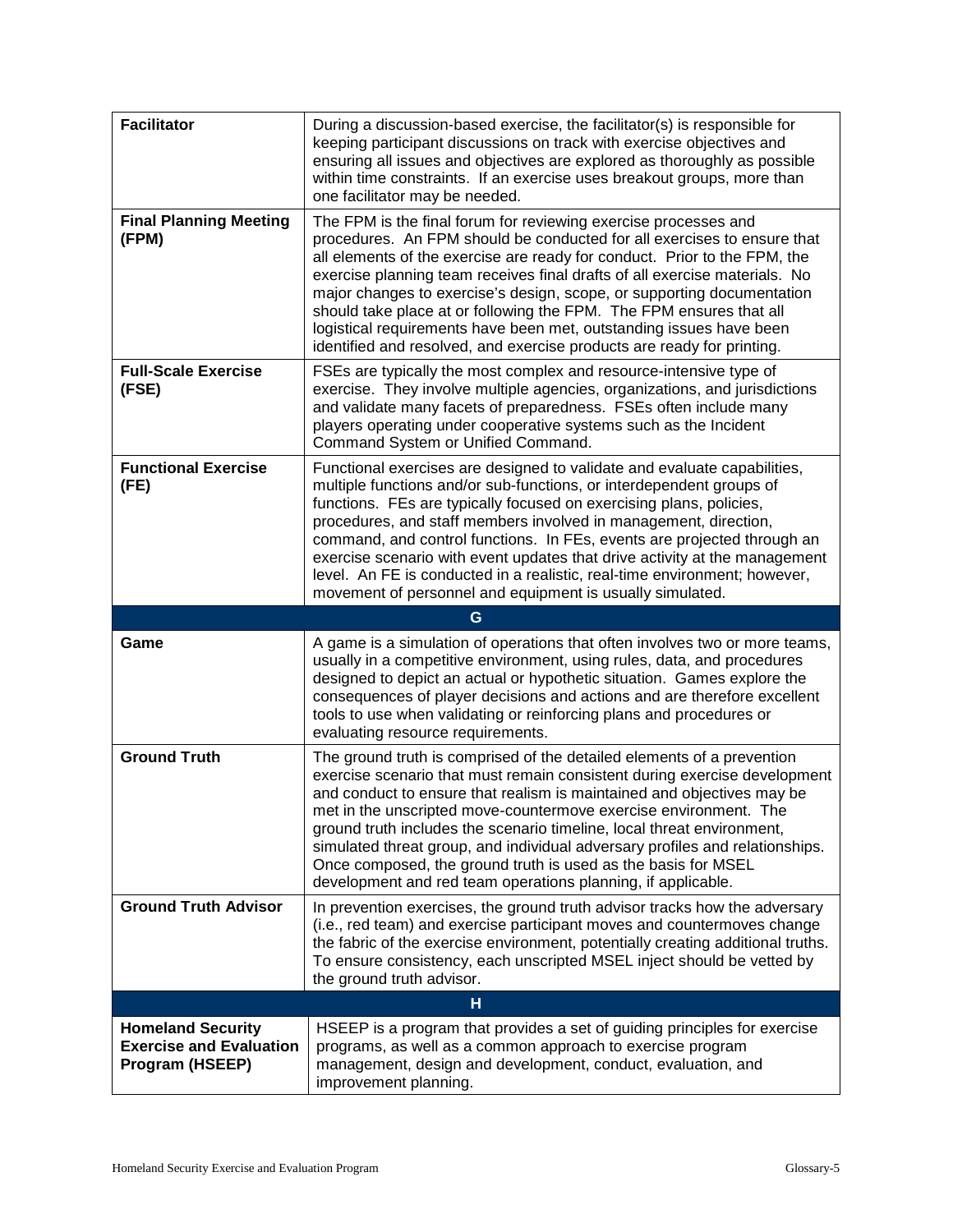| <b>Hot Wash</b>                              | A Hot Wash is a facilitated discussion held immediately after an exercise<br>among exercise players. It captures feedback about any issues, concerns,<br>or proposed improvements players may have about the exercise. The Hot<br>Wash is an opportunity for players to voice their opinions on the exercise<br>and their own performance.                                                                                                                                                                                                                                                                                                                                                                                                           |
|----------------------------------------------|------------------------------------------------------------------------------------------------------------------------------------------------------------------------------------------------------------------------------------------------------------------------------------------------------------------------------------------------------------------------------------------------------------------------------------------------------------------------------------------------------------------------------------------------------------------------------------------------------------------------------------------------------------------------------------------------------------------------------------------------------|
|                                              | Π                                                                                                                                                                                                                                                                                                                                                                                                                                                                                                                                                                                                                                                                                                                                                    |
| <b>Improvement Plan (IP)</b>                 | The IP identifies specific corrective actions, assigns them to responsible<br>parties, and establishes target dates for their completion. The IP is<br>developed in conjunction with the After-Action Report.                                                                                                                                                                                                                                                                                                                                                                                                                                                                                                                                        |
| <b>Initial Planning Meeting</b><br>(IPM)     | The IPM marks the beginning of the exercise development phase. An<br>IPM's purpose is to determine exercise scope by gathering input from the<br>exercise planning team; design requirements and conditions (e.g.,<br>assumptions and artificialities); objectives; extent of play; and scenario<br>variables (e.g., time, location, hazard selection). The IPM is also used to<br>develop exercise documentation by obtaining the planning team's input on<br>exercise location, schedule, duration, and other relevant details.                                                                                                                                                                                                                    |
| Inject                                       | Injects are MSEL events that prompt players to implement the plans,<br>policies, and procedures that planners want the exercise to validate.<br>Exercise controllers provide injects to exercise players to drive exercise<br>play toward achievement of objectives. Injects can be written, oral,<br>televised, and/or transmitted via any means (e.g., fax, phone, e-mail,<br>voice, radio). Injects can be contextual or contingency.                                                                                                                                                                                                                                                                                                             |
|                                              | L                                                                                                                                                                                                                                                                                                                                                                                                                                                                                                                                                                                                                                                                                                                                                    |
| <b>Lead Evaluator</b>                        | The lead evaluator should participate fully as a member of the exercise<br>planning team and should be a senior-level individual familiar with all<br>relevant issues associated with the exercise, including plans, policies, and<br>procedures of the exercising organizations; Incident Command and<br>decision-making processes of the exercising organizations; and<br>interagency and/or inter-jurisdictional coordination issues relevant to the<br>exercise. The lead evaluator should have the management skills needed<br>to oversee a team of evaluators over an extended process as well as the<br>knowledge and analytical skills to undertake a thorough and accurate<br>analysis of all capabilities being tested during an exercise. |
| <b>Logistics Section</b>                     | The Logistics Section of the exercise planning team provides the supplies,<br>materials, facilities, and services that enable the exercise to function<br>smoothly without outside interference or disruption. This section consists<br>of two subsections: service and support. The service subsection provides<br>transportation, barricading, signage, food and drinks, real-life medical<br>capability, and exercise security. The support subsection provides<br>communications, purchasing, general supplies, management of VIPs,<br>observer processing, and recruitment and management of actors.                                                                                                                                            |
|                                              | M                                                                                                                                                                                                                                                                                                                                                                                                                                                                                                                                                                                                                                                                                                                                                    |
| <b>Master Scenario Events</b><br>List (MSEL) | The MSEL is a chronological timeline of expected actions and scripted<br>events to be injected into exercise play by controllers to generate or<br>prompt player activity. It ensures necessary events happen so that all<br>objectives are met. Larger, more complex exercises may also use a<br>procedural flow, which differs from the MSEL in that it contains only<br>expected player actions or events. The MSEL links simulation to action,<br>enhances exercise experience for players, and reflects an incident or<br>activity meant to prompt players to action.                                                                                                                                                                           |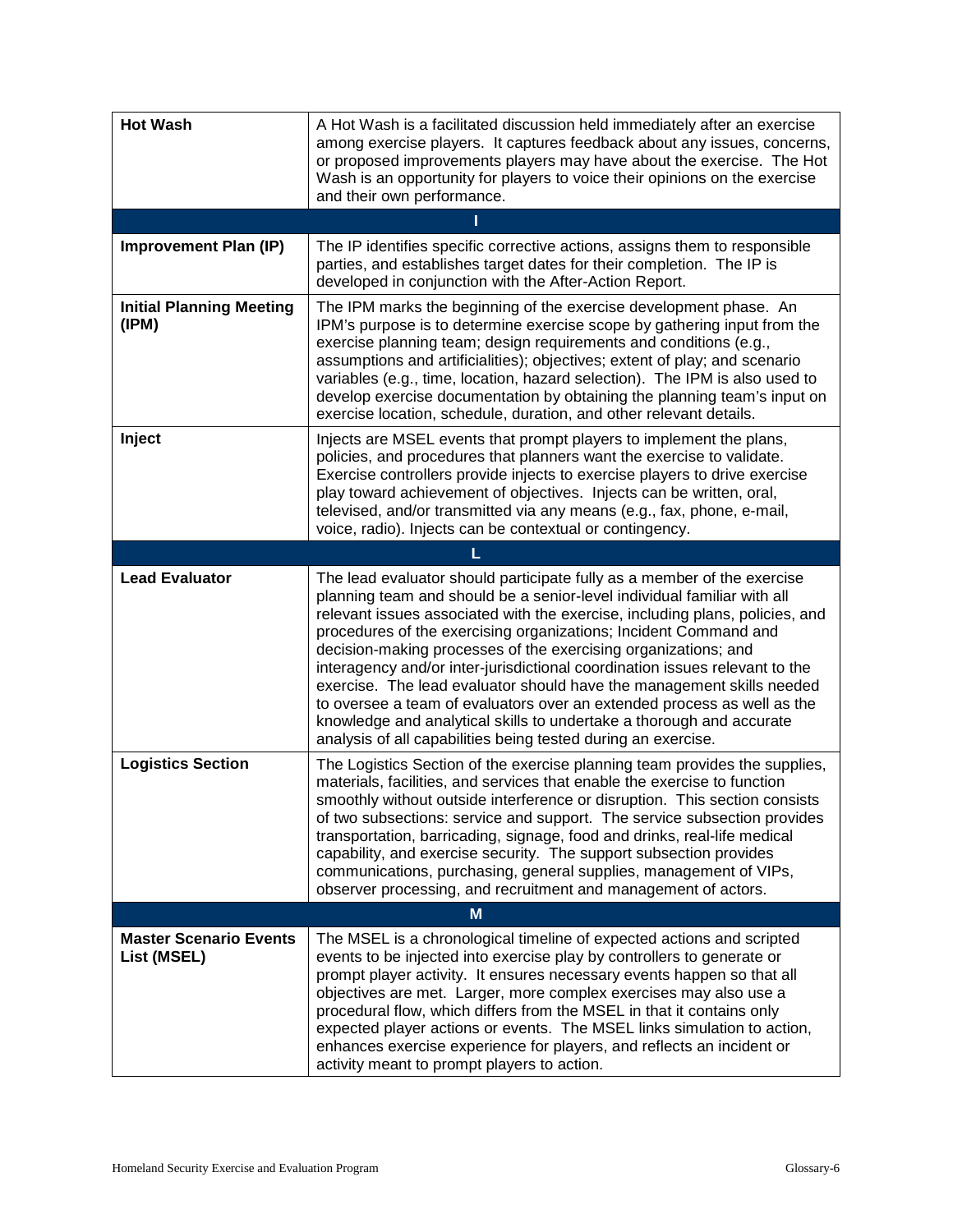| <b>MSEL Meeting</b>                                            | The MSEL Meeting may be held in preparation for more complex<br>exercises to review the scenario timeline and focus on MSEL<br>development. A MSEL Meeting can be held in conjunction with or<br>separate from the MPM to review the scenario timeline for the exercise.                                                                                                                                                                                                                                                                                                                                                           |
|----------------------------------------------------------------|------------------------------------------------------------------------------------------------------------------------------------------------------------------------------------------------------------------------------------------------------------------------------------------------------------------------------------------------------------------------------------------------------------------------------------------------------------------------------------------------------------------------------------------------------------------------------------------------------------------------------------|
| <b>Midterm Planning</b><br><b>Meeting (MPM)</b>                | The MPM is a planning meeting for exercises. It is used to discuss<br>exercise organization and staffing concepts; scenario and timeline<br>development; and scheduling, logistics, and administrative requirements.<br>It is also a session to review draft documentation.                                                                                                                                                                                                                                                                                                                                                        |
| <b>Mitigation</b>                                              | The capabilities necessary to reduce loss of life and property by lessening<br>the impact of disasters.                                                                                                                                                                                                                                                                                                                                                                                                                                                                                                                            |
| <b>Moderated Discussion</b>                                    | A moderated discussion is a facilitated, discussion-based forum where a<br>representative from each functional area breakout presents to participants<br>a summary and results from a group's earlier facilitated discussion. During<br>moderated discussions, spokespersons summarize the facilitated<br>discussion, present key findings and issues, and discuss any unresolved<br>issues or questions. At the end of the moderated discussion period, the<br>floor is open for questions.                                                                                                                                       |
| <b>N</b>                                                       |                                                                                                                                                                                                                                                                                                                                                                                                                                                                                                                                                                                                                                    |
| <b>National Exercise</b><br>Program (NEP)                      | The NEP's mission is to serve as the principal exercise mechanism for<br>examining the preparedness and measuring the readiness of the United<br>States across the entire homeland security enterprise by designing,<br>coordinating, conducting, and evaluating a progressive cycle of exercises<br>that rigorously test the Nation's ability to perform missions or functions that<br>prevent, protect against, respond to, recover from, and mitigate all<br>hazards.                                                                                                                                                           |
| <b>National Incident</b><br><b>Management System</b><br>(NIMS) | The NIMS standard was designed to enhance the ability of the United<br>States to manage domestic incidents by establishing a single,<br>comprehensive system for incident management. It is a system mandated<br>by Homeland Security Presidential Directive 5 (HSPD-5) that provides a<br>consistent, nationwide approach for Federal, State, local, tribal, and<br>territorial governments; the private sector; and nongovernmental<br>organizations to work effectively and efficiently together to prepare for,<br>respond to, and recover from domestic incidents, regardless of cause,<br>size, or complexity.               |
| <b>National Preparedness</b><br>Goal (Goal)                    | The National Preparedness Goal defines the core capabilities necessary<br>to prepare for the specific types of incidents that pose the greatest risk to<br>the security of the Nation. The Goal emphasizes actions aimed at<br>achieving an integrated, layered, and all-of-Nation preparedness approach<br>that optimizes the use of available resources. Specifically, the Goal<br>defines success as: A secure and resilient Nation with the capabilities<br>required across the whole community to prevent, protect against, mitigate,<br>respond to, and recover from the threats and hazards that pose the<br>greatest risk. |
| <b>National Preparedness</b><br><b>System</b>                  | The National Preparedness System is an integrated set of guidance,<br>programs, and processes that will enable the Nation to meet the National<br>Preparedness Goal.                                                                                                                                                                                                                                                                                                                                                                                                                                                               |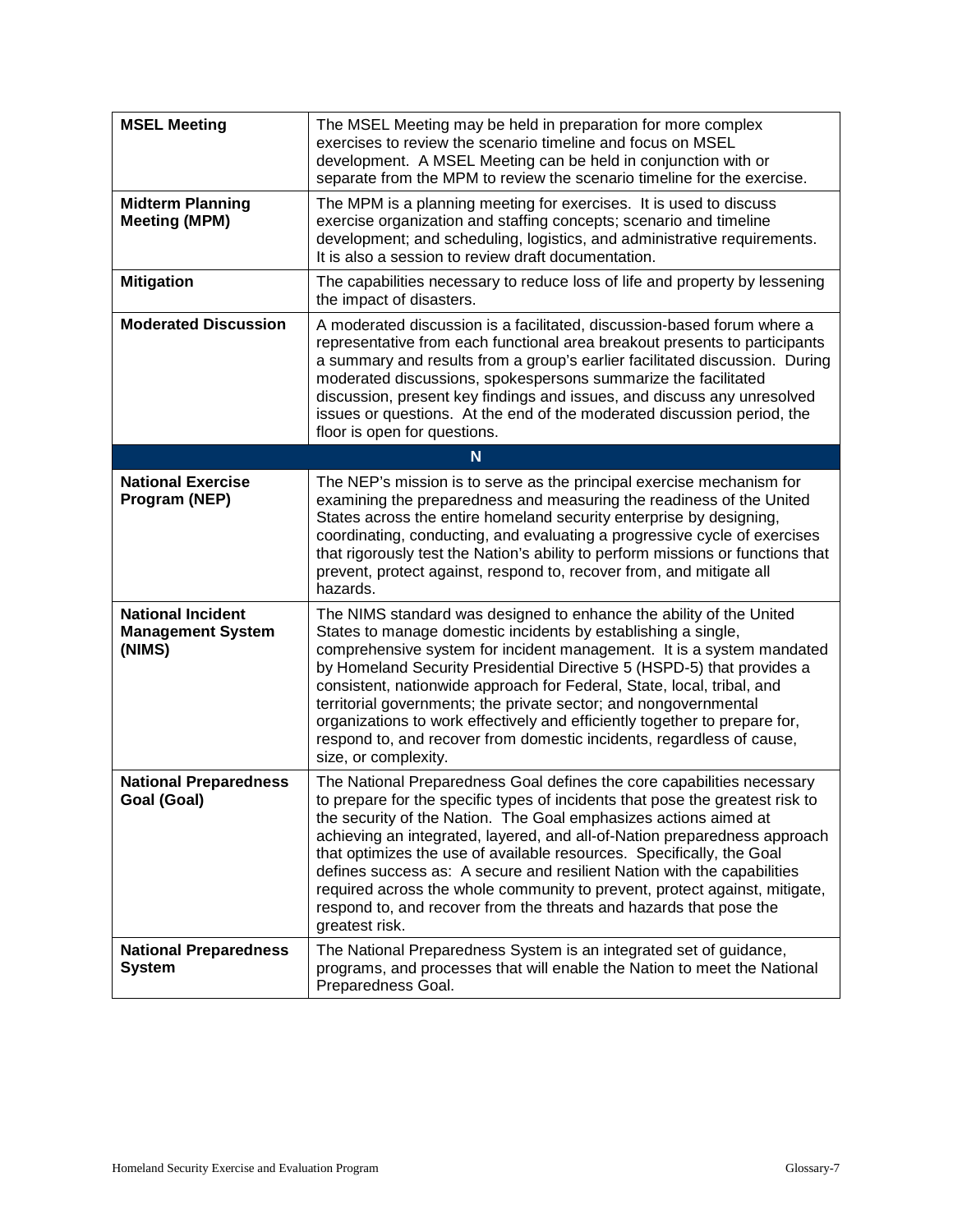| $\mathbf{o}$                        |                                                                                                                                                                                                                                                                                                                                                                                                                                                                                                                                                                                                                                                                                                                                                                                               |
|-------------------------------------|-----------------------------------------------------------------------------------------------------------------------------------------------------------------------------------------------------------------------------------------------------------------------------------------------------------------------------------------------------------------------------------------------------------------------------------------------------------------------------------------------------------------------------------------------------------------------------------------------------------------------------------------------------------------------------------------------------------------------------------------------------------------------------------------------|
| <b>Objectives</b>                   | Objectives are the distinct outcomes an organization wishes to achieve<br>during an individual exercise. Objectives should reflect the exercise<br>sponsor's specific needs, environment, plans, and procedures, while<br>providing a framework for scenario development and a basis for<br>evaluation. Objectives can be based on outcomes from a THIRA, from<br>Homeland Security Strategies, and other preparedness documents.<br>Planners should create objectives that are specific, measurable,<br>achievable, relevant, and time-bound (SMART) and should limit the<br>number of exercise objectives to enable timely exercise conduct, facilitate<br>reasonable scenario design, and support successful evaluation.                                                                   |
| <b>Observer</b>                     | Observers do not directly participate in the exercise; rather, they observe<br>selected segments of the exercise as it unfolds, while remaining separated<br>from player activities. Observers view the exercise from a designated<br>observation area and are asked to remain within the observation area<br>during the exercise. A dedicated controller or public information officer<br>should be assigned to manage these groups. In a discussion-based<br>exercise, observers may support the development of player responses to<br>the situation during the discussion by delivering messages or citing<br>references.                                                                                                                                                                  |
| <b>Observer Briefing</b>            | An Observer Briefing is generally conducted the day of an exercise and<br>informs observers and VIPs about program background, scenario,<br>schedule of events, observer limitations, and any other miscellaneous<br>information. Participant Handouts and ExPlans or SitMans, depending on<br>the type of exercise being conducted, are often distributed during this<br>briefing.                                                                                                                                                                                                                                                                                                                                                                                                           |
| <b>Observer/Media Area</b>          | This is a designated area that provides observers and real-world media<br>representatives with a view of the exercise but prevents them from<br>interfering with exercise play.                                                                                                                                                                                                                                                                                                                                                                                                                                                                                                                                                                                                               |
| <b>Operations Section</b>           | The Operations Section of the exercise planning team provides most of<br>the technical or functional expertise for both scenario development and<br>evaluation. This includes development of the MSEL.                                                                                                                                                                                                                                                                                                                                                                                                                                                                                                                                                                                        |
|                                     | P                                                                                                                                                                                                                                                                                                                                                                                                                                                                                                                                                                                                                                                                                                                                                                                             |
| <b>Participant</b>                  | Participants are the overarching group that includes all players, controllers,<br>evaluators, and staff members involved in conducting an exercise.                                                                                                                                                                                                                                                                                                                                                                                                                                                                                                                                                                                                                                           |
| <b>Participant Feedback</b><br>Form | Players and observers receive a Participant Feedback Form after the end<br>of the exercise that asks for input regarding observed strengths and areas<br>for improvement that players identified during the exercise. Providing<br>Participant Feedback Forms to players during the exercise Hot Wash<br>allows them to provide evaluators with their insights into decisions made<br>and actions taken. A Participant Feedback Form also provides players the<br>opportunity to provide constructive criticism about the design, control, or<br>logistics of the exercise to help enhance future exercises. Information<br>collected from feedback forms contributes to the issues, observations,<br>recommendations, and corrective actions in the After-Action<br>Report/Improvement Plan. |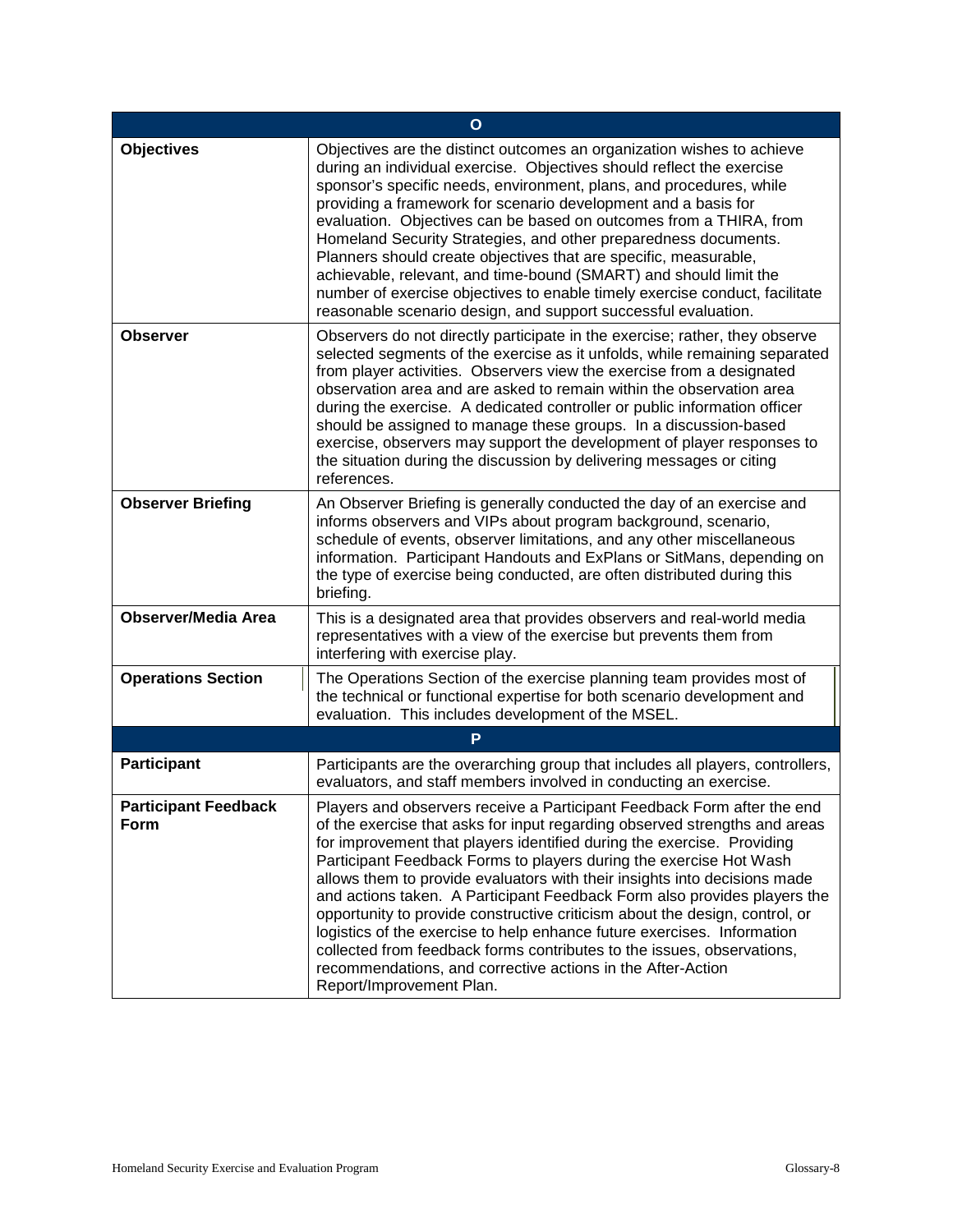| <b>Planning Meetings</b>                | Effective exercise design and development involve a combination of<br>exercise planning meetings. These meetings bring together the full range<br>of exercise stakeholders to discuss and agree on key aspects of the<br>exercise's design and development. Various factors-including exercise<br>scope, type, and complexity—inform the types of meetings needed, and<br>exercise planners should tailor the planning meeting schedule to suit the<br>particular nature of the exercise.                                                                    |
|-----------------------------------------|--------------------------------------------------------------------------------------------------------------------------------------------------------------------------------------------------------------------------------------------------------------------------------------------------------------------------------------------------------------------------------------------------------------------------------------------------------------------------------------------------------------------------------------------------------------|
| <b>Planning Section</b>                 | The Planning Section of the exercise planning team is responsible for<br>compiling and developing all exercise documentation. To accomplish this<br>effectively, the Planning Section also collects and reviews policies, plans,<br>and procedures that will be assessed in the exercise. This group is also<br>responsible for planning exercise evaluation. During the exercise, the<br>Planning Section may be responsible for developing simulated actions by<br>agencies not participating in the exercise and for setting up a SimCell as<br>required. |
| <b>Player</b>                           | Players have an active role in preventing, responding to, or recovering<br>from the risks and hazards presented in the scenario, by either discussing<br>or performing their regular roles and responsibilities. Players initiate<br>actions that will respond to and/or mitigate the simulated emergency.                                                                                                                                                                                                                                                   |
| <b>Player Briefing</b>                  | A Player Briefing is held immediately before an exercise and addresses<br>individual roles and responsibilities, exercise parameters, safety, badges,<br>and any other logistical items. For a drill or full-scale exercise, Player<br>Briefings typically occur in the exercise assembly area.                                                                                                                                                                                                                                                              |
| <b>Preparedness</b>                     | The actions taken to plan, organize, equip, train, and exercise to build and<br>sustain the capabilities necessary to prevent, protect against, mitigate the<br>effects of, respond to, and recover from those threats that pose the<br>greatest risk to the security of the Nation.                                                                                                                                                                                                                                                                         |
| <b>Prevention</b>                       | The capabilities necessary to avoid, prevent, or stop a threatened or actual<br>act of terrorism.                                                                                                                                                                                                                                                                                                                                                                                                                                                            |
| <b>Prevention Exercises</b>             | Prevention exercises may focus on issues that pertain to information and<br>intelligence sharing, credible threats, surveillance, and/or opposing forces.                                                                                                                                                                                                                                                                                                                                                                                                    |
| <b>Props</b>                            | Props are nonfunctional replications of objects. The presence or discovery<br>of props requires certain actions by exercise players. Examples of props<br>include simulated bombs, bomb blast debris (shrapnel), mannequins or<br>body parts, and foam bricks and beams. Simulants that mimic the effects<br>of chemical or radiological hazards or that cause a positive reading of an<br>actual detection device are also considered props.                                                                                                                |
| <b>Protection</b>                       | The capabilities necessary to secure the homeland against acts of<br>terrorism and manmade or natural disasters.                                                                                                                                                                                                                                                                                                                                                                                                                                             |
|                                         | $\mathsf{R}$                                                                                                                                                                                                                                                                                                                                                                                                                                                                                                                                                 |
| <b>Recovery</b>                         | The capabilities necessary to assist communities affected by an incident to<br>recover effectively.                                                                                                                                                                                                                                                                                                                                                                                                                                                          |
| Response                                | The capabilities necessary to save lives, protect property and the<br>environment, and meet basic human needs after an incident has occurred.                                                                                                                                                                                                                                                                                                                                                                                                                |
| <b>Rolling Summary</b><br><b>Report</b> | The rolling summary report is an analysis of outcomes across a series of<br>exercises. The report includes an analysis of issues, trends, and key<br>outcomes from all exercises listed in an organization's multi-year TEP. It<br>is developed and updated periodically (e.g., quarterly or biennially),<br>depending on the number of exercises conducted.                                                                                                                                                                                                 |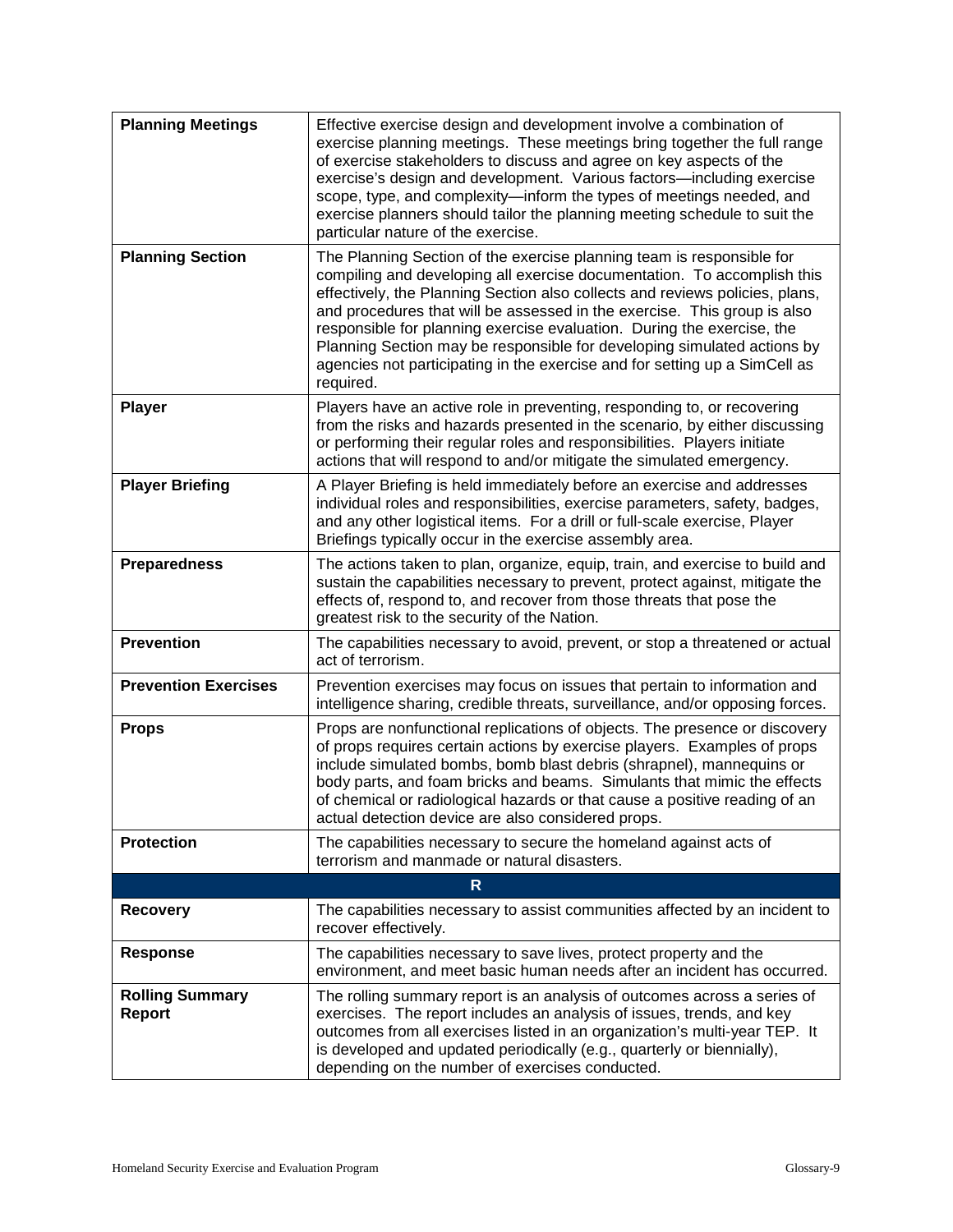| <b>Root-Cause Analysis</b>          | When evaluating exercises, root-cause analysis involves not merely<br>identifying what issues emerged, but rather discovering the root causes of<br>those issues. Root-cause analysis enables exercise stakeholders to target<br>how best to address areas for improvement and close capability gaps.                                                                                                                                                                                                                                                                     |
|-------------------------------------|---------------------------------------------------------------------------------------------------------------------------------------------------------------------------------------------------------------------------------------------------------------------------------------------------------------------------------------------------------------------------------------------------------------------------------------------------------------------------------------------------------------------------------------------------------------------------|
|                                     | S                                                                                                                                                                                                                                                                                                                                                                                                                                                                                                                                                                         |
| <b>Safety Controller</b>            | The safety controller is responsible for monitoring exercise safety during<br>exercise setup, conduct, and cleanup. All exercise controllers assist the<br>safety controller by reporting any safety concerns. The safety controller<br>should not be confused with the safety officer, who is identified by the<br>incident commander during exercise play.                                                                                                                                                                                                              |
| <b>Scenario</b>                     | A scenario provides the storyline that drives an exercise to test objectives.<br>The scenario selected for an exercise should be informed by the actual<br>threats and hazards faced by the exercise stakeholders. The exercise<br>scenario should realistically stress the delivery of core capabilities,<br>providing a mechanism for testing objectives and assessing core capability<br>levels and gaps.                                                                                                                                                              |
| <b>Scope</b>                        | Scope is an indicator of extent of the exercise. The key elements in<br>defining exercise scope include exercise type, participation level, exercise<br>duration, exercise location, and exercise parameters.                                                                                                                                                                                                                                                                                                                                                             |
| <b>Seminar</b>                      | Seminars generally orient participants to, or provide an overview of,<br>authorities, strategies, plans, policies, procedures, protocols, resources,<br>concepts, and ideas. As a discussion-based exercise, seminars can be<br>valuable for entities that are developing or making major changes to<br>existing plans or procedures. Seminars can be similarly helpful when<br>attempting to gain awareness of, or assess, the capabilities of interagency<br>or inter-jurisdictional operations.                                                                        |
| <b>Senior Controller</b>            | The senior controller is responsible for the overall organization of the<br>exercise. The senior controller monitors exercise progress and<br>coordinates decisions regarding deviations or significant changes to the<br>scenario caused by unexpected developments during play. The senior<br>controller monitors actions by controllers and ensures they implement<br>designated and modified actions at the appropriate time. The senior<br>controller debriefs controllers and evaluators after the exercise and<br>oversees the setup and takedown of the exercise. |
| <b>Simulation</b>                   | (1) An electronic simulation is a method for predicting the results of<br>implementing a model over time, i.e., modeling and simulation. (2)<br>Simulation of nonparticipating personnel and agencies is a technique for<br>increasing realism in exercises.                                                                                                                                                                                                                                                                                                              |
| <b>Simulation Cell</b><br>(SimCell) | A SimCell is used to generate injects for, receive player responses for, and<br>provide information in place of nonparticipating organizations that would<br>likely participate actively if exercise events were real. Physically, the<br>SimCell is a working location for a number of qualified professionals who<br>portray these nonparticipating organizations.                                                                                                                                                                                                      |
| <b>Simulators</b>                   | Simulators are control staff personnel who role play as nonparticipating<br>organizations or individuals. They most often operate out of the SimCell,<br>but they may occasionally have face-to-face contact with players.<br>Simulators function semi-independently under the supervision of SimCell<br>controllers, enacting roles in accordance with instructions provided in the<br>MSEL. All simulators are ultimately accountable to the Exercise Director<br>and senior controller.                                                                                |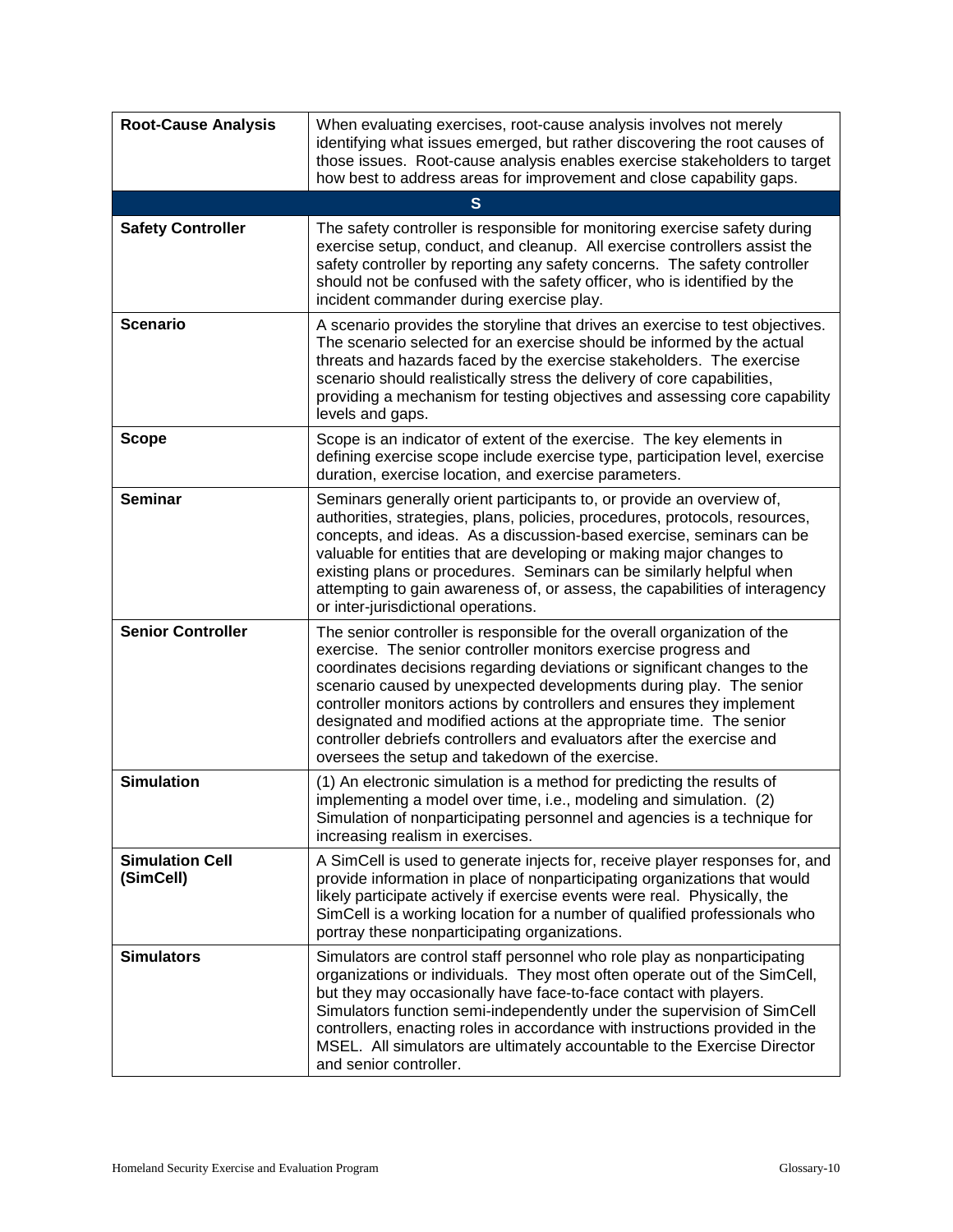| <b>Situation Manual</b><br>(SitMan)                                | A SitMan is provided for TTXs and games as the core documentation that<br>provides the textual background for a multimedia, facilitated exercise. The<br>SitMan supports the scenario narrative and serves as the primary<br>reference material for all participants during conduct.                                                                                                                                                                                                                                                                                                       |
|--------------------------------------------------------------------|--------------------------------------------------------------------------------------------------------------------------------------------------------------------------------------------------------------------------------------------------------------------------------------------------------------------------------------------------------------------------------------------------------------------------------------------------------------------------------------------------------------------------------------------------------------------------------------------|
| <b>Special Effects</b>                                             | Special effects are technical, mechanical, or electronic scenario<br>enhancements. Special effects typically require trained and licensed<br>personnel, special permission for use, and additional safety and/or security<br>precautions. Examples include use of pyrotechnics or explosives.                                                                                                                                                                                                                                                                                              |
| <b>Sponsor</b>                                                     | The sponsor is the primary funding organization for an exercise.                                                                                                                                                                                                                                                                                                                                                                                                                                                                                                                           |
| <b>Start of Exercise</b><br>(StartEx)                              | The official beginning of an exercise.                                                                                                                                                                                                                                                                                                                                                                                                                                                                                                                                                     |
| <b>Subject-Matter Expert</b><br>(SME)                              | SMEs add functional knowledge and expertise in a specific area or in<br>performing a specialized job, task, or skill to the exercise planning team.<br>They help make the scenario realistic and plausible and ensure<br>jurisdictions have the appropriate capabilities to respond. SMEs are ideal<br>for the positions of controllers and evaluators.                                                                                                                                                                                                                                    |
| <b>Support Staff</b>                                               | The exercise support staff includes individuals who are assigned<br>administrative and logistical support tasks during the exercise (e.g.,<br>registration, catering).                                                                                                                                                                                                                                                                                                                                                                                                                     |
| <b>Symptomatology Card</b>                                         | Symptomatology cards are provided to each actor in a response-focused<br>exercise. Each card is unique, containing the signs and symptoms the<br>actor will portray as well as information for medical providers. At a<br>minimum, symptomatology cards should include vital signs; symptoms;<br>trauma injuries; acting instructions (e.g., disorientation, emotional<br>distress); and special needs (e.g., language barriers, physical limitations).                                                                                                                                    |
|                                                                    | T                                                                                                                                                                                                                                                                                                                                                                                                                                                                                                                                                                                          |
| <b>Tabletop Exercise (TTX)</b>                                     | A TTX is typically held in an informal setting intended to generate<br>discussion of various issues regarding a hypothetical, simulated<br>emergency. TTXs can be used to enhance general awareness, validate<br>plans and procedures, rehearse concepts, and/or assess the types of<br>systems needed to guide the prevention of, protection from, mitigation of,<br>response to, and recovery from a defined incident. Generally, TTXs are<br>aimed at facilitating conceptual understanding, identifying strengths and<br>areas for improvement, and/or achieving changes in attitudes. |
| <b>Training and Exercise</b><br>Plan (TEP)                         | The TEP is the foundation document guiding a successful exercise<br>program. The TEP articulates overall exercise program priorities and<br>outlines a schedule of training and exercise activities designed to meet<br>those priorities.                                                                                                                                                                                                                                                                                                                                                  |
| <b>Training and Exercise</b><br><b>Planning Workshop</b><br>(TEPW) | A TEPW is usually conducted to create a Multi-year TEP. At a TEPW,<br>stakeholders work together in a collaborative workshop environment to<br>identify and set exercise program priorities based on core capabilities.<br>Based on these program priorities, TEPW stakeholders develop a multi-<br>year schedule of specific training and exercises.                                                                                                                                                                                                                                      |
| v                                                                  |                                                                                                                                                                                                                                                                                                                                                                                                                                                                                                                                                                                            |
| <b>Venue</b>                                                       | A venue is the primary location of exercise conduct.                                                                                                                                                                                                                                                                                                                                                                                                                                                                                                                                       |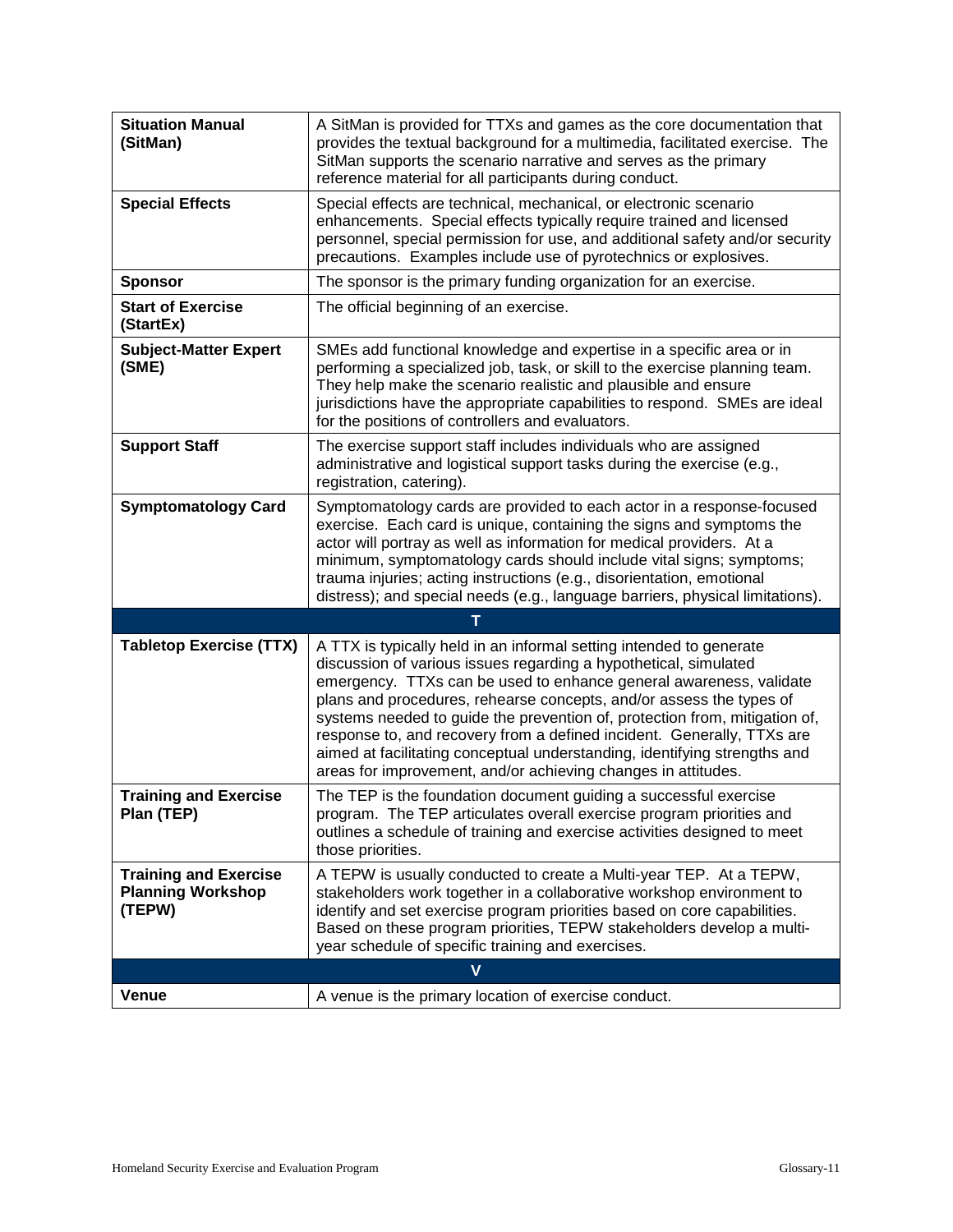| W                      |                                                                                                                                                                                                                                                                                                                                                                                                                                                                                                                                                                                        |
|------------------------|----------------------------------------------------------------------------------------------------------------------------------------------------------------------------------------------------------------------------------------------------------------------------------------------------------------------------------------------------------------------------------------------------------------------------------------------------------------------------------------------------------------------------------------------------------------------------------------|
| <b>Whole Community</b> | A focus on enabling the participation in national preparedness activities of<br>a wider range of stakeholders from the Federal, State, local, tribal, and<br>territorial government, the private and nonprofit sectors (including<br>nongovernmental organizations), and the general public in order to foster<br>better coordination and working relationships. Used interchangeably with<br>"all-of-Nation."                                                                                                                                                                         |
| Workshop               | Although similar to seminars, workshops differ in two important aspects:<br>participant interaction is increased, and the focus is placed on achieving or<br>building a product. Effective workshops entail the broadest attendance by<br>relevant stakeholders. Products produced from a workshop can include<br>new standard operating procedures, emergency operations plans,<br>continuity of operations plans, and mutual aid agreements. To be<br>effective, workshops should focus on a specific issue, and the desired<br>objective, product, or goal must be clearly defined. |